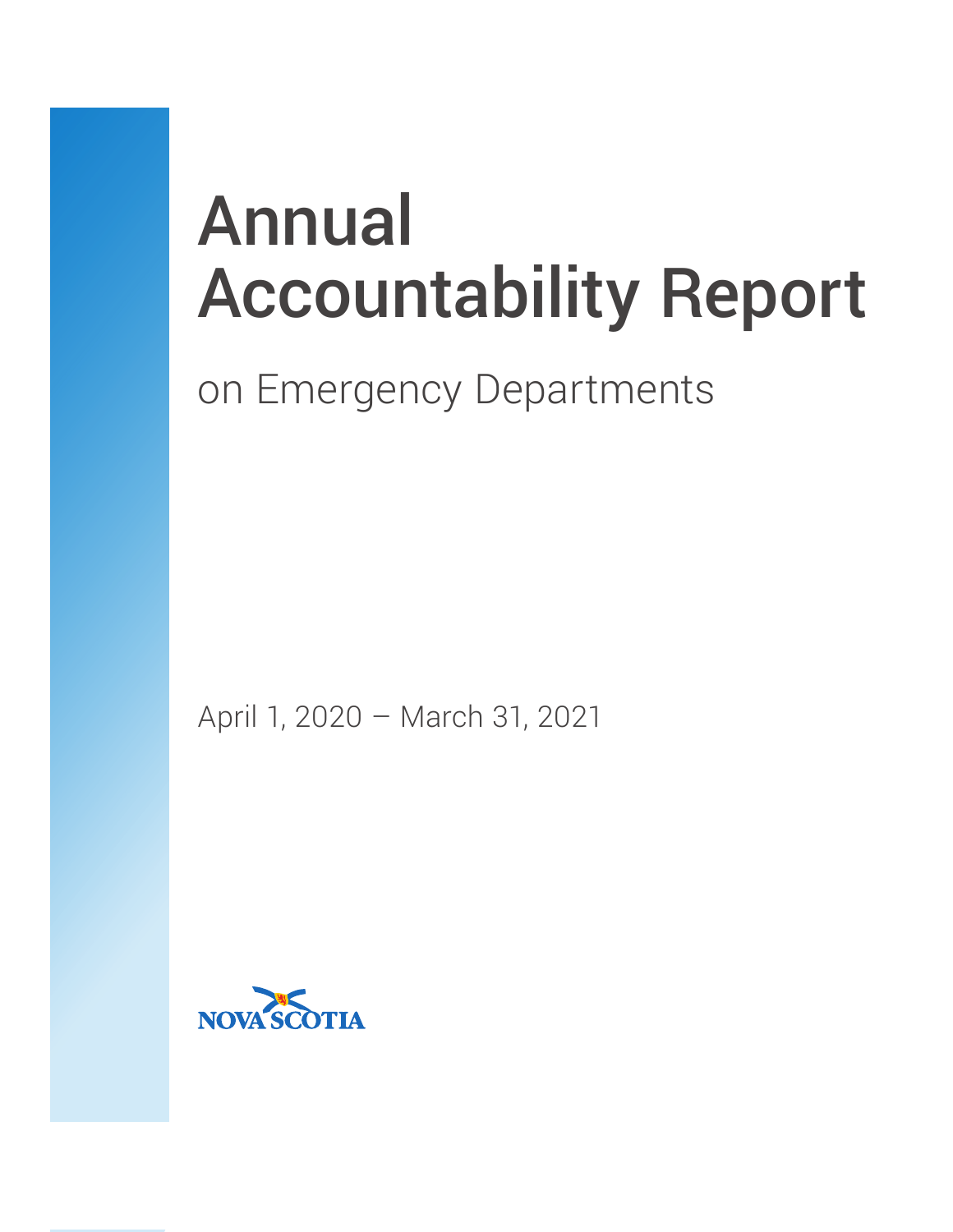© Crown copyright, Province of Nova Scotia, 2021

Annual Accountability Report on Emergency Departments April 1, 2020 – March 31, 2021 Department of Health and Wellness December 2021 ISBN: 978-1-77448-262-9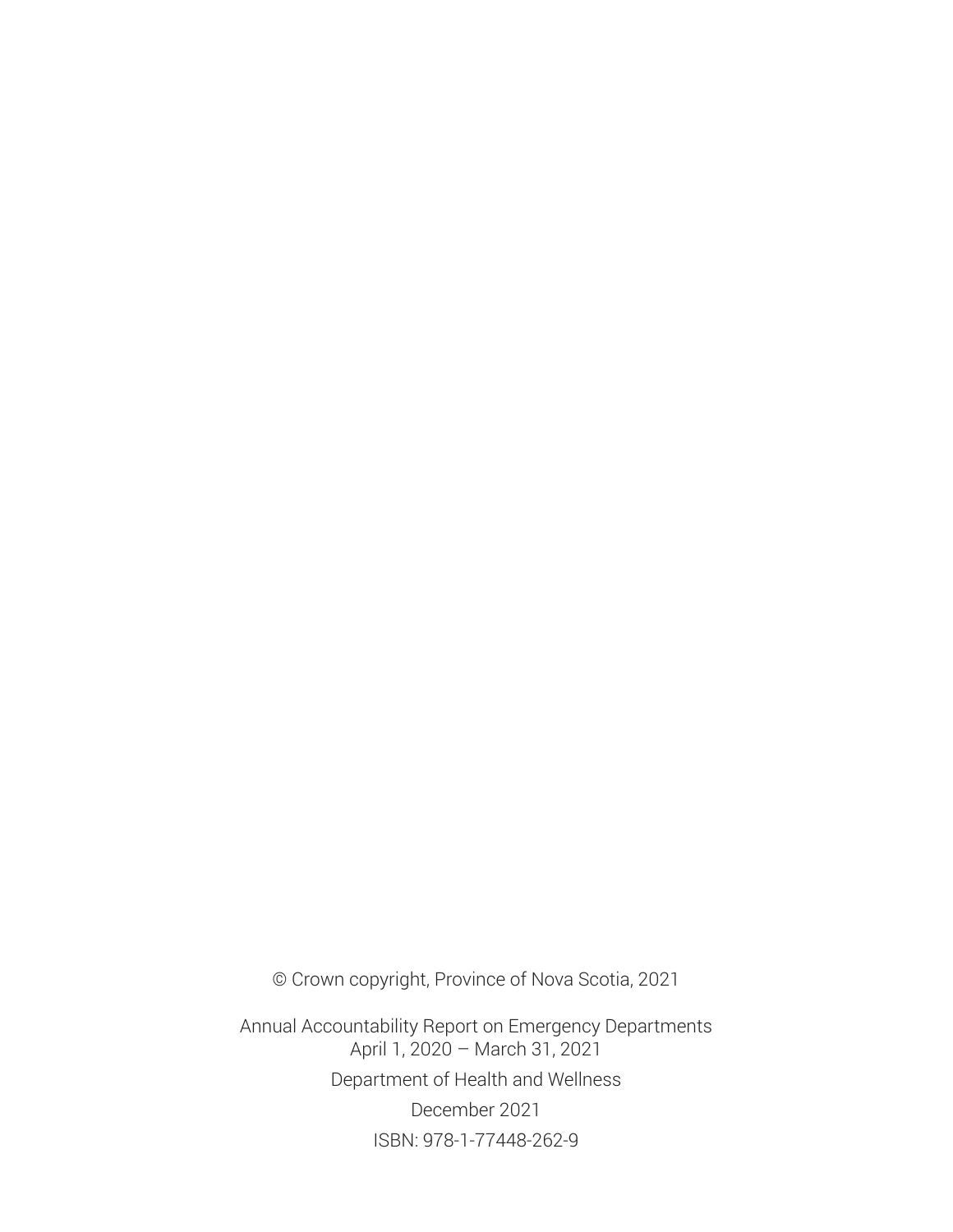## Table of Contents

| ED Hours Closed/Open (by Zone, Facility and Facility Type), 2020-21 7 |  |
|-----------------------------------------------------------------------|--|
|                                                                       |  |
| Appendix A: Temporary ED Closures by Date and Hours Closed  26        |  |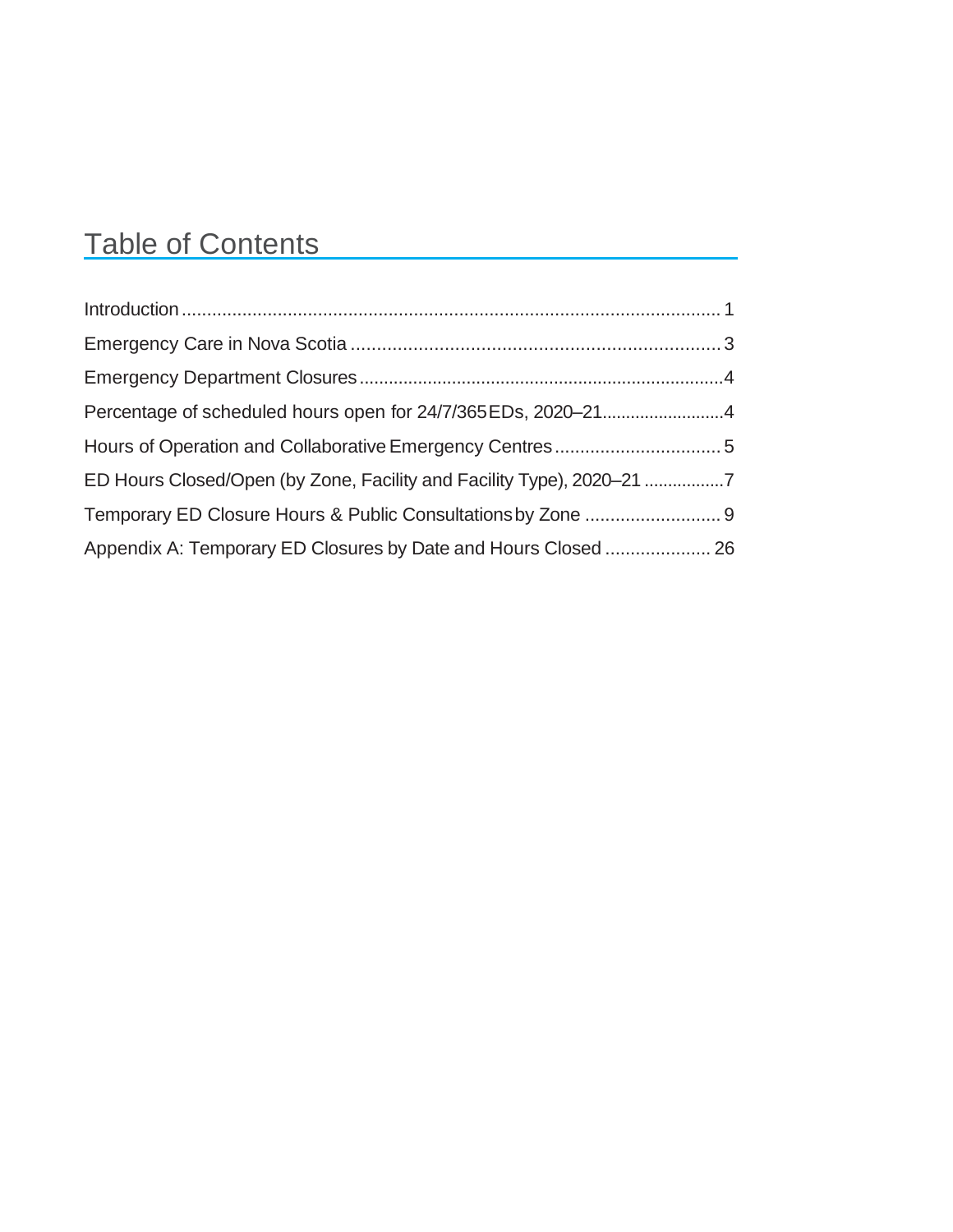## **Introduction**

This report presents data from Nova Scotia Health Authority (NSHA) and the IWK Health Centre (IWK) related to emergency department (ED) closures between April 1, 2020 – March 31, 2021.

Emergency departments (ED) and Intensive Care Units (ICU) continue to experience disruptions due to a combination of factors including staff shortage, difficulty in recruiting in rural Nova Scotia and occupational health and safety, infection prevention and control and public health measures, resulting from the COVID-19 pandemic. Despite these challenges, the government and NSHA continue to work collaboratively to improve access to quality healthcare in Nova Scotia. Investments in several key initiatives are helping to reintroduce health services and programs impacted by COVID-19 and ensure Nova Scotians have access to the care they need when they need it.

The government, in collaboration with Doctors Nova Scotia and NSHA, is creating more pathways for doctors and other health-care professionals to practice in the province. The new Office of Healthcare Professionals Recruitment is working to ensure the Province recruits and retains enough doctors, nurses, and other healthcare professionals to improve access to care across Nova Scotia.

Continued support and investment in health professionals' recruitment efforts includes increasing the number of nurse practitioners working in long term care, a nursing mentorship program to help match new graduates with jobs in Nova Scotia, expansion of VirtualCareNS, and capital investments to accommodate additional spaces for family medicine residency programs in rural communities.

Timely access to quality healthcare and supporting return to optimal healthcare service delivery remains top priority, and the new plan "Hope for Health Care" involves short- and longer-term strategies to improve wait times, patient care, and how to recruit and retain healthcare workers.

#### **Responsibilities and Accountabilities**

The Annual Accountability Report on Emergency Departments for the fiscal year ending March 31, 2020, is prepared pursuant to Section 6 of the Emergency Department Accountability Act (2014). This Act requires the Nova Scotia Health Authority and the IWK Health Centre report on all emergency department closures, hold public consultations in communities that have experienced a pattern of ongoing closures, and report on the outcomes of those consultations directly to the Minister of Health and Wellness.

Some hospitals in the province have established hours of operation that are different than 24/7. These are considered scheduled hours of closure and were established after consultation with communities. In 2020–21, 15 hospitals experienced temporary closures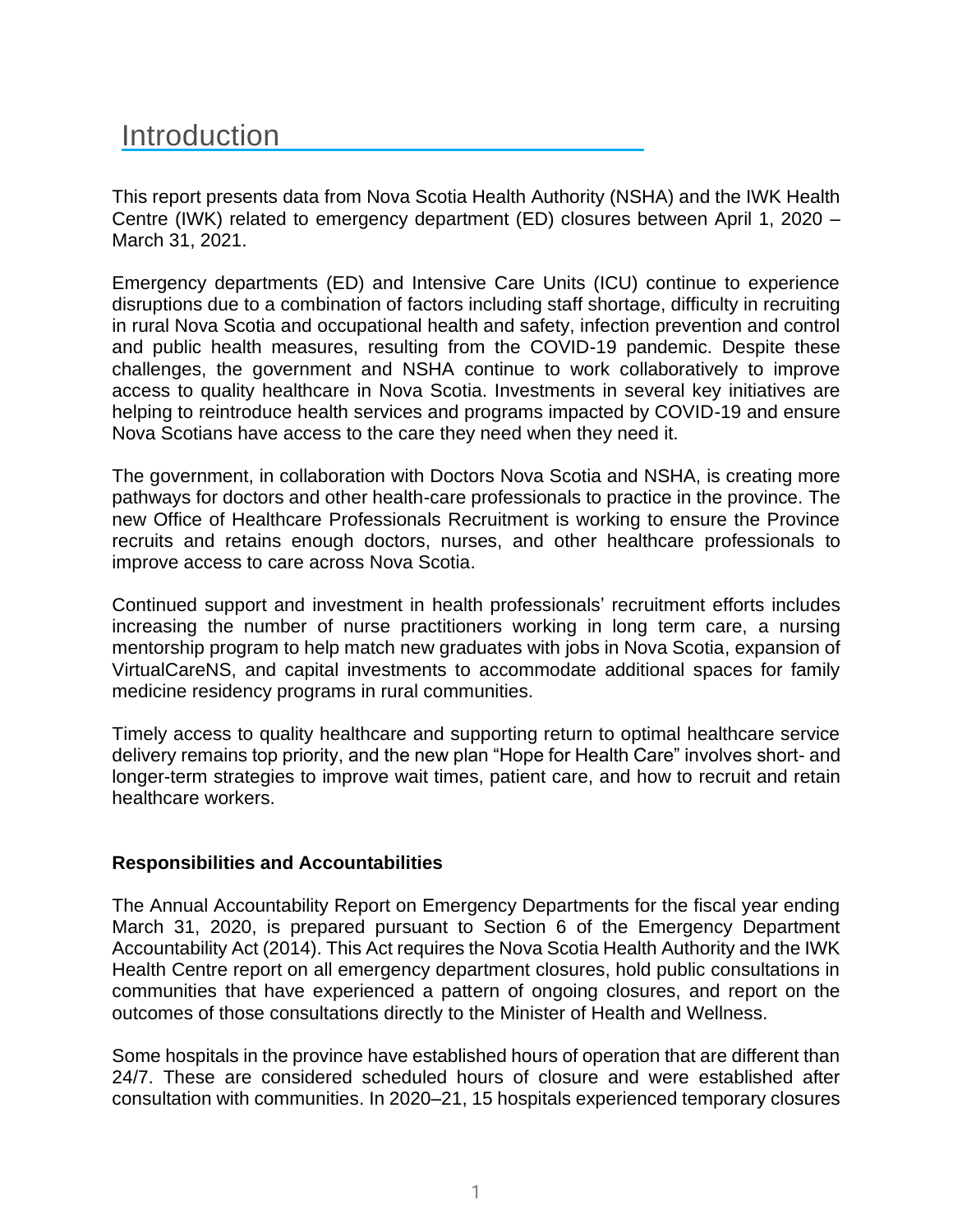because of emergency department staff (nurses, physicians, or paramedics) unavailability.

The government and NSHA continue working collaboratively to advance initiatives that will improve the quality and access of healthcare in Nova Scotia. There have been investments in a number of areas including a new contract with the province's doctors that will help with access and recruitment; a commitment to hire graduating nurses for the next five years, an increase in the number of seats for nurse practitioner training and for doctor training at Dalhousie medical school; continued work on the once-in-a-generation redevelopment of health infrastructure through the QEII New Generation and Cape Breton Regional Municipality Health Care Redevelopment projects as well as infrastructure investments in South Shore Regional, Yarmouth Regional, North Cumberland, and Cumberland Regional Hospitals.

At the same time, the government continues to expand collaborative family practice teams across the province, as well as collaborating with pharmacists, paramedics, and other healthcare professionals to enable them to work to their full scope of practice, giving Nova Scotians another option to access the care they need.

On March 22, 2020, Nova Scotia declared a state of emergency to help contain the spread of COVID-19. In the weeks leading up to the pandemic and in anticipation of its singular focus on providing healthcare service during a global pandemic, NSHA canceled all public meetings, including public consultations, on emergency department closures.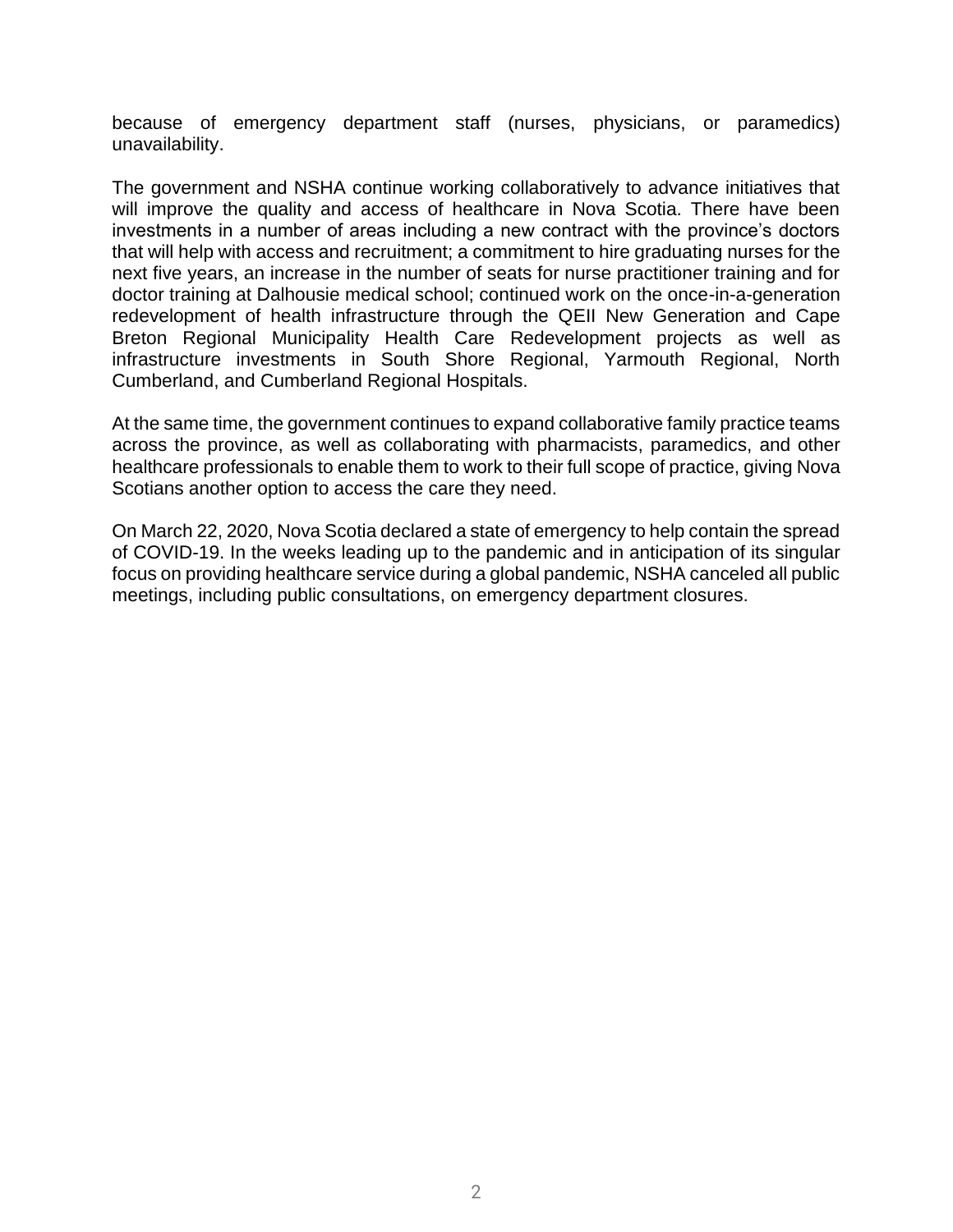## <span id="page-5-0"></span>Emergency Care in Nova Scotia

Emergency departments (EDs) and their staff are an essential part of the province's healthcare system, quickly assessing and managing patients with unexpected illness or injury.

Most of Nova Scotia's 38 emergency departments operate on a 24/7 schedule, except for seven that haveestablished different hours of operation after consultation with communities. These facilities are considered to have scheduled hours of closure. Unplanned emergency department closures are considered temporary closures. Typically, these closures are due to unavailability of emergency department staff (doctors, nurses, or paramedics). Fifteen community hospitals experienced temporary closures in 2020–2021.



Most temporary closures occur in smaller, rural emergency departments. Tertiary care (IWK Health Centre and QEII Health Sciences Centre) and regional hospital emergency departments are required to be open 24 hours a day, seven days a week, 365 days a year. In community hospitals, when an ED has experienced an ongoing pattern of closures, NSHA consults with the local community to address concerns and identify a course of action.

More information on consultations held in 2020–21 is included in this report.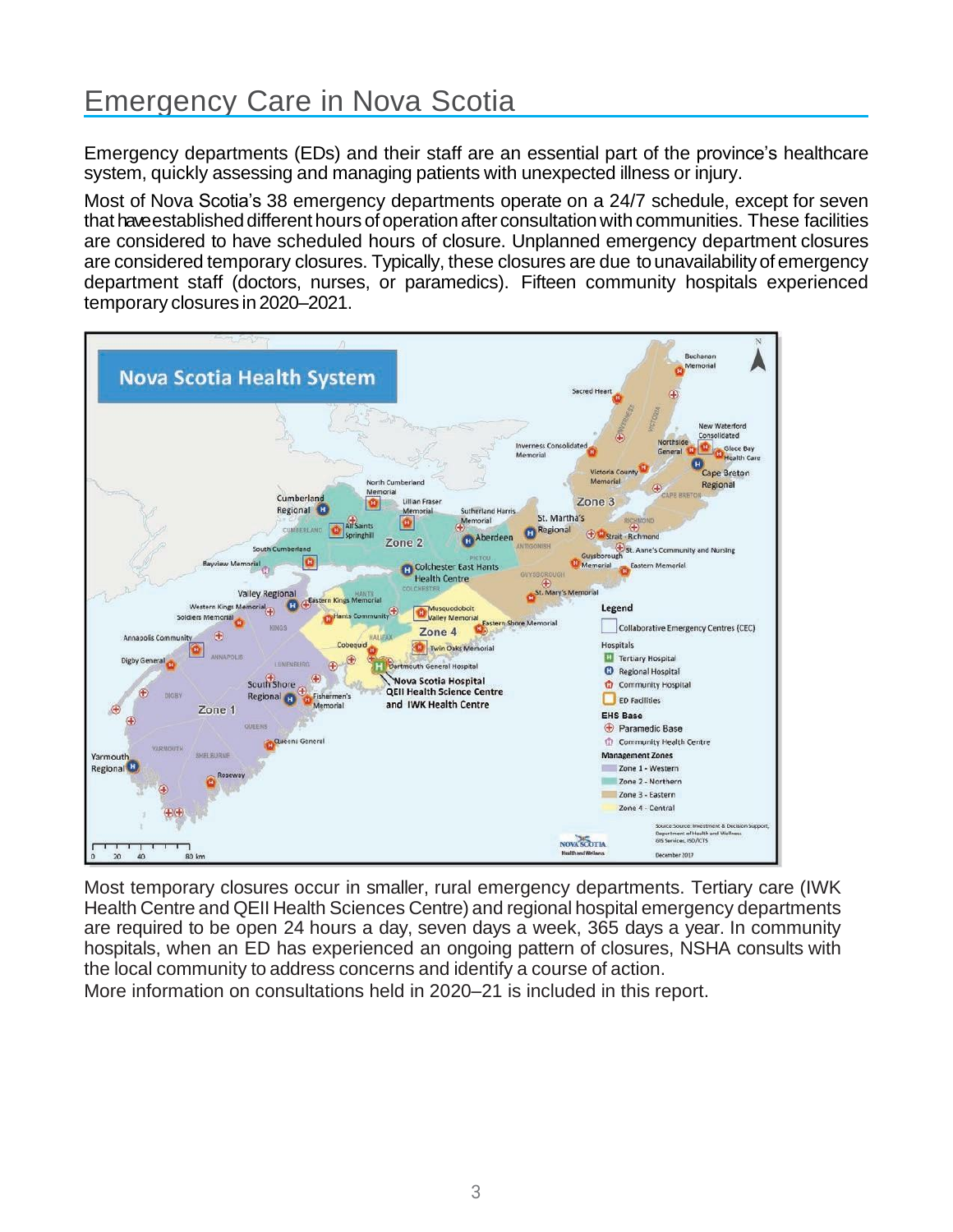## Emergency Department Closures



Percentage of Scheduled Hours Open for Emergency Department, 2020-21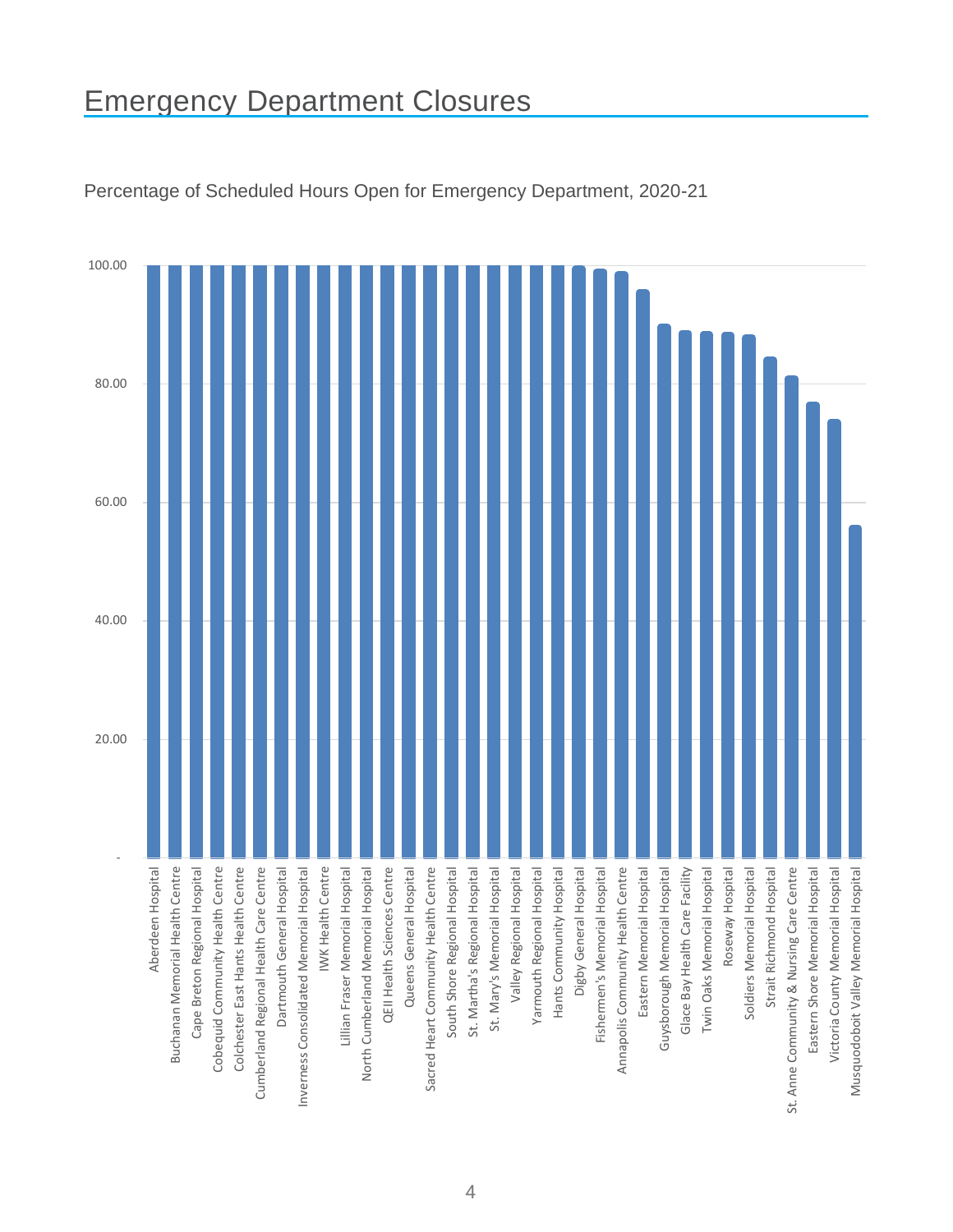## Hours of Operation and Collaborative Emergency Centres

Nova Scotia's emergency care system includes two tertiary care hospitals (QEII and IWK); nine regional hospitals; 19 community hospitals with emergency departments; eight collaborative emergency centres, and a 24/7/365 emergency health services (EHS) system. In addition, the province has a telecare service (811) to provide nursing advice and help callers determine the most appropriate level of care for their needs, and a mobile mental health line to support people in crisis.

| <b>Facility Type</b>                  | Scheduled hours of operation |
|---------------------------------------|------------------------------|
| <b>QEII and IWK</b>                   | 24/7                         |
| Regional hospital                     | 24/7                         |
| <b>Community hospital</b>             | Varies by facility           |
| <b>Collaborative Emergency Centre</b> | Varies by facility           |
| 911 Emergency Health Services         | 24/7                         |
| 811 Nurse Telecare                    | 24/7                         |
| Mobile crisis line                    | 24/7                         |

Regional hospitals are required to maintain a 24/7, year-round schedule, and every effort is made to maintain a 24/7, year-round schedule for community hospitals with emergency departments.

#### **CHANGES TO SCHEDULED HOURS IN 2020–21**

At the beginning of 2020, the province worked collaboratively with NSHA to plan and prepare for providing health service delivery during the COVID-19 pandemic. This included the consolidation of various emergency services, reassignment of emergency and critical care trained registered nurses, as well as model of care enhancements at various emergency departments to ensure Nova Scotians had access to emergency care when needed.

As of September 3, 2021 the ED and ICU at Cumberland Regional Health Care (CRHCC) reduced ICU beds from five to three and closed two intermediate care unit beds. To minimize disruptions, the NSHA redirected resources (nursing staff) to CRHCC from nearby community based care at All Saints Springhill Hospital (ASSH). As of October 1, 2021, ASSH Collaborative Emergency Center (CEC) is reducing its daily operating hours from 7 a.m. to 7 p.m., to 8 a.m. to 4 p.m., Monday to Friday, freeing up four full-time equivalent (FTE) registered nurses (RN) for redeployment to the CHRCC Emergency department.

On September 29, 2019, the New Waterford Consolidated Hospital closed its emergency department to complete renovations as required by the local fire marshal.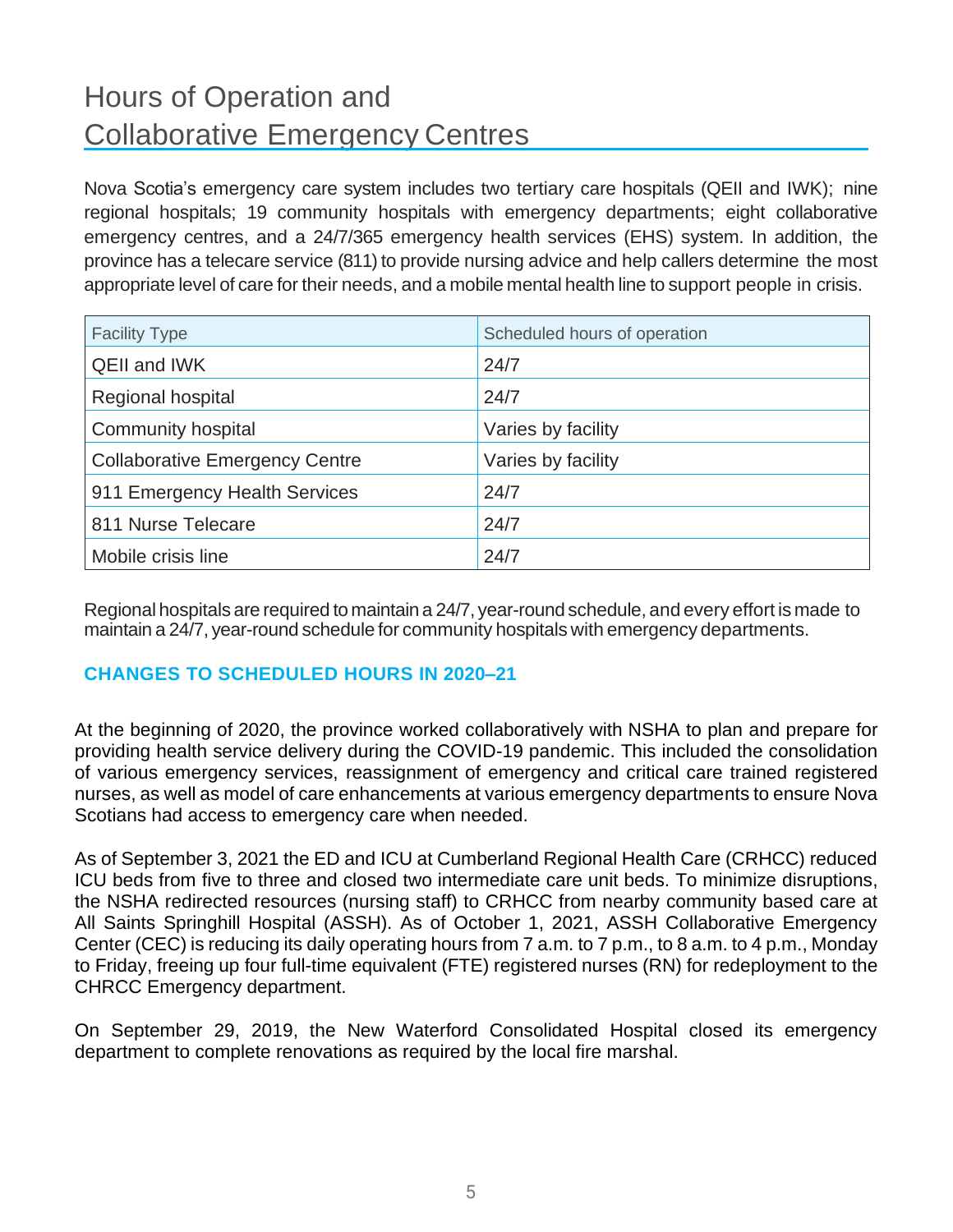#### **COLLABORATIVE EMERGENCY CENTRES**

Collaborative Emergency Centres (CECs) were designed to provide access to primary healthcare with same-day or next-day appointments with expanded hours and a team approach to care. During nighttime hours, most CECs have a collaborative care team available made up of paramedics and/or RNs who are supported by an Emergency Health Services (EHS) physician providing oversight via phone consultation. There are eight CECs across the province.

| Facility                                            | Community               | Scheduled hours of operation **                                                                                                                                                                                                                                                                                                                                                                    |
|-----------------------------------------------------|-------------------------|----------------------------------------------------------------------------------------------------------------------------------------------------------------------------------------------------------------------------------------------------------------------------------------------------------------------------------------------------------------------------------------------------|
| South Cumberland<br><b>Community Care</b><br>Centre | Parrsboro               | Closed since March 2020*                                                                                                                                                                                                                                                                                                                                                                           |
| All Saints Springhill Hospital                      | Springhill              | Closed                                                                                                                                                                                                                                                                                                                                                                                             |
| <b>North Cumberland Memorial</b><br>Hospital        | Pugwash                 | Closed                                                                                                                                                                                                                                                                                                                                                                                             |
| Lillian Fraser Memorial Hospital                    | Tatamagouche            | Daily (7 days/week):<br>Monday - Friday, $8:00$ am - $4:00$ pm<br>Saturday - Sunday, $8:00$ am - $8:00$ pm                                                                                                                                                                                                                                                                                         |
| <b>Annapolis Community Health</b><br>Centre         | Annapolis Royal         | April 2020<br>Closed every Tue & Thu, open Sat & Sun 8-8<br>May 2020 to Oct 2020<br>Open 7 days a week (split shifts 8-2 & 2-8)<br>Nov 2020 to Dec 2020<br>Closed Sat & Sun<br><b>Jan 2021</b><br><b>Closed Sundays</b><br><b>Feb 2021</b><br>Closed Sat & Sun, as well as two weekdays each<br>week.<br><b>Mar 2021</b><br>Open (8-8) Mon-Fri (mostly split shifts 8-3 & 1-8),<br>(8-3) Sat & Sun |
| Musquodoboit Valley Memorial<br>Hospital            | Middle<br>Musquodoboit  | Daily (7 days/week):<br>$8:00$ am $-8:00$ pm                                                                                                                                                                                                                                                                                                                                                       |
| <b>Twin Oaks</b><br><b>Memorial Hospital</b>        | Musquodoboit<br>Harbour | 24/7 year-round                                                                                                                                                                                                                                                                                                                                                                                    |
| New Waterford<br>Consolidated<br>Hospital           | New Waterford           | Closed since September 2019***                                                                                                                                                                                                                                                                                                                                                                     |

\*\*Beginning in early 2020, to proactively respond to changing conditions and enhance the system's ability to respond during the COVID-19 pandemic, the roles of various collaborative emergency centres were modified to better align available resources with care needs.

\*\*\* New Waterford Consolidated remains closed since September 2019 for renovations and due to health human resources has not returned to service.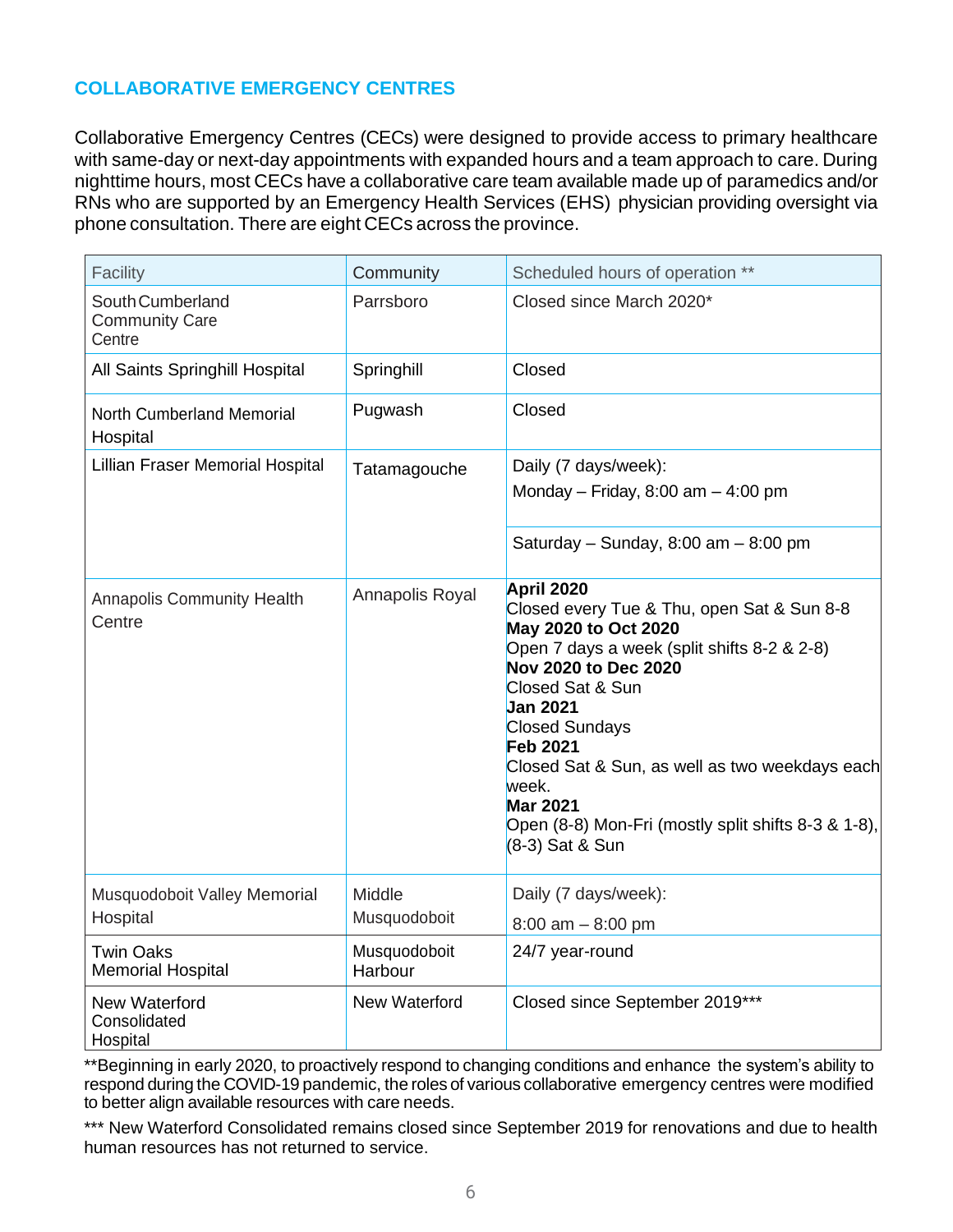## ED Hours Closed/Open (by Zone, Facility and Facility Type), 2020–21

| Zone         | Facility    | <b>Facility Name</b>              | Hours of Closure (2020/21) |                  |        | <b>Hours</b><br>Open | % Open  |
|--------------|-------------|-----------------------------------|----------------------------|------------------|--------|----------------------|---------|
|              | <b>Type</b> |                                   | Temporary                  | <b>Scheduled</b> | Total  | 2020/21              | 2020/21 |
|              | Regional    | South Shore Regional Hospital     | 0.0                        | 0.0              |        | 8,760.0              | 100%    |
|              | Regional    | Yarmouth Regional Hospital        | 0.0                        | 0.0              | 6206.0 | 8,760.0              | 100%    |
|              | Regional    | Valley Regional Hospital          | 0.0                        | 0.0              |        | 8,760.0              | 100%    |
|              | Community   | Digby General Hospital            | 50.0                       | 0.0              |        | 8.710.0              | 99%     |
| $\mathbf{1}$ | Community   | Fishermen's Memorial Hospital     | 58.0                       | 3,285.0          |        | 5,417.0              | 99%     |
|              | Community   | Roseway Hospital                  | 1,038.0                    | 0.0              |        | 7,722.0              | 88%     |
|              | Community   | Soldiers Memorial Hospital        | 1,071.0                    | 0.0              |        | 7,689.0              | 88%     |
|              | Community   | Queens General Hospital           | 0.0                        | 0.0              |        | 8,760.0              | 100%    |
|              | CEC.        | Annapolis Community Health Centre | 124.0                      | 580.0            |        | 8,056.0              | 98%     |
|              |             | Total                             | 2.341.0                    | 3865.0           |        | 72,634.0             | 97%     |

|   |            | <b>Total</b>                                  | 0.0 | 27.355.0 |          | 33.965.0 | 100% |
|---|------------|-----------------------------------------------|-----|----------|----------|----------|------|
|   | CEC        | Lillian Fraser Memorial Hospital              | 0.0 | 5,455.0  |          | 3,305.0  | 100% |
|   | CEC        | South Cumberland Community Care<br>Centre     | 0.0 | 8,760.0  |          | 0.0      | 0%   |
|   | <b>CEC</b> | North Cumberland Memorial Hospital            | 0.0 | 4,380.0  |          | 4,380.0  | 100% |
| 2 | <b>CEC</b> | All Saints Springhill Hospital                | 0.0 | 8,760.0  | 27,355.0 | 0.0      | 0%   |
|   | Regional   | Aberdeen Hospital                             | 0.0 | 0.0      |          | 8,760.0  | 100% |
|   | Regional   | <b>Cumberland Regional Health Care Centre</b> | 0.0 | 0.0      |          | 8,760.0  | 100% |
|   | Regional   | Colchester East Hants Health Centre           | 0.0 | 0.0      |          | 8,760.0  | 100% |

|   | Regional  | Cape Breton Regional Hospital               | 0.0     | 0.0     |          | 8,760.0 | 100% |
|---|-----------|---------------------------------------------|---------|---------|----------|---------|------|
|   | Regional  | St. Martha's Regional Hospital              | 0.0     | 0.0     |          | 8,760.0 | 100% |
|   | Community | Eastern Memorial Hospital                   | 352.0   | 1,152.0 |          | 7,256.0 | 95%  |
|   | Community | Guysborough Memorial Hospital               | 915.0   | 0.0     |          | 7,845.0 | 90%  |
|   | Community | St. Anne Community & Nursing Care<br>Centre | 1,675.0 | 0.0     | 26,342.5 | 7,085.0 | 81%  |
|   | Community | St. Mary's Memorial Hospital                | 0.0     | 0.0     |          | 8,760.0 | 100% |
| 3 | Community | <b>Strait Richmond Hospital</b>             | 1,400.0 | 0.0     |          | 7,360.0 | 84%  |
|   | Community | <b>Buchanan Memorial Health Centre</b>      | 0.0     | 0.0     |          | 8,760.0 | 100% |
|   | Community | Glace Bay Health Care Facility              | 1,004.0 | 0.0     |          | 7,756.0 | 89%  |
|   | Community | Inverness Consolidated Memorial Hospital    | 0.0     | 0.0     |          | 8,760.0 | 100% |
|   | Community | Victoria County Memorial Hospital           | 2,324.5 | 0.0     |          | 6,435.5 | 73%  |
|   | Community | Northside General Hospital                  | 0.0     | 8,760.0 |          | 0.0     | 0%   |
|   | Community | Sacred Heart Community Health Centre        | 0.0     | 0.0     |          | 8,760.0 | 100% |
|   | CEC       | New Waterford Consolidated Hospital         | 0.0     | 8,760.0 |          | 0.0     | 0%   |

**Total 7,670.5 18,672.0 96,297.5 93%**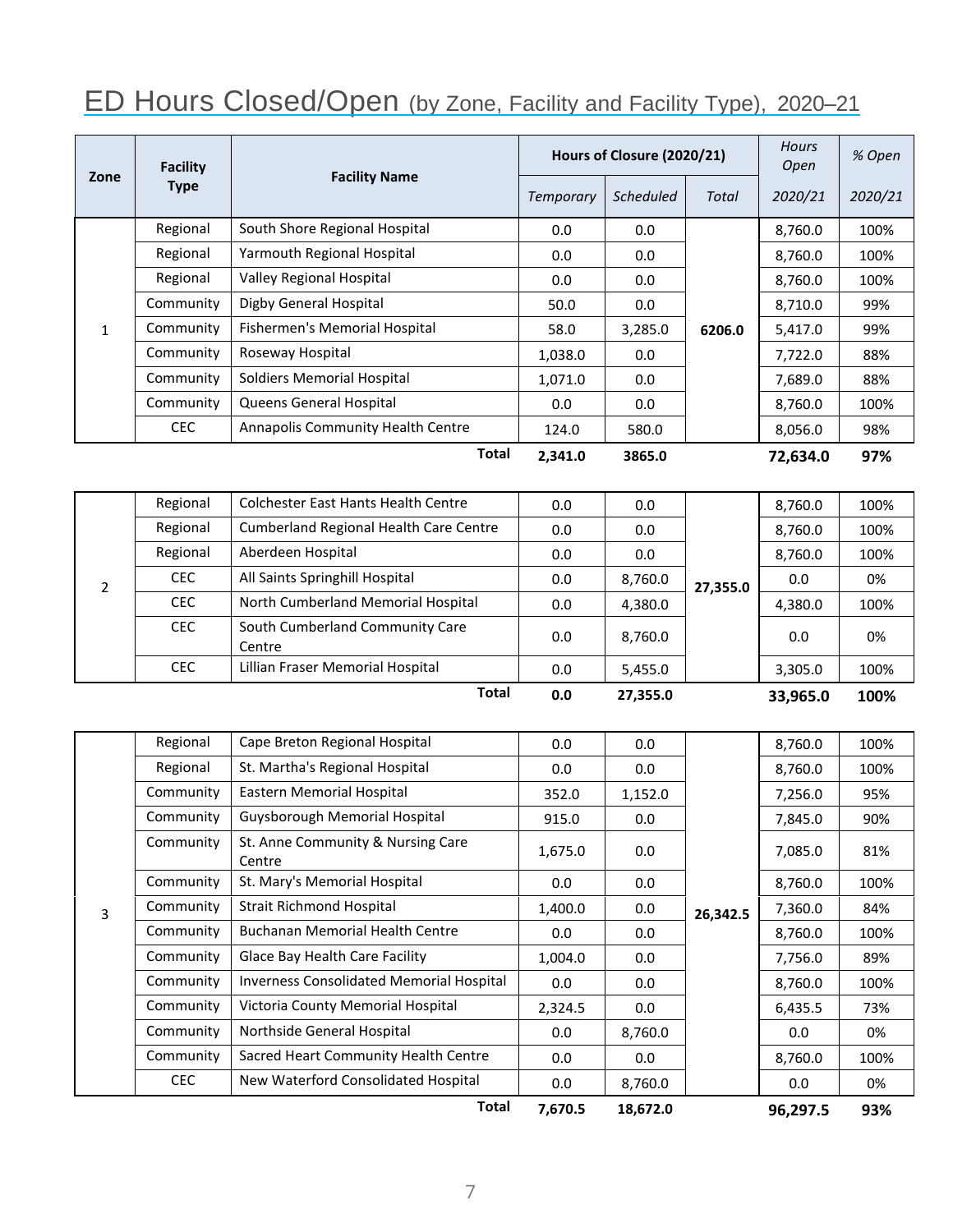|  | Fertiary | $\cap$ $\Box$<br>Sciences Centre<br>Health<br>)⊢′ | v.u | v.J | $\sim$ $\sim$ $\sim$<br>. A J A<br>------<br>$\sim$ | 8.760.0 | 100% |
|--|----------|---------------------------------------------------|-----|-----|-----------------------------------------------------|---------|------|
|--|----------|---------------------------------------------------|-----|-----|-----------------------------------------------------|---------|------|

|           | <b>Total</b>                          | 5.044.5 | 4,380.0 | 49,705.5 | 87%  |
|-----------|---------------------------------------|---------|---------|----------|------|
| CEC.      | Twin Oaks Memorial Hospital           | 1,026.0 | 0.0     | 7.734.0  | 88%  |
| CEC.      | Musquodoboit Valley Memorial Hospital | 1,945.0 | 4,380.0 | 2,435.0  | 56%  |
| Community | Hants Community Hospital              | 10.5    | 0.0     | 8,749.5  | 100% |
| Community | Eastern Shore Memorial Hospital       | 2,063.0 | 0.0     | 6,697.0  | 76%  |
| Community | Cobequid Community Health Centre      | 0.0     | 0.0     | 6,570.0  | 100% |
| Regional  | Dartmouth General Hospital            | 0.0     | 0.0     | 8,760.0  | 100% |

| <b>IWK</b> | Tertiary     | <b>IWK Health Centre</b> | v.v      | 0.0      |          | 8,760.0   | 100% |
|------------|--------------|--------------------------|----------|----------|----------|-----------|------|
|            | <b>TOTAL</b> |                          | 15,056.0 | 54,272.0 | 69,328.0 | 261,362.0 | 94%  |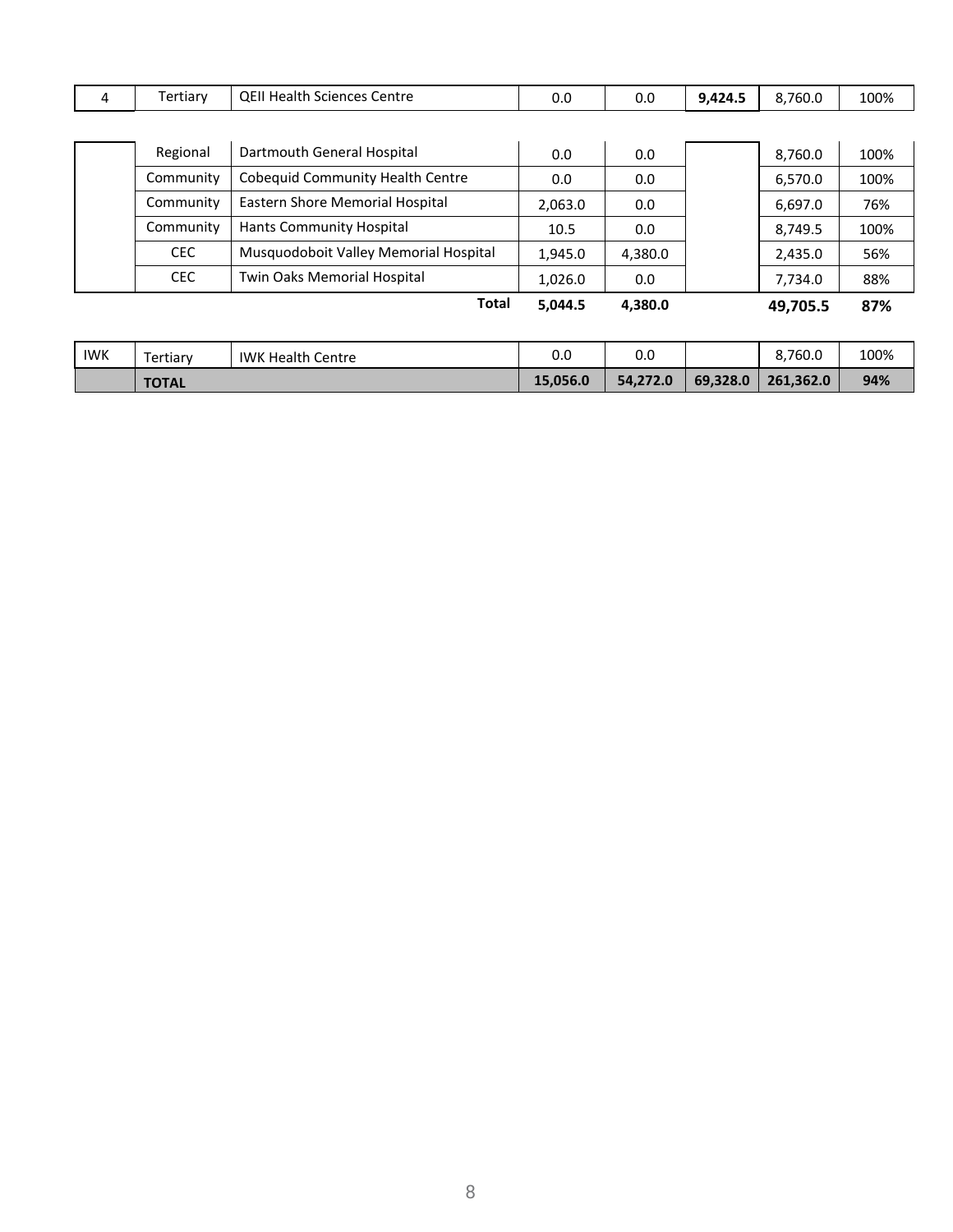## Temporary ED Closure Hours and Public Consultations by Zone

Where an emergency department of a health authority has experienced an ongoing pattern closure of the emergency department in the last fiscal year, the health authority shall consult with the community served by the emergency department as part of the consultations conducted in accordance with the next public engagement plan as defined by the Health Authorities Act (Emergency Department Accountability Act, 2014<sup>1</sup>).

The following consultations were conducted based on facilities that experienced an ongoing pattern of temporary closures.

#### **WESTERN ZONE (1)**

| Facility                                 | Hours of temporary ED closures |
|------------------------------------------|--------------------------------|
| <b>Annapolis Community Health Centre</b> | 124.0 hours                    |
| Digby General Hospital                   | 50.0 hours                     |
| <b>Fishermen's Memorial Hospital</b>     | 58.0 hours                     |
| Roseway Hospital                         | 1,038.0 hours                  |
| <b>Soldiers Memorial Hospital</b>        | 1,071.0 hours                  |
| <b>Total</b>                             | 2,341.0 hours                  |

#### **Public Consultation: Roseway Hospital**

| <b>Date</b>                                                                                              | <b>Chair/Speakers</b>                                                                         | <b>Attendance</b> |  |  |  |  |  |
|----------------------------------------------------------------------------------------------------------|-----------------------------------------------------------------------------------------------|-------------------|--|--|--|--|--|
|                                                                                                          |                                                                                               |                   |  |  |  |  |  |
| October 8, 2020                                                                                          | Co-Chairs, Community Stakeholders Group                                                       | 10                |  |  |  |  |  |
| <b>Summary of discussion:</b>                                                                            |                                                                                               |                   |  |  |  |  |  |
|                                                                                                          |                                                                                               |                   |  |  |  |  |  |
| Strategies for recruitment. This is a newly revived committee with a broader representation<br>$\bullet$ |                                                                                               |                   |  |  |  |  |  |
|                                                                                                          | from municipal units, NSHA and the community. A forum to share information and brainstorm     |                   |  |  |  |  |  |
|                                                                                                          | <b>Action (specific to Emergency Departments):</b>                                            |                   |  |  |  |  |  |
|                                                                                                          |                                                                                               |                   |  |  |  |  |  |
| $\bullet$                                                                                                | Work together to understand best approach to sustainable recruitment and retention of         |                   |  |  |  |  |  |
|                                                                                                          |                                                                                               |                   |  |  |  |  |  |
|                                                                                                          | healthcare professionals                                                                      |                   |  |  |  |  |  |
|                                                                                                          |                                                                                               |                   |  |  |  |  |  |
|                                                                                                          |                                                                                               |                   |  |  |  |  |  |
| <b>Date</b>                                                                                              | <b>Chair/Speakers</b>                                                                         | <b>Attendance</b> |  |  |  |  |  |
| October 13, 2020                                                                                         | Chair, Health Care Professional Recruitment and Retention                                     | 6                 |  |  |  |  |  |
|                                                                                                          | Committee                                                                                     |                   |  |  |  |  |  |
|                                                                                                          |                                                                                               |                   |  |  |  |  |  |
| <b>Summary of discussion:</b>                                                                            |                                                                                               |                   |  |  |  |  |  |
|                                                                                                          |                                                                                               |                   |  |  |  |  |  |
| $\bullet$                                                                                                | Strategies for recruiting positions for emergency department as well as inpatient and primary |                   |  |  |  |  |  |
| care                                                                                                     |                                                                                               |                   |  |  |  |  |  |
|                                                                                                          | <b>Action (specific to Emergency Departments):</b>                                            |                   |  |  |  |  |  |
|                                                                                                          |                                                                                               |                   |  |  |  |  |  |
| ٠                                                                                                        | Develop strategies for recruiting positions for emergency department                          |                   |  |  |  |  |  |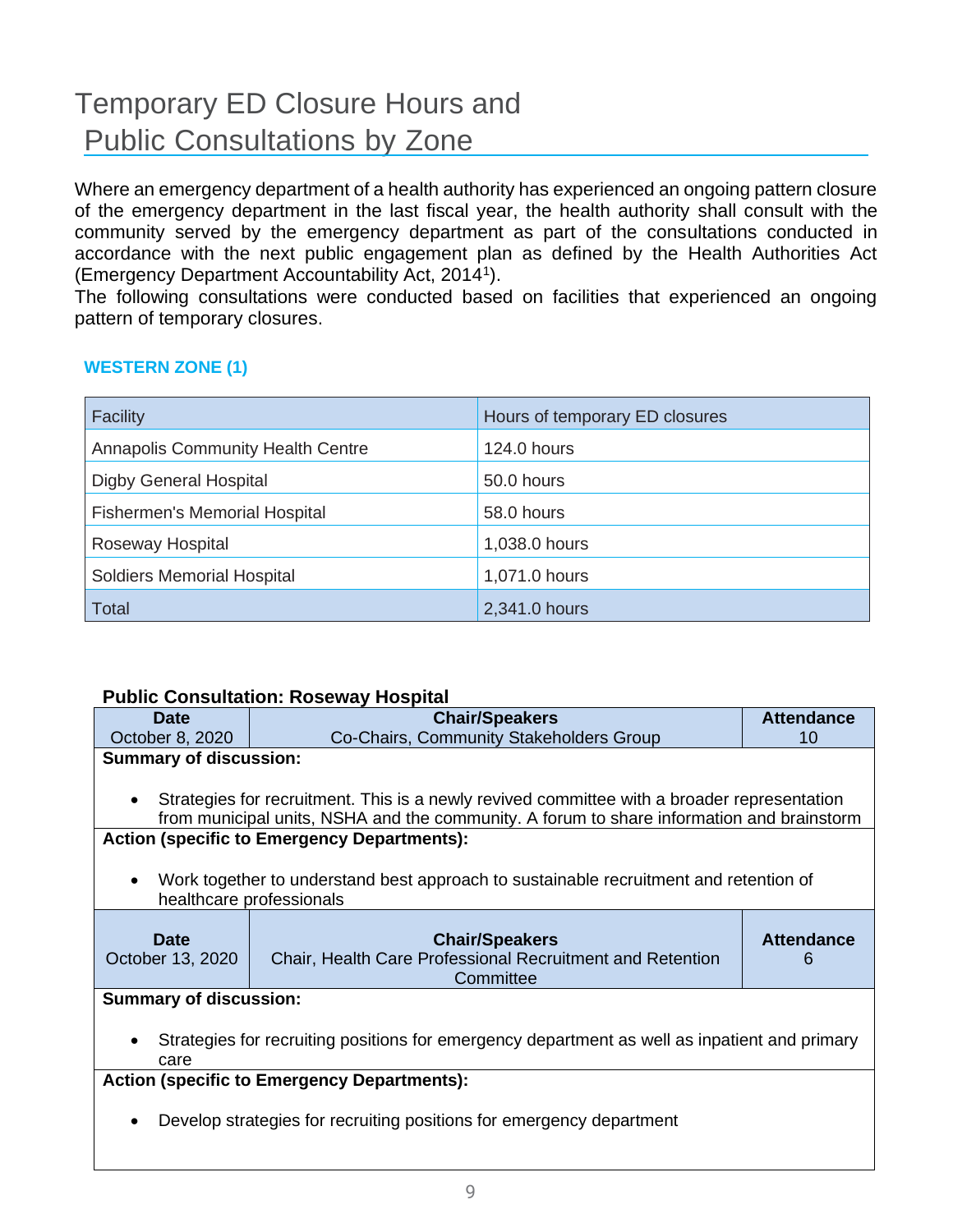| <b>Date</b><br>Nov 19, 2020                                                                                                                                                                                                                                                                                                                                         | <b>Chair/Speakers</b><br>Co-Chairs, Community Stakeholders Group                                                                                                                                                                                                            | <b>Attendance</b><br>13                                              |  |  |  |  |  |  |
|---------------------------------------------------------------------------------------------------------------------------------------------------------------------------------------------------------------------------------------------------------------------------------------------------------------------------------------------------------------------|-----------------------------------------------------------------------------------------------------------------------------------------------------------------------------------------------------------------------------------------------------------------------------|----------------------------------------------------------------------|--|--|--|--|--|--|
|                                                                                                                                                                                                                                                                                                                                                                     |                                                                                                                                                                                                                                                                             |                                                                      |  |  |  |  |  |  |
| <b>Summary of discussion:</b>                                                                                                                                                                                                                                                                                                                                       |                                                                                                                                                                                                                                                                             |                                                                      |  |  |  |  |  |  |
| Discuss strategies for recruitment                                                                                                                                                                                                                                                                                                                                  |                                                                                                                                                                                                                                                                             |                                                                      |  |  |  |  |  |  |
| <b>Action (specific to Emergency Departments):</b>                                                                                                                                                                                                                                                                                                                  |                                                                                                                                                                                                                                                                             |                                                                      |  |  |  |  |  |  |
|                                                                                                                                                                                                                                                                                                                                                                     | Work together to understand best approach to sustainable recruitment and retention of<br>healthcare professionals                                                                                                                                                           |                                                                      |  |  |  |  |  |  |
| <b>Date</b>                                                                                                                                                                                                                                                                                                                                                         | <b>Chair/Speakers</b>                                                                                                                                                                                                                                                       | <b>Attendance</b>                                                    |  |  |  |  |  |  |
| Nov 24, 2020                                                                                                                                                                                                                                                                                                                                                        | Chair, Health Care Professional Recruitment and Retention<br>Committee                                                                                                                                                                                                      | 6                                                                    |  |  |  |  |  |  |
| <b>Summary of discussion:</b>                                                                                                                                                                                                                                                                                                                                       |                                                                                                                                                                                                                                                                             |                                                                      |  |  |  |  |  |  |
| care                                                                                                                                                                                                                                                                                                                                                                | Strategies for recruiting positions for emergency department as well as inpatient and primary                                                                                                                                                                               |                                                                      |  |  |  |  |  |  |
|                                                                                                                                                                                                                                                                                                                                                                     | <b>Action (specific to Emergency Departments):</b>                                                                                                                                                                                                                          |                                                                      |  |  |  |  |  |  |
| $\bullet$                                                                                                                                                                                                                                                                                                                                                           | Work together to understand best approach to sustainable recruitment and retention of<br>healthcare professionals                                                                                                                                                           |                                                                      |  |  |  |  |  |  |
| <b>Date</b>                                                                                                                                                                                                                                                                                                                                                         | <b>Chair/Speakers</b>                                                                                                                                                                                                                                                       | <b>Attendance</b>                                                    |  |  |  |  |  |  |
| Dec 17, 2020                                                                                                                                                                                                                                                                                                                                                        | <b>Chair, Community Stakeholders Group</b>                                                                                                                                                                                                                                  | 8                                                                    |  |  |  |  |  |  |
| Municipality & Town of Shelburne                                                                                                                                                                                                                                                                                                                                    | Discussion pertaining to emergency department closures and strategies that the municipality<br>could assist with (i.e., remuneration)<br><b>Action (specific to Emergency Departments):</b><br>Commit to continued communication and inclusion in site visits when possible |                                                                      |  |  |  |  |  |  |
| <b>Date</b>                                                                                                                                                                                                                                                                                                                                                         | <b>Chair/Speakers</b>                                                                                                                                                                                                                                                       | <b>Attendance</b>                                                    |  |  |  |  |  |  |
| Feb 11, 2021                                                                                                                                                                                                                                                                                                                                                        | Co-Chairs, Community Stakeholders Group                                                                                                                                                                                                                                     | 10                                                                   |  |  |  |  |  |  |
| <b>Summary of discussion:</b>                                                                                                                                                                                                                                                                                                                                       |                                                                                                                                                                                                                                                                             |                                                                      |  |  |  |  |  |  |
| Strategies for recruitment. This is a newly revived committee with a broader representation<br>from municipal units, NSHA and the community. A forum to share information and brainstorm<br><b>Action (specific to Emergency Departments):</b><br>Work together to understand best approach to sustainable recruitment and retention of<br>healthcare professionals |                                                                                                                                                                                                                                                                             |                                                                      |  |  |  |  |  |  |
| <b>Date</b>                                                                                                                                                                                                                                                                                                                                                         | <b>Chair/Speakers</b>                                                                                                                                                                                                                                                       | <b>Attendance</b>                                                    |  |  |  |  |  |  |
| Feb 20, 2021                                                                                                                                                                                                                                                                                                                                                        | Chair, Health Care Professional Recruitment & Retention<br>Committee                                                                                                                                                                                                        | 6                                                                    |  |  |  |  |  |  |
|                                                                                                                                                                                                                                                                                                                                                                     | <b>Summary of discussion:</b>                                                                                                                                                                                                                                               |                                                                      |  |  |  |  |  |  |
| Strategies for recruiting positions for emergency department as well as inpatient and primary<br>care                                                                                                                                                                                                                                                               |                                                                                                                                                                                                                                                                             |                                                                      |  |  |  |  |  |  |
|                                                                                                                                                                                                                                                                                                                                                                     | <b>Action (specific to Emergency Departments):</b>                                                                                                                                                                                                                          |                                                                      |  |  |  |  |  |  |
|                                                                                                                                                                                                                                                                                                                                                                     |                                                                                                                                                                                                                                                                             | Develop strategies for recruiting positions for emergency department |  |  |  |  |  |  |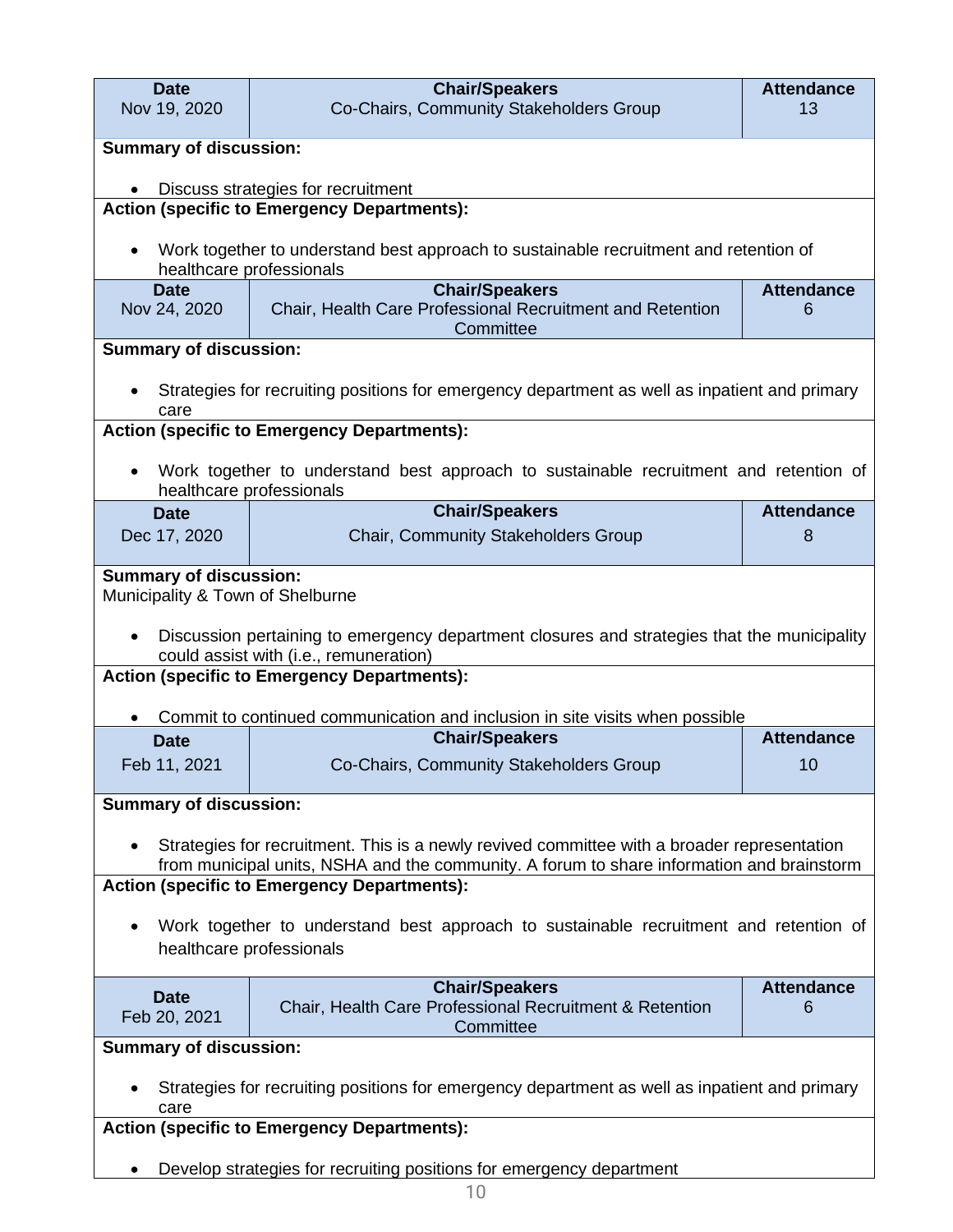| Date                          | <b>Chair/Speakers</b>                   | <b>Attendance</b> |
|-------------------------------|-----------------------------------------|-------------------|
| March 11, 2021                | Co-Chairs, Community Stakeholders Group | 18                |
| <b>Cummony of dicouccions</b> |                                         |                   |

#### **Summary of discussion:**

• Open forum with members of the community to share information and brainstorm strategies for recruitment

#### **Action (specific to Emergency Departments):**

• Work together to understand best approach to sustainable recruitment and retention of healthcare professionals

#### **Public Consultation: Annapolis Community Health Centre**

| <b>Date</b>  | <b>Chair Speaker</b>                                                                                                                                                                          | <b>Attendance</b> |
|--------------|-----------------------------------------------------------------------------------------------------------------------------------------------------------------------------------------------|-------------------|
| Nov 24, 2020 | Site Leader, Manager Emergency Department, Director<br>Health Service Emergency Program, Primary Health Care<br>Director, Site Medical Director, Zone Operations Executive<br><b>Director</b> | <b>20</b>         |

#### **Summary of discussion**

- Community partners and local media were invited to participate in a virtual conversation regarding highlights from the site overall, collaborative emergency centre (CEC) closures, access to primary care, recruitment, and Nova Scotia Health's response to COVID-19 pandemic
- CEC closure dashboard data was discussed in detail including closure frequency, patient data, causes and impact
- Details regarding provincial and local initiatives to reduce closures were discussed. As part of the recruitment conversation the need for housing locally was identified and discussed as a critical success factor for recruitment and retention. Community partners were given an opportunity to ask questions as well

#### **Action (specific to Emergency Departments):**

• Commitment to continued communication with the community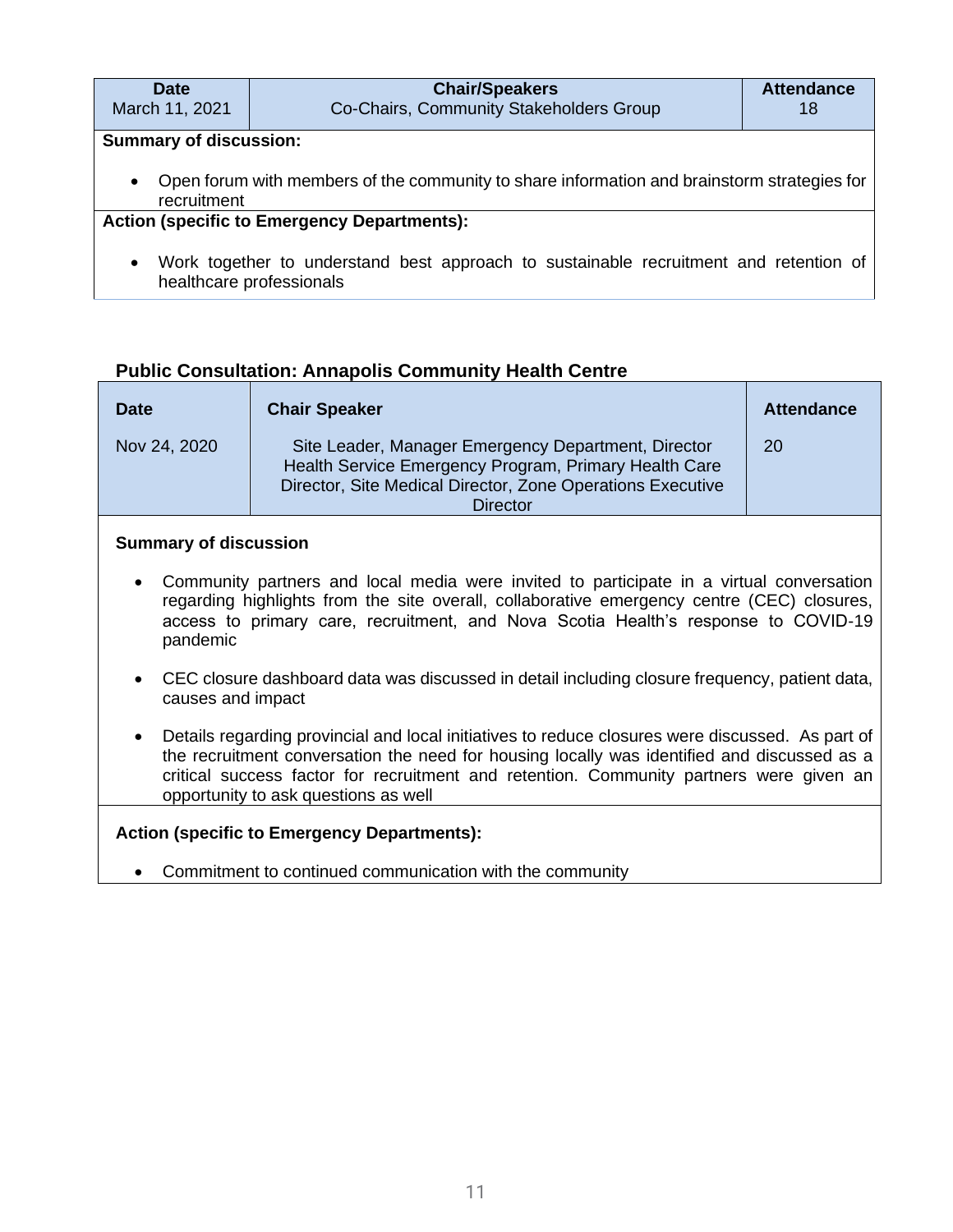#### **Public Consultation: Fisherman's Memorial Hospital**

| <b>Date</b>    | <b>Chair Speaker</b>                                                                                                                                                                                                                | <b>Attendance</b> |
|----------------|-------------------------------------------------------------------------------------------------------------------------------------------------------------------------------------------------------------------------------------|-------------------|
| March 23, 2021 | Site Leader/Manager Emergency Department, Director Health<br>Service Emergency Program, Primary Health Care Manager,<br><b>Physicians Medical Site Lead, Zone Medical Executive</b><br>Director, Zone Operations Executive Director | 15                |

#### **Summary of discussion**

- Community partners participated in a virtual conversation regarding highlights from the site overall, emergency department closures, access to primary care, and NSHA's response to COVID-19 pandemic
- Emergency department closure dashboard data was discussed in detail including closure frequency, patient presentation demographics and top five reasons for visit data, causes and impact
- Details regarding provincial and local initiatives to reduce closures were discussed. Community partners were given an opportunity to ask questions as well

#### **Action (specific to Emergency Departments):**

• Continue communication with community stakeholders and seeking opportunities to continue to work together

#### **Public Consultation: Soldiers Memorial Hospital**

| <b>Date</b>           | <b>Chair Speaker</b>                                                                                                                                                                                                                         | <b>Attendance</b> |
|-----------------------|----------------------------------------------------------------------------------------------------------------------------------------------------------------------------------------------------------------------------------------------|-------------------|
| March 31, 2021        | Site Leader, Manager Emergency Department, Director<br>Health Service Emergency Program, Primary Health Care<br>Director and local Physician Recruiter, Emergency<br>Department Physician Lead, Zone Operations Executive<br><b>Director</b> | 34                |
| Summary of discussion |                                                                                                                                                                                                                                              |                   |

#### **Summary of discussion**

- Community partners participated in a virtual conversation regarding highlights from the site overall, emergency department closures information, access to primary care, physician recruitment and NSHA's response to COVID-19 pandemic.
- Emergency department closure dashboard data was discussed in detail including closure frequency, patient presentation demographics and top five reasons for visit data, causes and impact.
- Details regarding provincial and local initiatives to reduce closures were discussed. Community partners were given an opportunity to ask questions as well

#### **Action (specific to Emergency Departments):**

• Commitment to continued communication with the community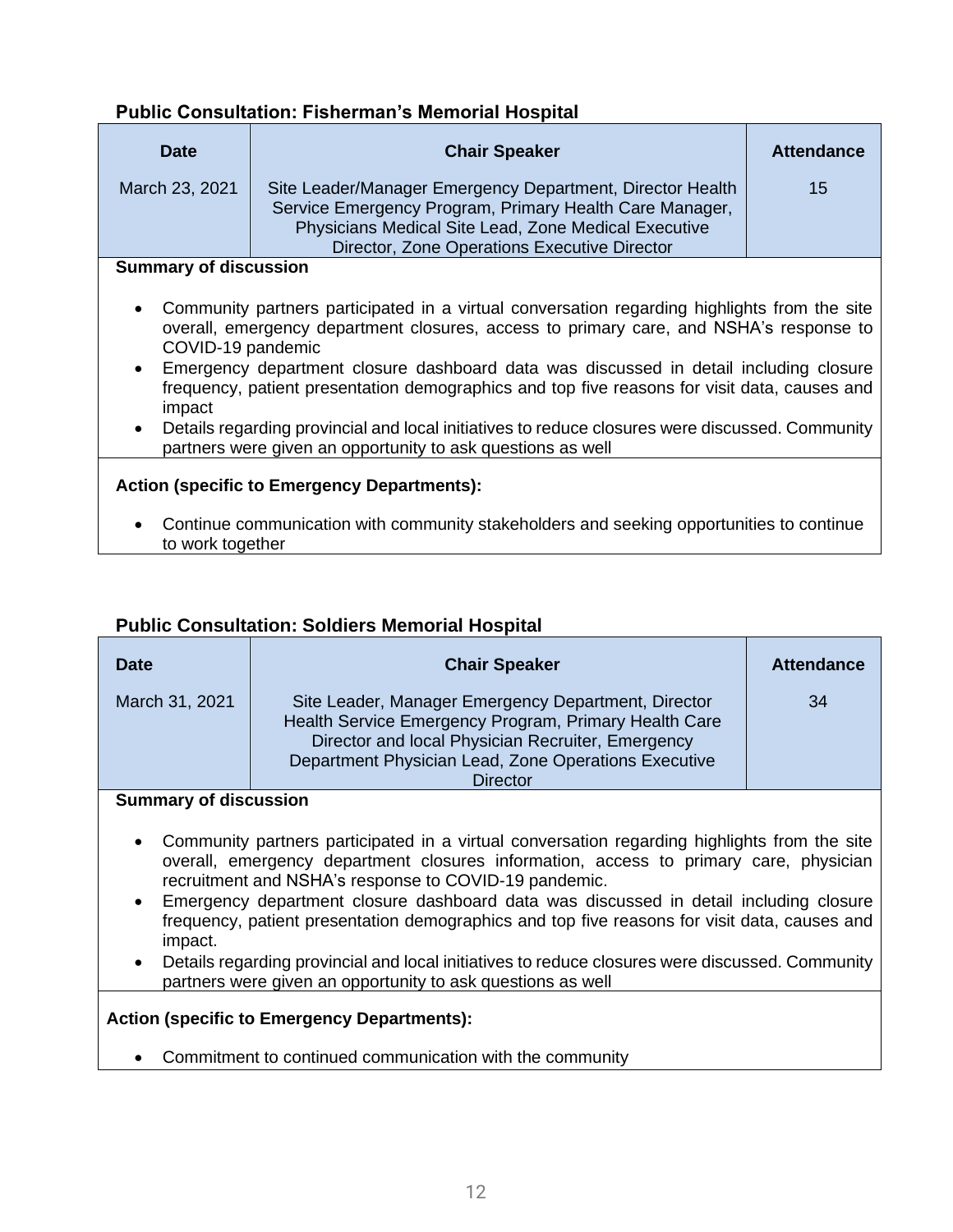#### **NORTHERN ZONE (2)**

| Facility                                      | Hours of temporary ED closures |
|-----------------------------------------------|--------------------------------|
| Aberdeen Hospital                             | 0.0 hours                      |
| Colchester East Hants Health Centre           | 0.0 hours                      |
| <b>Cumberland Regional Health Care Centre</b> | 0.0 hours                      |
| <b>Total</b>                                  | 0.0 hours                      |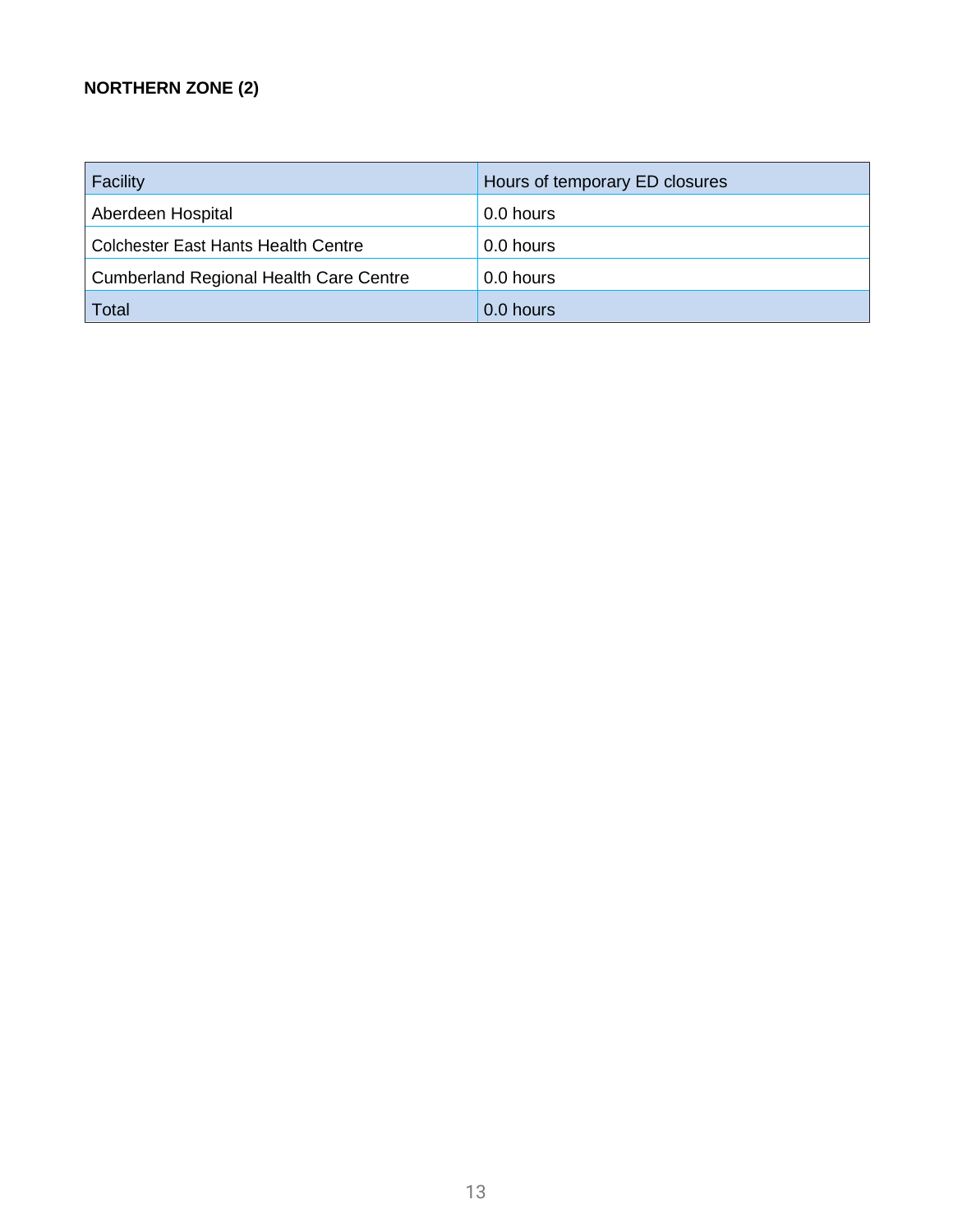#### **EASTERN ZONE (3)**

| <b>Facility</b>                          | Hours of temporary ED closures |
|------------------------------------------|--------------------------------|
| <b>Eastern Memorial Hospital</b>         | 352.0 hours                    |
| Glace Bay Health Care Facility           | 1004.0 hours                   |
| Guysborough Memorial Hospital            | 915.0 hours                    |
| St. Anne Community & Nursing Care Centre | 1,675.0 hours                  |
| <b>Strait Richmond Hospital</b>          | 1,400.0 hours                  |
| Victoria County Memorial Hospital        | 2,324.5 hours                  |
| <b>Total</b>                             | 7,670.5 hours                  |

#### **Public Consultation: Eastern Memorial Hospital**

| PUBLIC CONSULTATION: Eastern Memorial Hospital and Canso Area Working Group                                                              |                                                                                                  |                   |
|------------------------------------------------------------------------------------------------------------------------------------------|--------------------------------------------------------------------------------------------------|-------------------|
| <b>Date</b><br>April 6, 2020                                                                                                             | <b>Chair/Speakers</b><br><b>Attendance</b><br>12<br>Director, Integrated Health Rural Hospitals, |                   |
|                                                                                                                                          | Facility Manager, Guysborough Memorial Hospital                                                  |                   |
| <b>Summary of discussion:</b>                                                                                                            |                                                                                                  |                   |
| <b>Pandemic Planning</b>                                                                                                                 |                                                                                                  |                   |
|                                                                                                                                          | Ongoing recruitment issues and staffing coverage                                                 |                   |
|                                                                                                                                          | Pandemic causing cancellation of travel nurses and delays in hiring outside of the province      |                   |
|                                                                                                                                          | <b>Action (specific to Emergency Departments):</b>                                               |                   |
| $\bullet$                                                                                                                                | Municipal incentives to help with nursing vacancies                                              |                   |
| $\bullet$                                                                                                                                | Ongoing work on physician recruitment                                                            |                   |
| $\bullet$                                                                                                                                | Update on physician recruitment. Coverage obtained for June, still working on July/August        |                   |
|                                                                                                                                          | Pandemic causing cancellation of travel nurses and delays in hiring outside of the province      |                   |
| <b>Date</b>                                                                                                                              | <b>Chair/Speakers</b>                                                                            | <b>Attendance</b> |
| June 1, 2020                                                                                                                             | Director, Integrated Health Rural Hospitals,                                                     | 12                |
| Teleconference                                                                                                                           | Facility Manager, Guysborough Memorial Hospital                                                  |                   |
| <b>Summary of discussion:</b>                                                                                                            |                                                                                                  |                   |
| Continued efforts underway with recruitment efforts. Pandemic has resulted in delays for<br>physician recruitment outside of Nova Scotia |                                                                                                  |                   |
| <b>Action (specific to Emergency Departments):</b>                                                                                       |                                                                                                  |                   |
|                                                                                                                                          | Working with municipality on incentives                                                          |                   |
| Continued efforts with NSHA and community to recruit                                                                                     |                                                                                                  |                   |
|                                                                                                                                          |                                                                                                  |                   |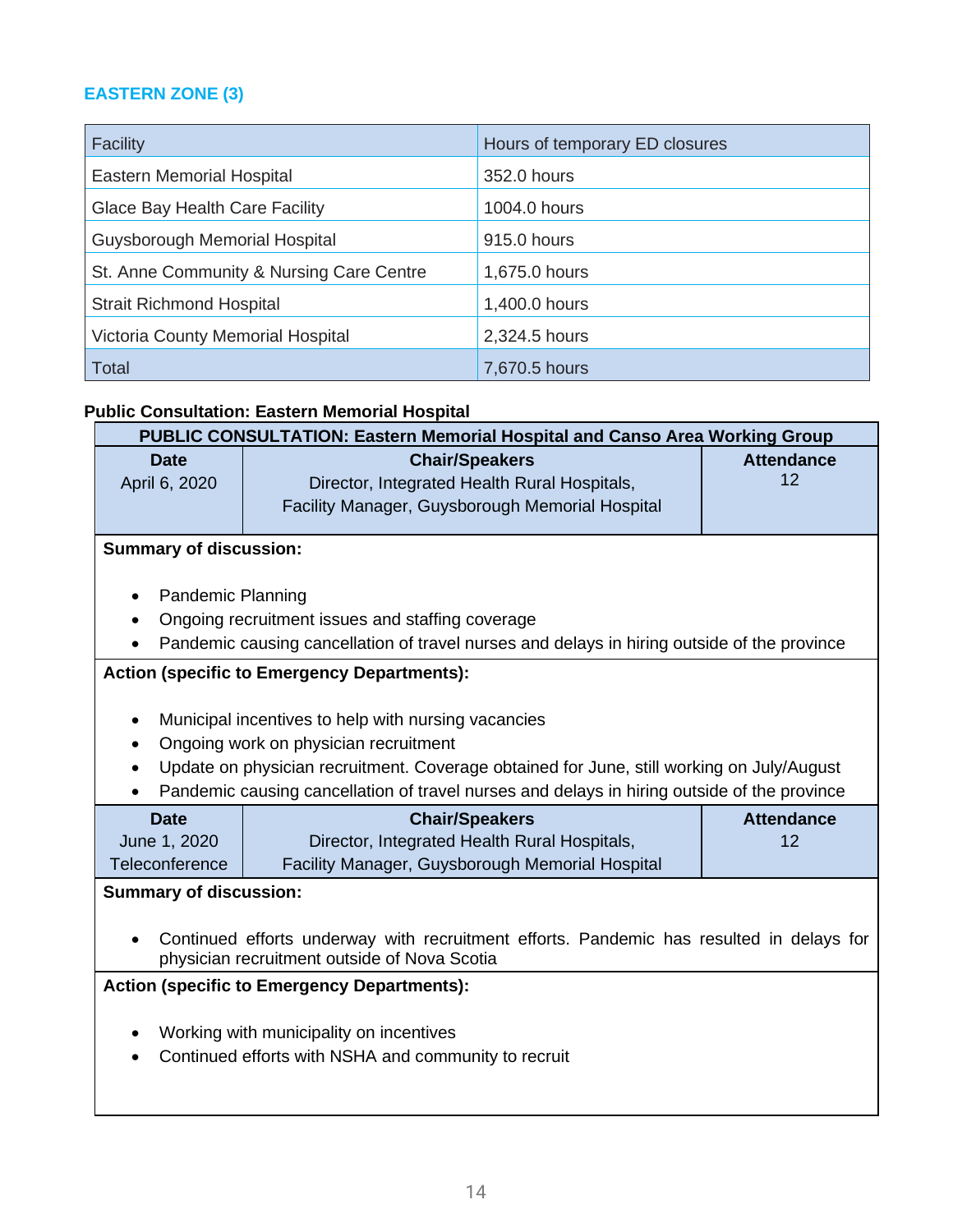| <b>Date</b>                                                    | <b>Chair/Speakers</b>                                                       | <b>Attendance</b> |
|----------------------------------------------------------------|-----------------------------------------------------------------------------|-------------------|
| June 17, 2020                                                  | Director, Integrated Health Rural Hospitals,                                | 10                |
|                                                                | <b>Community Member</b>                                                     |                   |
| <b>Summary of discussion:</b>                                  |                                                                             |                   |
|                                                                |                                                                             |                   |
| $\bullet$                                                      | Update on physician coverage                                                |                   |
|                                                                | <b>Action (specific to Emergency Departments):</b>                          |                   |
|                                                                |                                                                             |                   |
| $\bullet$                                                      | Continued efforts with NSHA and community to recruit                        |                   |
|                                                                | <b>PUBLIC CONSULTATION: Canso Area Stakeholder Working Group</b>            |                   |
| <b>Date</b>                                                    | <b>Chair/Speakers</b>                                                       | <b>Attendance</b> |
| May 4, 2020                                                    | Director, Integrated Health Rural Hospitals,                                | 12                |
|                                                                | Facility manager Guysborough Memorial Hospital                              |                   |
| <b>Summary of discussion:</b>                                  |                                                                             |                   |
|                                                                | Ongoing physician recruitment                                               |                   |
|                                                                | Nursing vacancies, working to increase FTE to 1.0                           |                   |
|                                                                |                                                                             |                   |
|                                                                | <b>Action (specific to Emergency Departments):</b>                          |                   |
|                                                                | Continue working on securing coverage                                       |                   |
|                                                                | Ongoing NSHA and community support with recruitment efforts (incentives)    |                   |
|                                                                | Requesting approval to increase to 1.0 FTE from retiring RN                 |                   |
|                                                                | <b>PUBLIC CONSULTATION: Canso Working Group</b>                             |                   |
| <b>Date</b>                                                    | <b>Chair/Speakers</b>                                                       | <b>Attendance</b> |
| October 5, 2020                                                | Director, Integrated Health Rural Hospitals,                                | 10                |
|                                                                | Facility manager Guysborough Memorial Hospital                              |                   |
| <b>Summary of discussion:</b>                                  |                                                                             |                   |
|                                                                |                                                                             |                   |
|                                                                | Review of current staffing and physician coverage                           |                   |
|                                                                | Pandemic causing delays in hiring outside of the province                   |                   |
|                                                                | Pandemic planning - second wave                                             |                   |
|                                                                | Community conversations - next steps                                        |                   |
| Physician recruitment update                                   |                                                                             |                   |
|                                                                | <b>Action (specific to Emergency Departments):</b>                          |                   |
|                                                                |                                                                             |                   |
|                                                                | Ongoing recruitment for nurses; upcoming virtual recruitment fair at St. FX |                   |
| Ongoing efforts to secure housing for new staff and physicians |                                                                             |                   |
| Ongoing efforts for physician recruitment to community         |                                                                             |                   |
|                                                                | Discussion of a holistic approach to healthcare in community                |                   |
|                                                                |                                                                             |                   |
|                                                                |                                                                             |                   |
|                                                                |                                                                             |                   |
|                                                                |                                                                             |                   |
|                                                                |                                                                             |                   |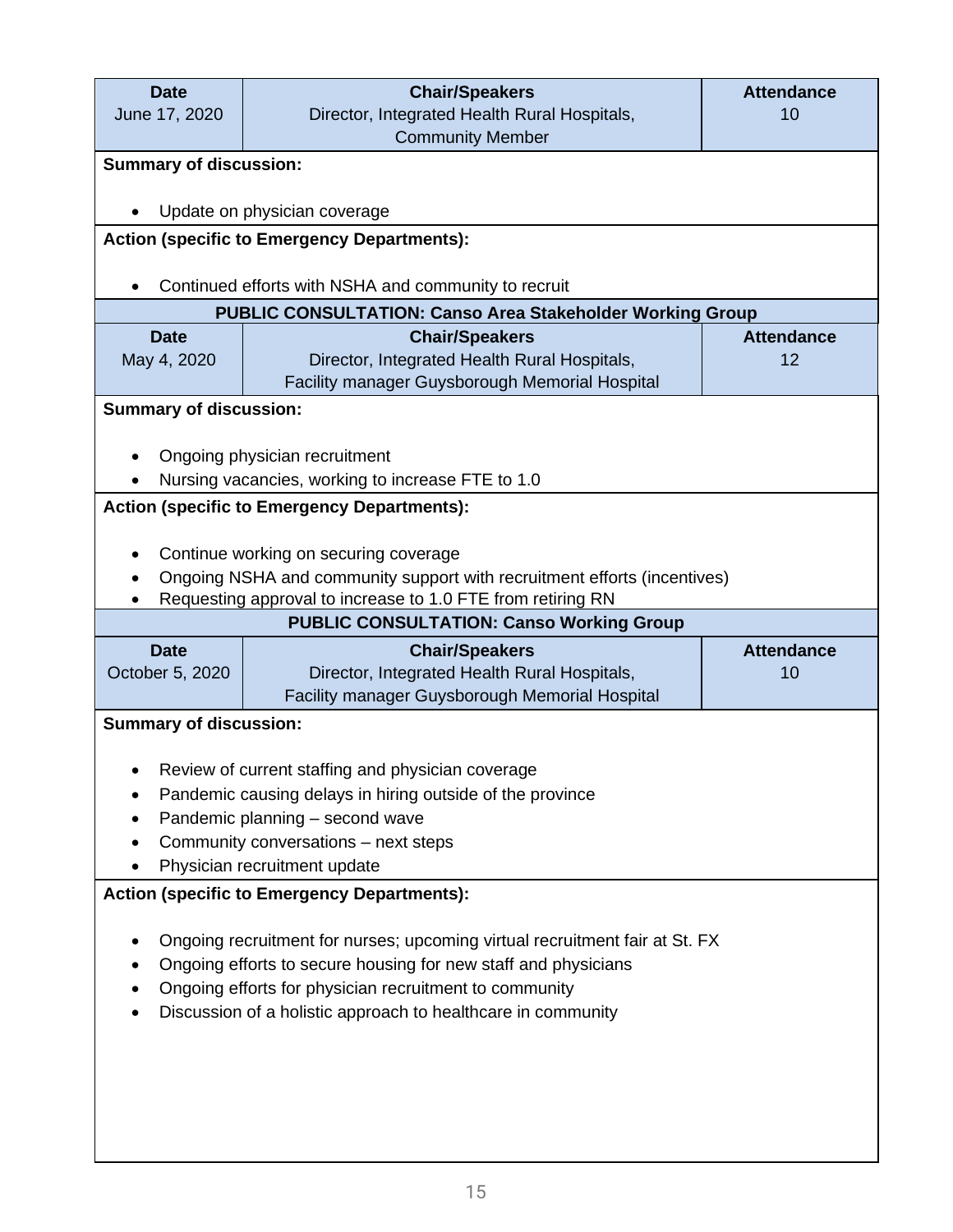| <b>Date</b>                                                                               | <b>Chair/Speakers</b>                                                                                                                                                               | <b>Attendance</b> |  |
|-------------------------------------------------------------------------------------------|-------------------------------------------------------------------------------------------------------------------------------------------------------------------------------------|-------------------|--|
| Nov 2, 2020                                                                               | Director, Integrated Health Rural Hospital                                                                                                                                          | 13                |  |
| <b>Summary of discussion:</b>                                                             |                                                                                                                                                                                     |                   |  |
|                                                                                           |                                                                                                                                                                                     |                   |  |
|                                                                                           | Review ongoing staffing vacancies                                                                                                                                                   |                   |  |
| Physician coverage<br>$\bullet$                                                           |                                                                                                                                                                                     |                   |  |
|                                                                                           | Pandemic Planning, second wave                                                                                                                                                      |                   |  |
|                                                                                           | Community lead proposal of pilot project for rural healthcare – physician recruitment aspect                                                                                        |                   |  |
|                                                                                           | Working group update to community                                                                                                                                                   |                   |  |
|                                                                                           | <b>Action (specific to Emergency Departments):</b>                                                                                                                                  |                   |  |
| proposed actions                                                                          | Consultant to meet with working group to provide an introduction of their current work and                                                                                          |                   |  |
| <b>Date</b>                                                                               | <b>Chair/Speaker</b>                                                                                                                                                                | <b>Attendance</b> |  |
| Nov 30, 2020                                                                              | Director, Integrated Health Rural Hospitals,                                                                                                                                        | 12                |  |
|                                                                                           | <b>Community Member</b>                                                                                                                                                             |                   |  |
| <b>Summary of discussion:</b>                                                             |                                                                                                                                                                                     |                   |  |
|                                                                                           |                                                                                                                                                                                     |                   |  |
|                                                                                           | Ongoing physician coverage                                                                                                                                                          |                   |  |
| Pandemic Planning                                                                         |                                                                                                                                                                                     |                   |  |
|                                                                                           | <b>Working Group Membership</b>                                                                                                                                                     |                   |  |
|                                                                                           | Online/call in appointment for lab services                                                                                                                                         |                   |  |
|                                                                                           | <b>Action (specific to Emergency Departments):</b>                                                                                                                                  |                   |  |
|                                                                                           |                                                                                                                                                                                     |                   |  |
|                                                                                           | Continue working on physician coverage                                                                                                                                              |                   |  |
|                                                                                           | Request update from consultants                                                                                                                                                     |                   |  |
|                                                                                           | Potential to increase testing in Primary Assessment Centres                                                                                                                         |                   |  |
| <b>Date</b>                                                                               | <b>Chair/Speakers</b>                                                                                                                                                               | <b>Attendance</b> |  |
| <b>January 18, 2021</b>                                                                   | Director, Integrated Health Rural Hospitals                                                                                                                                         | 7                 |  |
| <b>Summary of discussion:</b>                                                             |                                                                                                                                                                                     |                   |  |
|                                                                                           |                                                                                                                                                                                     |                   |  |
|                                                                                           | Ongoing recruitment of nurses and physician's: no nursing vacancies at present                                                                                                      |                   |  |
| Pandemic planning                                                                         |                                                                                                                                                                                     |                   |  |
|                                                                                           | Community initiatives in relation to recruitment: Update provided from community advocacy<br>group on a local group meeting to discuss holistic healthcare in Canso community and a |                   |  |
|                                                                                           | proposed pilot project for rural healthcare                                                                                                                                         |                   |  |
| Initiatives for physician recruitment and retention including providing accommodation for |                                                                                                                                                                                     |                   |  |
| physicians (locum and permanent) beyond on call room at the hospital to make it more      |                                                                                                                                                                                     |                   |  |
| attractive for physicians to come with their families<br>No upcoming ER closures          |                                                                                                                                                                                     |                   |  |
|                                                                                           | <b>Action (specific to Emergency Departments):</b>                                                                                                                                  |                   |  |
|                                                                                           |                                                                                                                                                                                     |                   |  |
|                                                                                           | Provide recurring updates on nursing work force recruiting                                                                                                                          |                   |  |
|                                                                                           | Provide recurring updates on physician rotations (3 at present)                                                                                                                     |                   |  |
| Ongoing vaccination rollout                                                               |                                                                                                                                                                                     |                   |  |
|                                                                                           | Ongoing work with physician recruitment                                                                                                                                             |                   |  |
|                                                                                           |                                                                                                                                                                                     |                   |  |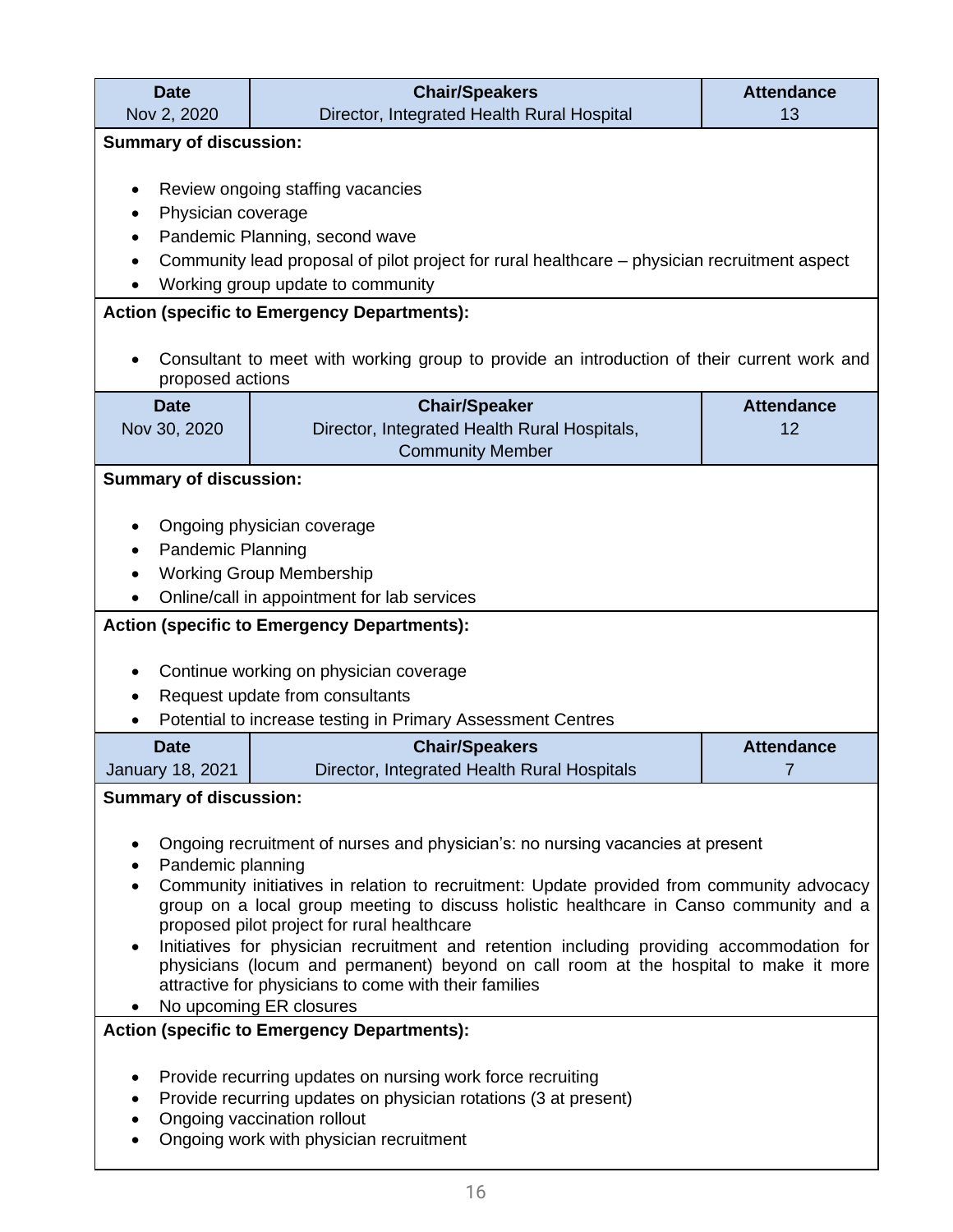| <b>Date</b><br>March 10, 2021                                                    | <b>Chair/Speakers</b><br>VP Operations,                                                                                                                                                                           | <b>Attendance</b><br>25 |
|----------------------------------------------------------------------------------|-------------------------------------------------------------------------------------------------------------------------------------------------------------------------------------------------------------------|-------------------------|
|                                                                                  | <b>Executive Director, Health Services</b>                                                                                                                                                                        |                         |
| <b>Summary of discussion:</b>                                                    |                                                                                                                                                                                                                   |                         |
| and Canso areas                                                                  | Review of current state; ongoing recruitment challenges<br>Presentation by consultant on proposed health services plan, utilization date for Guysborough                                                          |                         |
|                                                                                  | <b>Action (specific to Emergency Departments):</b>                                                                                                                                                                |                         |
|                                                                                  | Plan for ongoing discussion and staff, physician, and community engagement                                                                                                                                        |                         |
| <b>Date</b>                                                                      | <b>PUBLIC CONSULTATION: Eastern Memorial Hospital Working Group</b><br><b>Chair/Speakers</b>                                                                                                                      | <b>Attendance</b>       |
| June 5, 2020                                                                     | Director, Integrated Health Rural Hospitals,<br>Facility manager Guysborough Memorial Hospital                                                                                                                    | 11                      |
| <b>Summary of discussion:</b>                                                    |                                                                                                                                                                                                                   |                         |
|                                                                                  | Provided an update on opening of ED 24 hours and nursing coverage                                                                                                                                                 |                         |
|                                                                                  | <b>Action (specific to Emergency Departments):</b>                                                                                                                                                                |                         |
| ٠<br>and nursing                                                                 | Continue to provide updates on physician coverage for ED<br>Continued physician recruitment for full coverage model<br>Continue to provide updates at the monthly Working Group meetings on ED coverage physician |                         |
| <b>Date</b>                                                                      | <b>Chair/Speakers</b>                                                                                                                                                                                             | <b>Attendance</b>       |
| July 2, 2020                                                                     | Director, Integrated Health Rural Hospitals,<br>Facility manager Guysborough Memorial Hospital                                                                                                                    | 10                      |
| <b>Summary of discussion:</b>                                                    |                                                                                                                                                                                                                   |                         |
|                                                                                  |                                                                                                                                                                                                                   |                         |
| Update on ED status<br>Update on RN staffing                                     |                                                                                                                                                                                                                   |                         |
| <b>Action (specific to Emergency Departments)</b>                                |                                                                                                                                                                                                                   |                         |
| Ongoing discussion re: status of ED 24hr coverage as well as ongoing RN coverage |                                                                                                                                                                                                                   |                         |
|                                                                                  |                                                                                                                                                                                                                   |                         |
|                                                                                  |                                                                                                                                                                                                                   |                         |
|                                                                                  |                                                                                                                                                                                                                   |                         |
|                                                                                  |                                                                                                                                                                                                                   |                         |
|                                                                                  |                                                                                                                                                                                                                   |                         |
|                                                                                  |                                                                                                                                                                                                                   |                         |
|                                                                                  |                                                                                                                                                                                                                   |                         |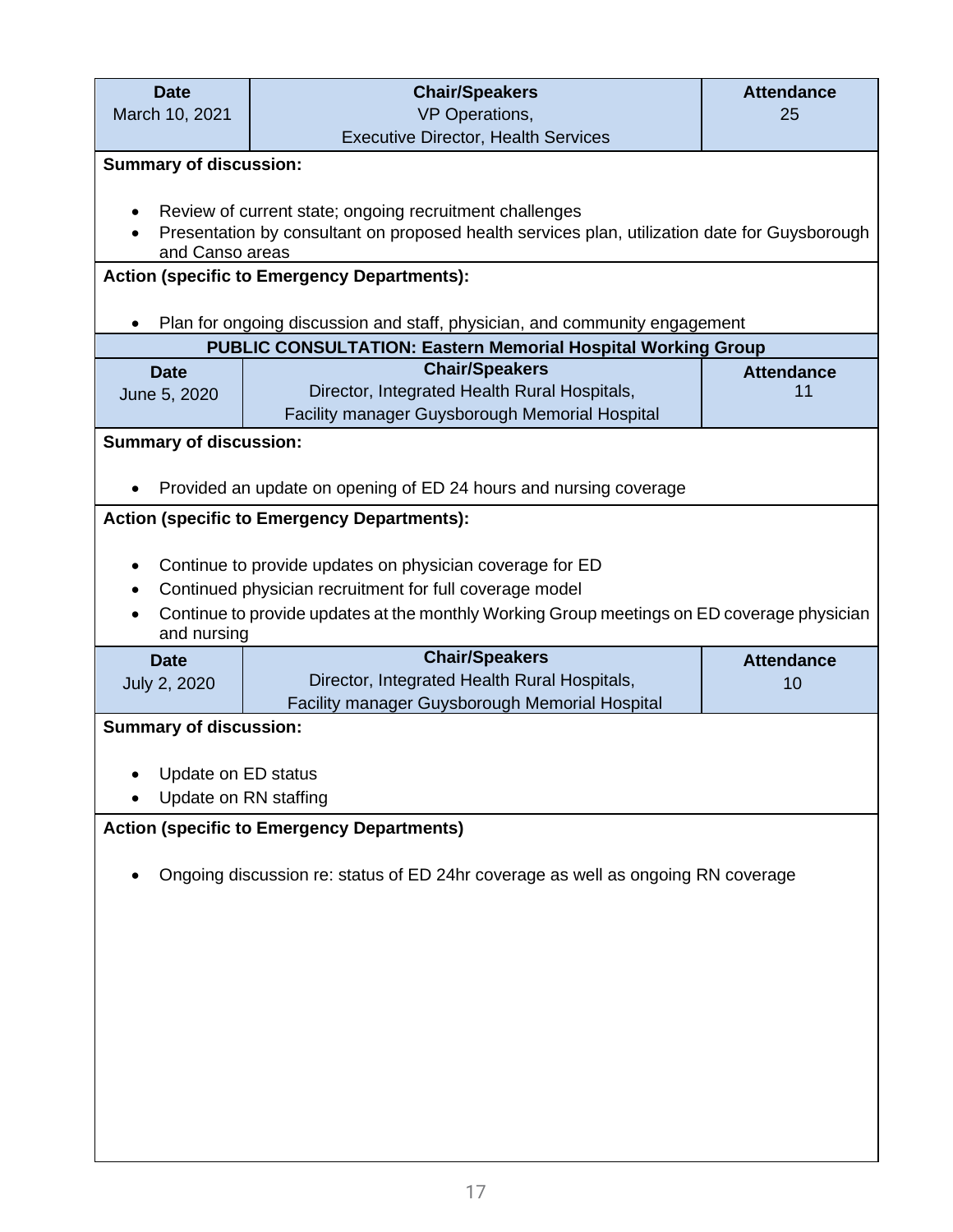| <b>Date</b>   |  |
|---------------|--|
| September 17, |  |
| 2020          |  |
|               |  |

#### **Chair/Speakers** Director, Integrated Health Rural Hospitals, Facility manager Guysborough Memorial Hospital

#### **Summary of discussion:**

- Review of current nursing and physician vacancies and recruitment
- Review of any ED Closures: physician coverage: continue with intermittent ED closures related to no physician coverage
- Review of summer coverage with one locum physician and extension of physician's coverage by three weeks
- Review of pandemic planning; primary assessment centers
- Consultant awarded contract to look a sustainable healthcare plan for Canso and Guysborough, project team established
- Consultant work is ongoing and is critically reviewing communities, current service models, populations, demographics, geography, and transportation

#### **Action (specific to Emergency Departments)**

- Invite zone physician recruiter to attend next meeting.
- Project team establishing a plan and will be seeking this group's input; plan is not ready for review to date

| <b>PUBLIC CONSULTATION: Guysborough Memorial Hospital</b>                |                                                                                          |                   |
|--------------------------------------------------------------------------|------------------------------------------------------------------------------------------|-------------------|
| <b>Date</b>                                                              | <b>Chair/Speakers</b>                                                                    | <b>Attendance</b> |
| July 8, 2020                                                             | Director, Integrated Health Rural Hospitals,                                             | 16                |
|                                                                          | <b>VP Operations</b>                                                                     |                   |
| <b>Summary of discussion:</b>                                            |                                                                                          |                   |
|                                                                          |                                                                                          |                   |
| Update on ED Closures<br>$\bullet$                                       |                                                                                          |                   |
| <b>Physician Recruitment</b>                                             |                                                                                          |                   |
| Nursing staff update                                                     |                                                                                          |                   |
|                                                                          | <b>Action (specific to Emergency Departments):</b>                                       |                   |
|                                                                          |                                                                                          |                   |
| $\bullet$                                                                | Ongoing dialogue and updates re: physician recruitment, RN recruitment and retention, ED |                   |
|                                                                          | coverage, as well as requested engagement with consultant                                |                   |
| <b>Date</b>                                                              | <b>Chair/Speakers</b>                                                                    | <b>Attendance</b> |
| August 6, 2020                                                           | Director, Integrated Health Rural Hospitals,                                             | 23                |
| Teleconference                                                           | Facility manager Guysborough Memorial Hospital                                           |                   |
| <b>Summary of discussion:</b>                                            |                                                                                          |                   |
|                                                                          |                                                                                          |                   |
| Update provided on physician recruitment, RN recruitment and ED coverage |                                                                                          |                   |
| Potential solutions or new strategies to be considered                   |                                                                                          |                   |
|                                                                          | <b>Action (specific to Emergency Departments):</b>                                       |                   |
|                                                                          |                                                                                          |                   |
| Ongoing discussion and updates re: ED coverage                           |                                                                                          |                   |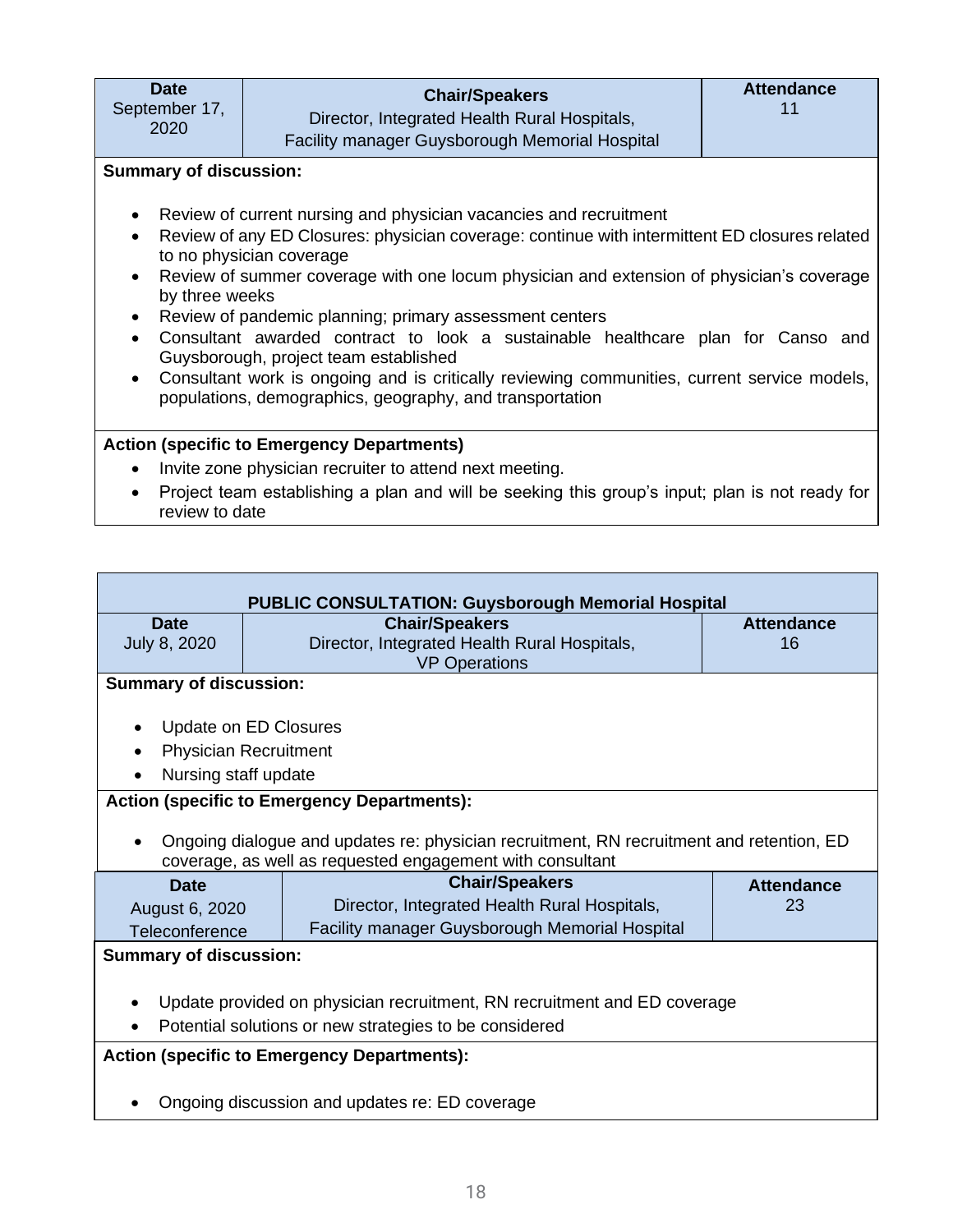| <b>Date</b><br>September 16, 2020                   | <b>Chair/Speakers</b><br>Guysborough Municipal meeting with NSHA                                                                          | <b>Attendance</b><br>15 |  |
|-----------------------------------------------------|-------------------------------------------------------------------------------------------------------------------------------------------|-------------------------|--|
|                                                     |                                                                                                                                           |                         |  |
| <b>Summary of discussion:</b>                       |                                                                                                                                           |                         |  |
| <b>ED</b> closures                                  | Update on physician recruitment                                                                                                           |                         |  |
|                                                     | <b>Action (specific to Emergency Departments):</b>                                                                                        |                         |  |
|                                                     |                                                                                                                                           |                         |  |
|                                                     | Physician recruitment update, family practice and ED.<br>Provide updates on ED coverage                                                   |                         |  |
|                                                     | Meeting requested with consultant                                                                                                         |                         |  |
| <b>Date</b>                                         | <b>Chair/Speakers</b>                                                                                                                     | <b>Attendance</b>       |  |
| September 17, 2020                                  | Director, Integrated Health Rural Hospitals,                                                                                              | 8                       |  |
|                                                     | Facility manager Guysborough Memorial Hospital                                                                                            |                         |  |
| <b>Summary of discussion:</b>                       |                                                                                                                                           |                         |  |
|                                                     | Update on staffing and physician coverage                                                                                                 |                         |  |
|                                                     | Update on ongoing recruitment by physician recruiter                                                                                      |                         |  |
|                                                     | Provide update on ongoing nursing vacancies                                                                                               |                         |  |
|                                                     | Physician locum and ED coverage for September and October                                                                                 |                         |  |
|                                                     | <b>Action (specific to Emergency Departments):</b><br>Review membership reviewed, Chair and speaker to reach out to those groups assigned |                         |  |
|                                                     | Ongoing efforts with physician recruitment by Foundation, physician recruiter                                                             |                         |  |
|                                                     | Municipal incentives for recruitment of nursing staff                                                                                     |                         |  |
| <b>Date</b>                                         | <b>Chair/Speakers</b>                                                                                                                     | <b>Attendance</b>       |  |
| October 15, 2020                                    | Director, Integrated Health Rural Hospitals                                                                                               | 13                      |  |
|                                                     |                                                                                                                                           |                         |  |
| <b>Summary of discussion:</b>                       |                                                                                                                                           |                         |  |
|                                                     | Ongoing recruitment efforts                                                                                                               |                         |  |
|                                                     | <b>Action (specific to Emergency Departments):</b>                                                                                        |                         |  |
|                                                     |                                                                                                                                           |                         |  |
| Zone physician recruiter to attend November meeting |                                                                                                                                           |                         |  |
| Community engagements follow up                     |                                                                                                                                           |                         |  |
| Review of incentive program                         |                                                                                                                                           |                         |  |
|                                                     | Distribution of promotional video                                                                                                         |                         |  |
|                                                     |                                                                                                                                           |                         |  |
|                                                     |                                                                                                                                           |                         |  |
|                                                     |                                                                                                                                           |                         |  |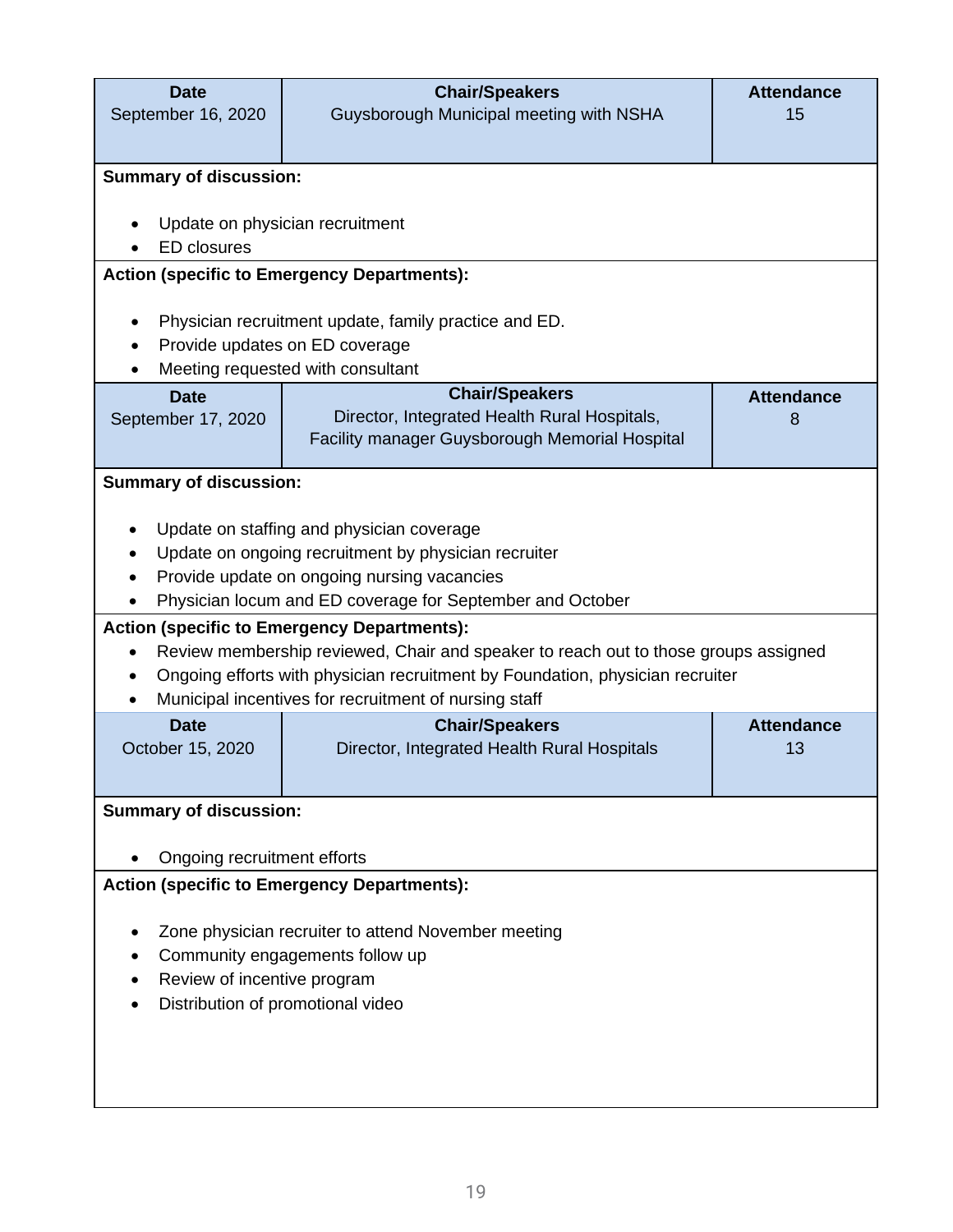| <b>Date</b><br>November 12, 2020                          | <b>Chair/Speaker</b><br>Director, Integrated Health Rural Hospitals                  | <b>Attendance</b><br>11 |
|-----------------------------------------------------------|--------------------------------------------------------------------------------------|-------------------------|
|                                                           |                                                                                      |                         |
| <b>Summary of discussion:</b>                             |                                                                                      |                         |
|                                                           |                                                                                      |                         |
| Update from physician recruiter<br>Update on consultation |                                                                                      |                         |
| <b>Current staffing situation</b>                         |                                                                                      |                         |
|                                                           | <b>Action (specific to Emergency Departments):</b>                                   |                         |
|                                                           | Update on new locum for December                                                     |                         |
| $\bullet$                                                 | Ongoing conversations with physician recruiter                                       |                         |
| Nursing incentives                                        |                                                                                      |                         |
|                                                           | Broader community involvement                                                        |                         |
| <b>Date</b>                                               | <b>Chair/Speaker</b>                                                                 | <b>Attendance</b><br>7  |
| December 10, 2020                                         | Director, Integrated Health Rural Hospitals                                          |                         |
|                                                           |                                                                                      |                         |
| <b>Summary of discussion:</b>                             |                                                                                      |                         |
| Nursing vacancies                                         |                                                                                      |                         |
| Physician recruitment                                     |                                                                                      |                         |
| Community engagement                                      |                                                                                      |                         |
|                                                           | <b>Action (specific to Emergency Departments):</b>                                   |                         |
|                                                           | Ongoing nursing recruiting challenges, no applicants from December graduates         |                         |
|                                                           | Formalized process for follow up with physician recruitment                          |                         |
|                                                           | Request for consultant to join working group meeting                                 |                         |
| <b>Date</b>                                               | <b>Chair/Speakers</b>                                                                | <b>Attendance</b>       |
| March 30, 2021                                            | Talent and Organizational Development Consultant,                                    | 19                      |
| <b>Zoom Meeting</b>                                       | VP Operations,<br><b>Executive Director, Health Services</b>                         |                         |
| <b>Summary of discussion:</b>                             |                                                                                      |                         |
|                                                           |                                                                                      |                         |
| What is missing?                                          | Follow up discussion of consultant's proposal. Questions below discussed with group: |                         |
| What do you need more clarity on?                         |                                                                                      |                         |
| Where do you need more information?                       |                                                                                      |                         |
|                                                           | <b>Action (specific to Emergency Departments):</b>                                   |                         |
| Continued updates on ongoing physician recruitment        |                                                                                      |                         |
| Reviewing of all disciplines working to full scope        |                                                                                      |                         |
|                                                           |                                                                                      |                         |
|                                                           |                                                                                      |                         |
|                                                           |                                                                                      |                         |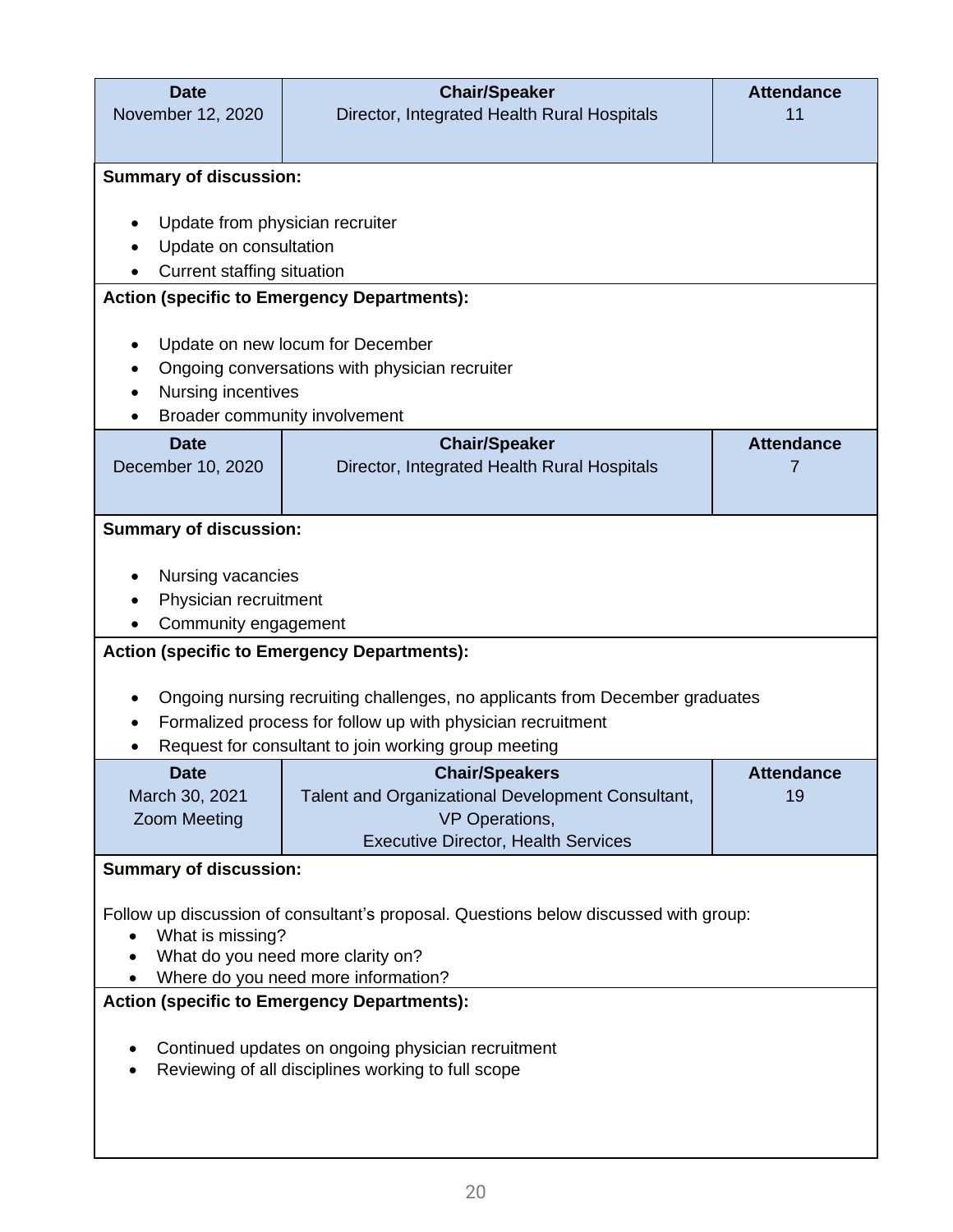| PUBLIC CONSULTATION: Guysborough Area Stakeholder Working Group                               |                                                                                       |                   |  |
|-----------------------------------------------------------------------------------------------|---------------------------------------------------------------------------------------|-------------------|--|
| <b>Date</b>                                                                                   | <b>Chair/Speakers</b>                                                                 | <b>Attendance</b> |  |
| <b>January 21, 2021</b>                                                                       | Director, Integrated Health Rural Hospitals,                                          |                   |  |
|                                                                                               | Facility manager Guysborough Memorial Hospital                                        |                   |  |
| <b>Summary of discussion:</b>                                                                 |                                                                                       |                   |  |
| Community involvement                                                                         | Physician and nursing recruitment                                                     |                   |  |
|                                                                                               | <b>Action (specific to Emergency Departments):</b>                                    |                   |  |
| ٠                                                                                             | Possible nursing locum for March - April                                              |                   |  |
| $\bullet$                                                                                     | Requests for supernumerary graduate nurses                                            |                   |  |
|                                                                                               | Ongoing physician recruitment.                                                        |                   |  |
|                                                                                               | Request asking for municipality support for incentives                                |                   |  |
|                                                                                               | Ongoing community support regarding accommodations                                    |                   |  |
|                                                                                               | <b>PUBLIC CONSULTATION: Guysborough &amp; Area Working Group</b>                      |                   |  |
| <b>Date</b>                                                                                   | <b>Chair/Speakers</b>                                                                 | Attendance        |  |
| Feb 18 2021                                                                                   | Director, Integrated Health Rural Hospitals                                           | 8                 |  |
|                                                                                               |                                                                                       |                   |  |
| <b>Summary of discussion:</b>                                                                 |                                                                                       |                   |  |
|                                                                                               | Ongoing recruitment for nursing                                                       |                   |  |
|                                                                                               | Update by physician recruiters in relation to physician recruitment                   |                   |  |
| <b>EHS</b> coverage                                                                           |                                                                                       |                   |  |
|                                                                                               | <b>Action (specific to Emergency Departments):</b>                                    |                   |  |
|                                                                                               | Continued use of locum nurses as no current permanent nursing vacancies exist         |                   |  |
| $\bullet$                                                                                     | Ongoing planning for physician coverage, review of Physician Ready Assessment Program |                   |  |
|                                                                                               | Regular meetings and planning to secure short- and long-term physician coverage       |                   |  |
|                                                                                               | Ongoing meeting planned with Community Engagement Group                               |                   |  |
| Ongoing discussions with Senior Director of Emergency Program and EHS                         |                                                                                       |                   |  |
| <b>Date</b>                                                                                   | <b>Chair/Speakers</b>                                                                 | <b>Attendance</b> |  |
| March 10, 2021                                                                                | VP operations,                                                                        | 24                |  |
| <b>Zoom Meeting</b>                                                                           | Executive Director, Health Services,                                                  |                   |  |
|                                                                                               | Physician, St. Martha's Hospital,                                                     |                   |  |
|                                                                                               | <b>Consultant, Stylus Consulting</b>                                                  |                   |  |
| <b>Summary of discussion:</b>                                                                 |                                                                                       |                   |  |
| Review of current state; ongoing recruitment challenges                                       |                                                                                       |                   |  |
| Presentation by consultant on proposed health services plan, utilization date for Guysborough |                                                                                       |                   |  |
| and Canso areas                                                                               |                                                                                       |                   |  |
| <b>Action (specific to Emergency Departments):</b>                                            |                                                                                       |                   |  |
| Plan for ongoing discussion and staff, physician, and community engagement                    |                                                                                       |                   |  |
|                                                                                               |                                                                                       |                   |  |
|                                                                                               |                                                                                       |                   |  |
|                                                                                               |                                                                                       |                   |  |
|                                                                                               |                                                                                       |                   |  |

 $\mathsf{l}$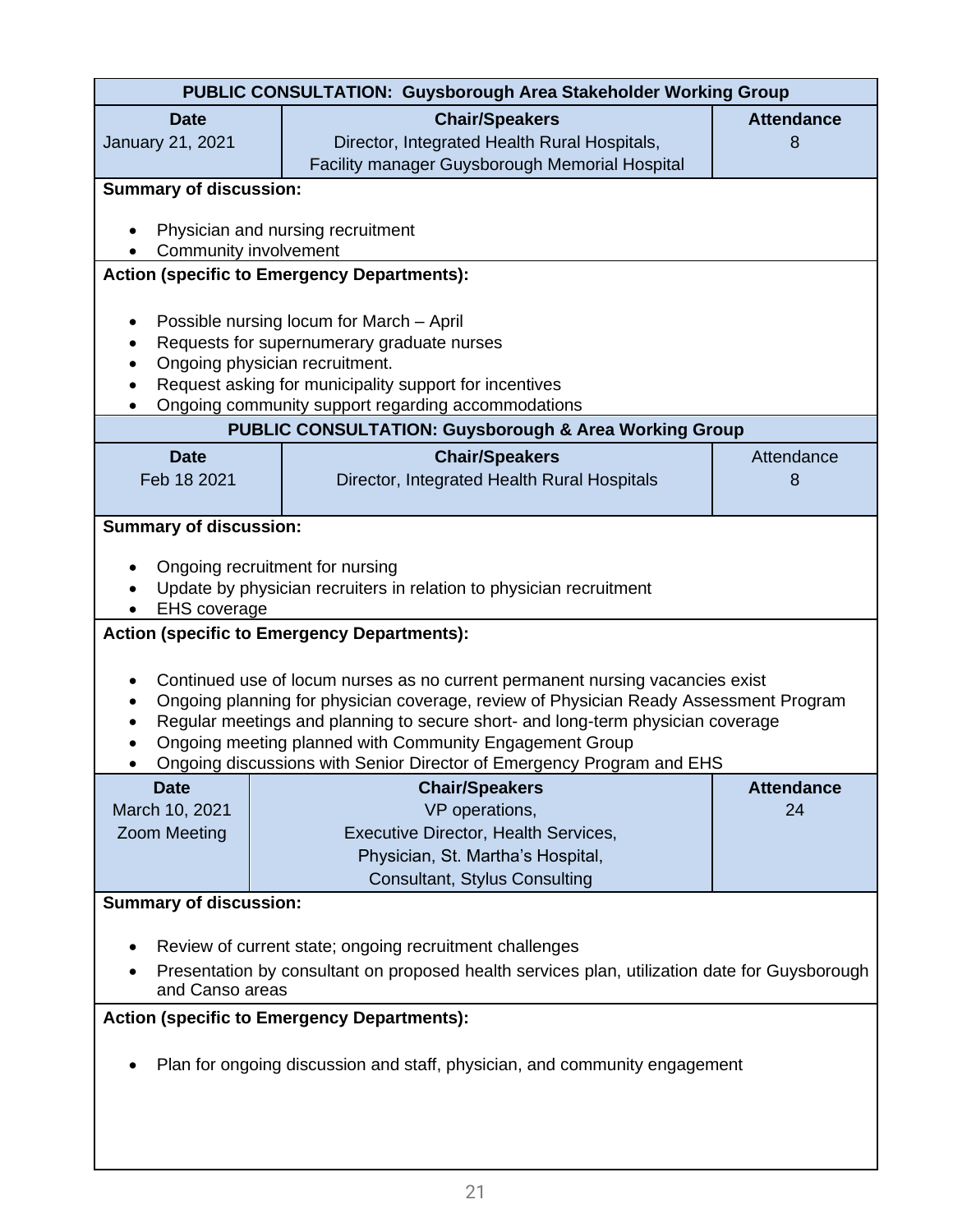| <b>Date</b>                                                                                                |                       | <b>Chair/Speakers</b>                                                                        | <b>Attendance</b> |
|------------------------------------------------------------------------------------------------------------|-----------------------|----------------------------------------------------------------------------------------------|-------------------|
| March 30, 2021                                                                                             |                       | Talent and Organizational Development Consultant,                                            | 20                |
|                                                                                                            | VP Operations,        |                                                                                              |                   |
| <b>Summary of discussion:</b>                                                                              |                       | <b>Executive Director, Health Services</b>                                                   |                   |
|                                                                                                            |                       |                                                                                              |                   |
|                                                                                                            |                       | Follow Up discussion of consultant's proposal. Questions below were discussed with group:    |                   |
| What is missing?                                                                                           |                       |                                                                                              |                   |
| $\bullet$                                                                                                  |                       | What do you need more clarity on?<br>Where do you need more information?                     |                   |
|                                                                                                            |                       | <b>ACTION (specific to Emergency Departments):</b>                                           |                   |
| <b>Ongoing Physician recruitment</b>                                                                       |                       |                                                                                              |                   |
|                                                                                                            |                       | PUBLIC CONSULTATION: Separate Meetings with: EMH Staff, EMH Working Group, GMH               |                   |
|                                                                                                            |                       | <b>Staff, GMH Working Group</b>                                                              |                   |
| <b>Date</b>                                                                                                |                       | <b>Chair/Speakers</b>                                                                        | <b>Attendance</b> |
| November 4, 2020                                                                                           |                       | Consultant, Stylus Consulting,                                                               | 7                 |
|                                                                                                            |                       | <b>VP Operations</b>                                                                         |                   |
| <b>SUMMARY OF DISCUSSION:</b>                                                                              |                       |                                                                                              |                   |
|                                                                                                            |                       |                                                                                              |                   |
|                                                                                                            |                       | Introduction of consultant hired for public consultation on service delivery model for rural |                   |
| healthcare                                                                                                 |                       |                                                                                              |                   |
|                                                                                                            |                       | <b>ACTION (specific to Emergency Departments):</b>                                           |                   |
|                                                                                                            |                       | Ongoing engagement and planning                                                              |                   |
|                                                                                                            |                       | <b>PUBLIC CONSULTATION:</b>                                                                  |                   |
| Municipality of the District of Guysborough                                                                |                       |                                                                                              |                   |
|                                                                                                            |                       |                                                                                              |                   |
| <b>Date/Time</b>                                                                                           |                       | <b>Chair/Speaker</b>                                                                         | <b>Attendance</b> |
| November 4, 2020                                                                                           |                       | Consultant, Stylus Consulting,                                                               | 12                |
|                                                                                                            |                       | <b>VP Operations</b>                                                                         |                   |
| <b>SUMMARY OF DISCUSSION:</b>                                                                              |                       |                                                                                              |                   |
|                                                                                                            |                       |                                                                                              |                   |
|                                                                                                            |                       | Ongoing recruitment challenges                                                               |                   |
|                                                                                                            | Update on ED closures |                                                                                              |                   |
| EHS service coverage                                                                                       |                       |                                                                                              |                   |
| Introduction of consultant hired for public consultation on service delivery model for rural<br>healthcare |                       |                                                                                              |                   |
| <b>ACTION (specific to Emergency Departments):</b>                                                         |                       |                                                                                              |                   |
|                                                                                                            |                       |                                                                                              |                   |
|                                                                                                            |                       | Ongoing engagement and planning                                                              |                   |
|                                                                                                            |                       |                                                                                              |                   |
|                                                                                                            |                       |                                                                                              |                   |
|                                                                                                            |                       |                                                                                              |                   |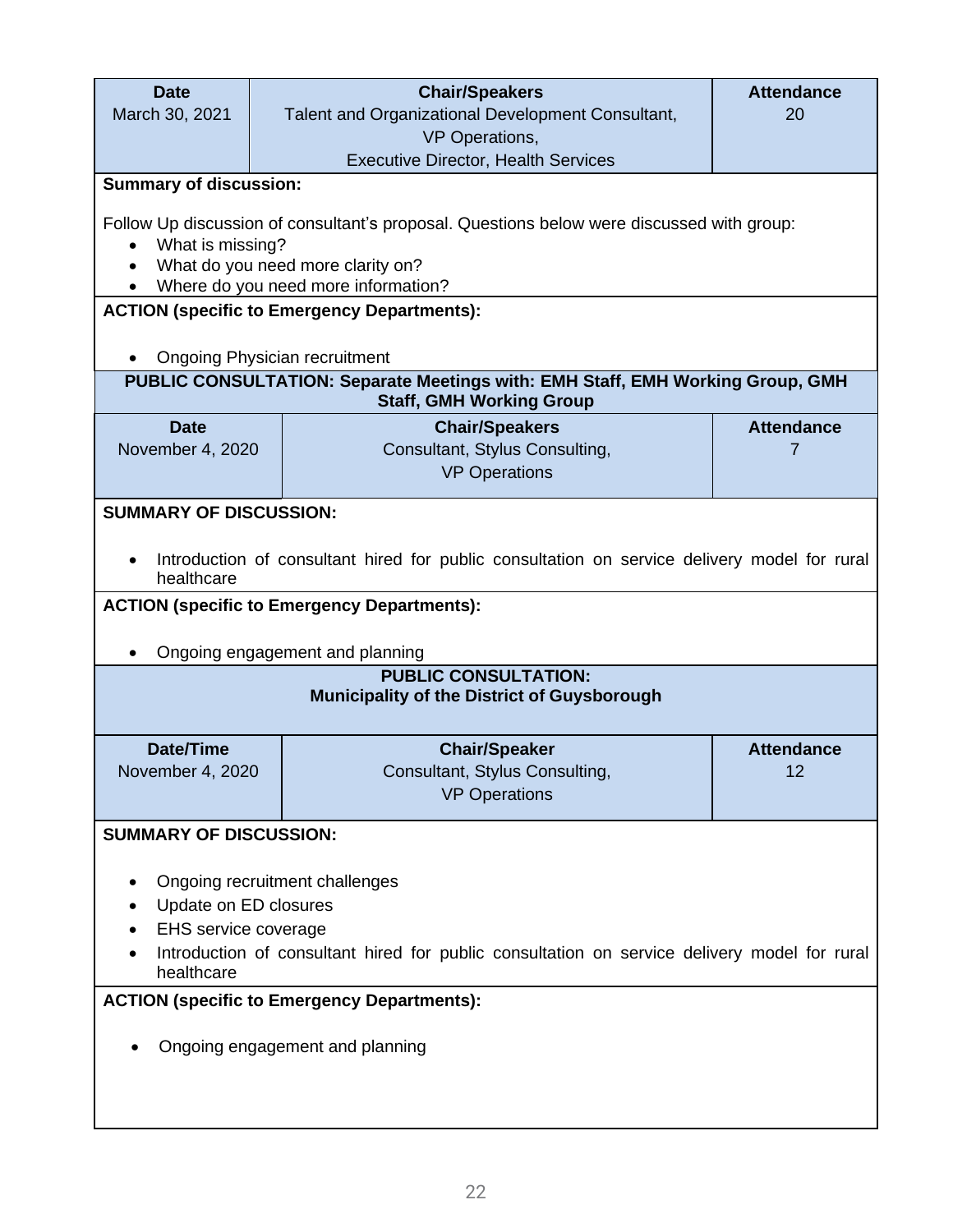| <b>Date</b>                                                                             | <b>Chair/Speakers</b>                                                                                                                                             | <b>Attendance</b>       |  |
|-----------------------------------------------------------------------------------------|-------------------------------------------------------------------------------------------------------------------------------------------------------------------|-------------------------|--|
| March 11, 2021                                                                          | <b>VP</b> Operations,                                                                                                                                             | 14                      |  |
| <b>Zoom Meeting</b>                                                                     | Consultant, Stylus Consulting,                                                                                                                                    |                         |  |
| <b>SUMMARY OF DISCUSSION:</b>                                                           |                                                                                                                                                                   |                         |  |
| $\bullet$                                                                               | Review of current state; ongoing recruitment challenges                                                                                                           |                         |  |
| and Canso areas                                                                         | Presentation by consultant on proposed health services plan, utilization date for Guysborough                                                                     |                         |  |
|                                                                                         | <b>ACTION (specific to Emergency Departments):</b>                                                                                                                |                         |  |
|                                                                                         | Plan for ongoing discussion and staff, physician, and community engagement                                                                                        |                         |  |
|                                                                                         | <b>PUBLIC CONSULTATION: Strait Richmond Hospital</b>                                                                                                              |                         |  |
| <b>Date</b><br>Sept 24, 2020                                                            | <b>Chair/Speakers</b><br>Director, Integrated Health Rural Hospitals,<br>Facility Manager, Strait Richmond Hospital,<br><b>Executive Director Health Services</b> | <b>Attendance</b><br>8  |  |
| <b>SUMMARY OF DISCUSSION:</b><br>Provided an update on renovations which include the ED |                                                                                                                                                                   |                         |  |
| <b>ACTION (specific to Emergency Departments):</b>                                      |                                                                                                                                                                   |                         |  |
| Ongoing dialogue re: ED renovations                                                     |                                                                                                                                                                   |                         |  |
|                                                                                         | <b>PUBLIC CONSULTATION: Victoria County Memorial Hospital</b>                                                                                                     |                         |  |
| <b>Date</b><br>June 18, 2020                                                            | <b>Chair/Speakers</b><br><b>VCMH Foundation Volunteers,</b>                                                                                                       | <b>Attendance</b><br>18 |  |
|                                                                                         | Facility Manager, Victoria County Memorial Hospital                                                                                                               |                         |  |
| <b>SUMMARY OF DISCUSSION:</b>                                                           |                                                                                                                                                                   |                         |  |
|                                                                                         | Year End Report given by VCMH volunteers at VCMH Foundation Year End Meeting                                                                                      |                         |  |
| Requests given to Foundation for funding of equipment for ED given by facility manager. |                                                                                                                                                                   |                         |  |
| <b>ACTION (specific to Emergency Departments):</b>                                      |                                                                                                                                                                   |                         |  |
| Ongoing dialogue regarding ED renovations                                               |                                                                                                                                                                   |                         |  |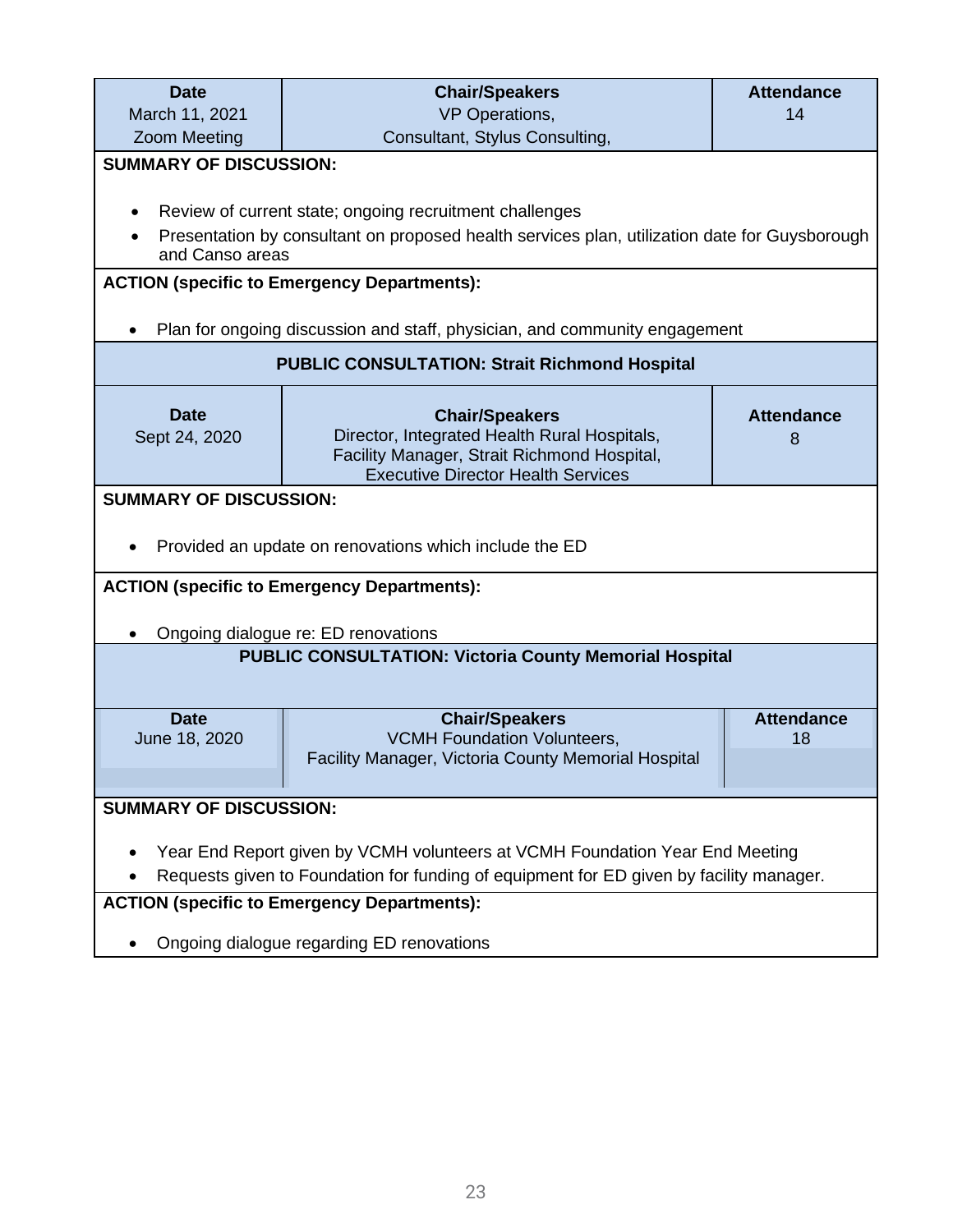| PUBLIC CONSULTATION: Victoria Council Meeting                                                               |                                                                                   |                   |  |
|-------------------------------------------------------------------------------------------------------------|-----------------------------------------------------------------------------------|-------------------|--|
| Date/Time                                                                                                   | <b>Chair/Speakers</b>                                                             | <b>Attendance</b> |  |
|                                                                                                             |                                                                                   |                   |  |
| July 6, 2020                                                                                                | Warden and Councilors of Victoria County,                                         | $100+$            |  |
|                                                                                                             | Facility Manager, Victoria County Memorial Christine                              |                   |  |
|                                                                                                             | <b>Hines</b>                                                                      |                   |  |
| <b>SUMMARY OF DISCUSSION:</b>                                                                               |                                                                                   |                   |  |
| Updates given and year end reports by the warden and councilors                                             |                                                                                   |                   |  |
|                                                                                                             | Update given on use of Point of Care in ED and inpatient unit by facility manager |                   |  |
| <b>ACTION (specific to Emergency Departments):</b>                                                          |                                                                                   |                   |  |
|                                                                                                             |                                                                                   |                   |  |
| Follow up with physician recruitment data<br>٠                                                              |                                                                                   |                   |  |
| Review barriers for new physician start date at VCMH                                                        |                                                                                   |                   |  |
| Will review service planning in relation to Cape Breton Redevelopment                                       |                                                                                   |                   |  |
| Commitment to return in the new year to provide new information/updates on new service<br>planning for VCMH |                                                                                   |                   |  |
|                                                                                                             |                                                                                   |                   |  |

#### **CENTRAL ZONE (4)**

| Facility                              | Hours of temporary ED closures |
|---------------------------------------|--------------------------------|
| Eastern Shore Memorial Hospital       | 2,063.0 hours                  |
| Musquodoboit Valley Memorial Hospital | 1,945.0 hours                  |
| Twin Oaks Memorial Hospital           | 1,026.0 hours                  |
| <b>Hants Community Hospital</b>       | 10.5 hours                     |
| Total                                 | 5,044.5 hours                  |

| PUBLIC CONSULTATION: Musquodoboit Valley Memorial Hospital                                                                                                                                                |                                                       |                   |
|-----------------------------------------------------------------------------------------------------------------------------------------------------------------------------------------------------------|-------------------------------------------------------|-------------------|
| <b>Date</b>                                                                                                                                                                                               | <b>Chair/Speakers</b>                                 | <b>Attendance</b> |
| February 25, 2021                                                                                                                                                                                         | Health Services Manager, Musquodoboit Valley Memorial | 23                |
|                                                                                                                                                                                                           | Hospital,                                             |                   |
|                                                                                                                                                                                                           | Health Services Lead, Primary Health Care             |                   |
| <b>SUMMARY OF DISCUSSION:</b>                                                                                                                                                                             |                                                       |                   |
| Overview of Musquodoboit Valley Memorial Hospital site and how collaborative Emergency<br>$\bullet$<br>Department works as well as temporary closure data from 2019 and 2020.                             |                                                       |                   |
| Review of role of nurse practitioner and family practice nurse. New patient's being accepted<br>$\bullet$<br>into practice via the Need a Family Practice Registry.                                       |                                                       |                   |
| Discussion of temporary closures due to physician shortages and need to recruit. Physician<br>$\bullet$<br>recruiter rela discussed. Pecruitment would be for CEC which includes entire service available |                                                       |                   |

recruiter role discussed. Recruitment would be for CEC which includes entire service available at site, emergency, Inpatient, long-term care, family practice.

#### **ACTION (specific to Emergency Departments):**

• Meeting booked with the physician recruiter to come to the site April 1, 2021. PHC, medical director and Community Health Board involved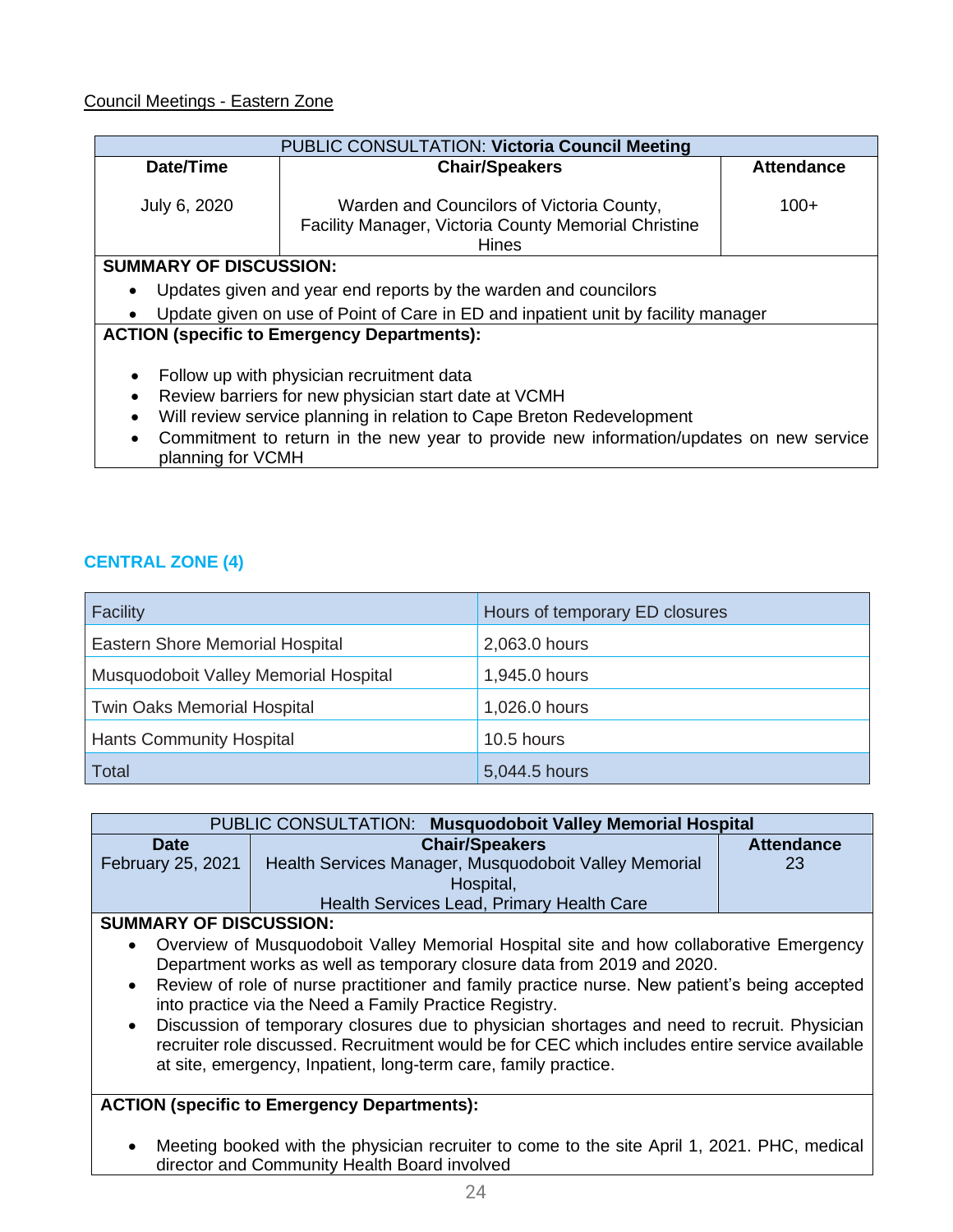| PUBLIC CONSULTATION: Twin Oaks Memorial Hospital |                                                         |                   |
|--------------------------------------------------|---------------------------------------------------------|-------------------|
| Date/Time                                        | <b>Chair/Speakers</b>                                   | <b>Attendance</b> |
| February 9, 2021                                 | Medical Lead for the Tri-Facilities,                    | 25                |
|                                                  | Health Services Manager for Twin Oaks Memorial Hospital |                   |
|                                                  | Health Services Manager for District Dept. of Family    |                   |
|                                                  | <b>Practice/Primary Health Care</b>                     |                   |
| <b>SUMMARY OF DISCUSSION:</b>                    |                                                         |                   |
|                                                  |                                                         |                   |

- Discussion of the purpose of the ED community closure meeting.
- Review of the types of ED closures, reasons for the closures, and mitigation strategies used.
- Review of data indicating the amount of time these closures have occurred within the last year.
- Review of high-level description of the Nova Scotia Ministerial Directive, overcapacity plan, Canadian Triage and Acuity Scale (CTAS) levels, and locations as well as services that are additional care services available to the community.
- Discussion about the Need a Family Practice Registry and upcoming Community Health Team programs available.
- Review of how to book diagnostic imaging, lab, COVID-19 vaccinations, and hospital site changes as a result of COVID-19.

#### **ACTION (specific to Emergency Departments):**

• Continued staffing mitigation to reduce closures and associated impact to community.

| PUBLIC CONSULTATION: Eastern Shore Memorial Hospital |                                                                                                                                                               |                   |
|------------------------------------------------------|---------------------------------------------------------------------------------------------------------------------------------------------------------------|-------------------|
| Date/Time                                            | <b>Chair/Speakers</b>                                                                                                                                         | <b>Attendance</b> |
| October $6th$ , 2021                                 | Health Services Manager for District Dept. of Family<br><b>Practice/Primary Health Care</b><br>Health Services Manager for Eastern Shore Memorial<br>Hospital | 75                |

#### **SUMMARY OF DISCUSSION:**

- Overview of Eastern Shore Memorial Hospital site and how Emergency Department works, number of patients seen on average and average CTAS scores
- Reviewed temporary closure data from 2020 and 2021 year to date, primarily due to physician shortage
- Discussed notification to community (schedule, large road sign, where to find the info online)
- Review of barrier to recruitment (funding models alternative payment plan versus fee-forservice contracts) and shared responsibility with community (i.e., housing, transportation needs, community development opportunities)
- Primary care discussed wellness programs

#### **ACTION (specific to Emergency Departments):**

• NSHA to discuss possible ED models that could be appropriate for Sheet Harbour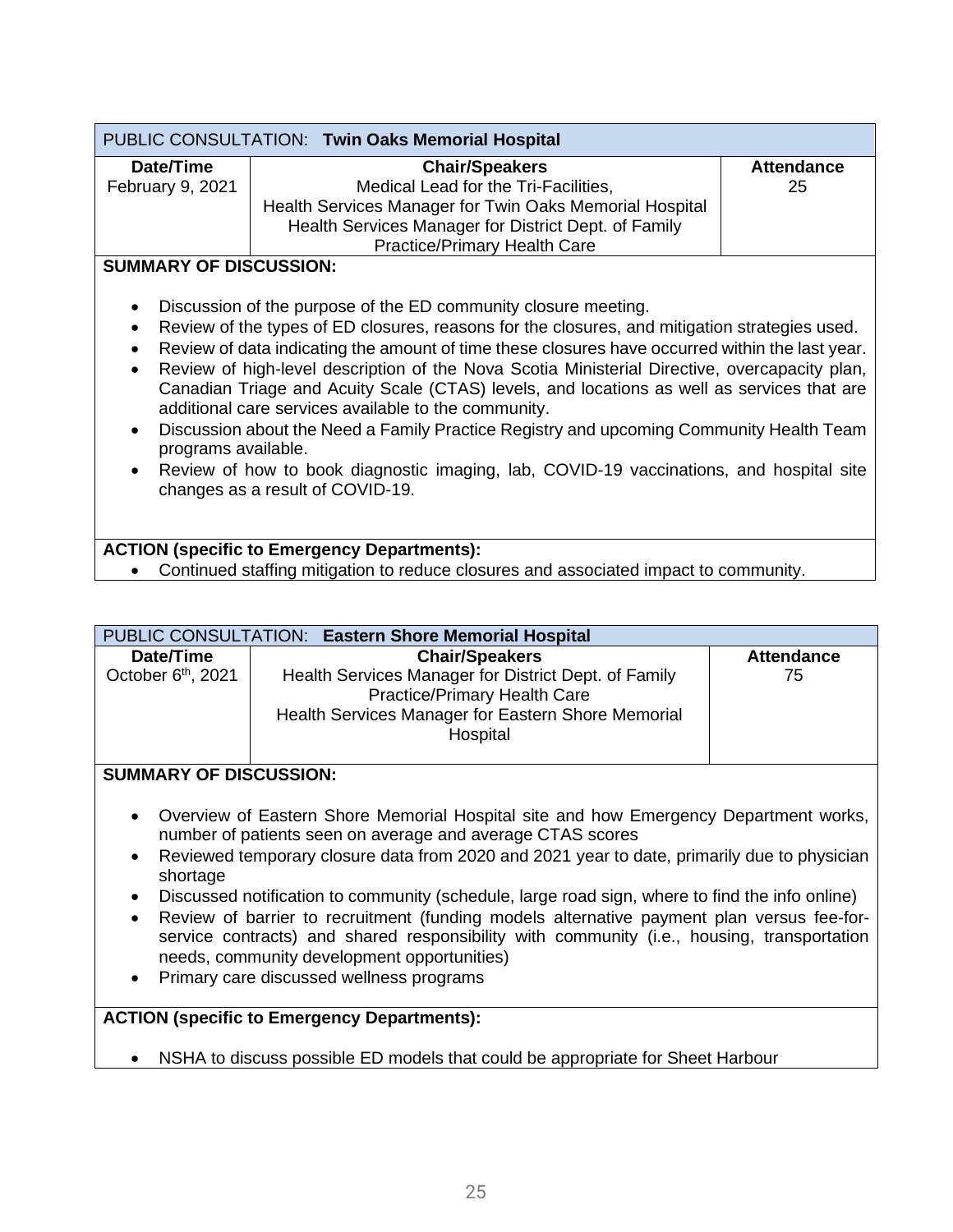|                                                                                                                                                                                                                                                                                                                                                                                                                                                                                                                                                                                                                                                                                                                        | PUBLIC CONSULTATION: Hants Community Hospital |                   |  |
|------------------------------------------------------------------------------------------------------------------------------------------------------------------------------------------------------------------------------------------------------------------------------------------------------------------------------------------------------------------------------------------------------------------------------------------------------------------------------------------------------------------------------------------------------------------------------------------------------------------------------------------------------------------------------------------------------------------------|-----------------------------------------------|-------------------|--|
| Date/Time                                                                                                                                                                                                                                                                                                                                                                                                                                                                                                                                                                                                                                                                                                              | <b>Chair/Speakers</b>                         | <b>Attendance</b> |  |
| N/A                                                                                                                                                                                                                                                                                                                                                                                                                                                                                                                                                                                                                                                                                                                    | N/A                                           | N/A               |  |
| <b>SUMMARY OF DISCUSSION:</b>                                                                                                                                                                                                                                                                                                                                                                                                                                                                                                                                                                                                                                                                                          |                                               |                   |  |
| Hants Community Hospital (HCH) Emergency Department closed on July 30 from 1900-0700.<br>$\bullet$<br>Reason for closure was short notice absence of RN staff and attempts to backfill were<br>$\bullet$<br>unsuccessful.                                                                                                                                                                                                                                                                                                                                                                                                                                                                                              |                                               |                   |  |
| A public consultation meeting was not held in 2021 for Hants Community Hospital ED<br>$\bullet$<br>We determined not to consult with community as there was not an ongoing pattern of closures.<br>$\bullet$<br>Please see reference: <b>Emergency Department Accountability Act (nslegislature.ca)</b><br>4 (1) Where an emergency department of a health authority has experienced an ongoing<br>pattern of closure of the emergency department in the last fiscal year, the health authority shall<br>consult with the community served by the emergency department as part of the consultations<br>conducted in accordance with its next public engagement plan as defined by the Health<br><b>Authorities Act</b> |                                               |                   |  |
| For HCH the closure was not part of an ongoing pattern<br>$\bullet$                                                                                                                                                                                                                                                                                                                                                                                                                                                                                                                                                                                                                                                    |                                               |                   |  |
| <b>ACTION (specific to Emergency Departments):</b><br>Work ongoing with recruitment and retention to ensure that RN vacancies are filled<br>$\bullet$                                                                                                                                                                                                                                                                                                                                                                                                                                                                                                                                                                  |                                               |                   |  |
|                                                                                                                                                                                                                                                                                                                                                                                                                                                                                                                                                                                                                                                                                                                        |                                               |                   |  |

Appendix A: Temporary ED closures by date and hours closed

Reporting period: April 1, 2020 – March 31, 2021

### **ZONE 1 (WESTERN)**

| <b>Annapolis Community Health Centre</b> |                      |    |  |
|------------------------------------------|----------------------|----|--|
| <b>Month</b>                             | Hours closed<br>Date |    |  |
| April                                    | 2020-04-06           | 12 |  |
|                                          | 2020-04-12           | 6  |  |
| June                                     | 2020-06-09           | 6  |  |

| August       | 2020-08-28 | 7     |
|--------------|------------|-------|
| September    | 2020-09-13 | 5     |
|              | 2020-09-30 | 6     |
| November     | 2020-11-06 | 5     |
|              | 2020-11-20 | 12    |
|              | 2020-11-30 | 4     |
| December     | 2020-12-04 | 7     |
| January      | 2021-01-04 | 12    |
|              | 2021-01-05 | 12    |
|              | 2021-01-18 | 6     |
| February     | 2021-02-01 | 12    |
|              | 2021-02-08 | 12    |
| <b>Total</b> |            | 124.0 |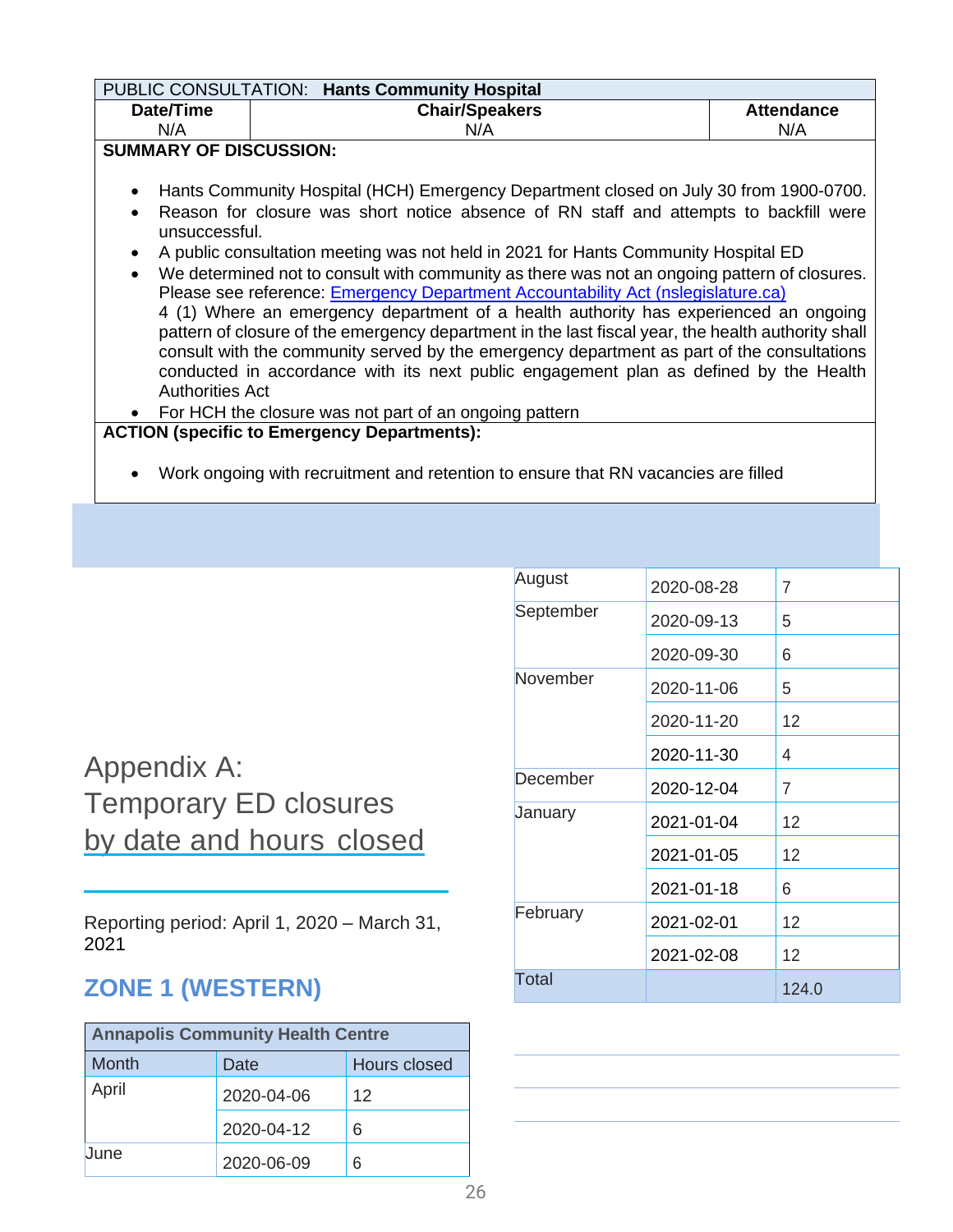| <b>Digby General Hospital</b> |            |                     |
|-------------------------------|------------|---------------------|
| <b>Month</b>                  | Date       | <b>Hours Closed</b> |
| December                      | 2020-12-24 | 24                  |
|                               | 2020-12-25 | 24                  |
|                               | 2020-12-26 | 2                   |
| Total                         |            | 50.0                |

| <b>Fishermen's Memorial Hospital</b> |            |                     |
|--------------------------------------|------------|---------------------|
|                                      |            |                     |
| Month                                | Date       | <b>Hours Closed</b> |
| July                                 | 2020-07-19 | 5.5                 |
| August                               | 2020-08-06 | 5                   |
|                                      | 2020-08-14 | 5                   |
| September                            | 2020-09-27 | 8.5                 |
| October                              | 2020-10-11 | 8.5                 |
| February                             | 2021-02-14 | 8.5                 |
|                                      | 2021-02-18 | 8.5                 |
| March                                | 2021-03-28 | 8.5                 |
| Total                                |            | 58.0                |

| <b>Roseway Hospital</b> |            |                     |
|-------------------------|------------|---------------------|
| <b>Month</b>            | Date       | <b>Hours Closed</b> |
| June                    | 2020-06-08 | 14                  |
|                         | 2020-06-11 | 14                  |
|                         | 2020-06-16 | 24                  |
|                         | 2020-06-17 | $\overline{2}$      |
|                         | 2020-06-21 | 14                  |
|                         | 2020-06-24 | 14                  |
|                         | 2020-06-25 | 14                  |
|                         | 2020-06-26 | 14                  |
| July                    | 2020-07-09 | 24                  |
|                         | 2020-07-10 | 2                   |

|           | 2020-07-13 | 14 |
|-----------|------------|----|
|           | 2020-07-26 | 12 |
|           | 2020-07-31 | 24 |
| August    | 2020-08-01 | 2  |
|           | 2020-08-03 | 24 |
|           | 2020-08-04 | 14 |
|           | 2020-08-11 | 14 |
|           | 2020-08-24 | 11 |
|           | 2020-08-25 | 11 |
|           | 2020-08-26 | 14 |
|           | 2020-08-31 | 11 |
| September | 2020-09-01 | 11 |
|           | 2020-09-02 | 24 |
|           | 2020-09-03 | 2  |
|           | 2020-09-07 | 23 |
|           | 2020-09-09 | 11 |
|           | 2020-09-12 | 14 |
|           | 2020-09-13 | 14 |
|           | 2020-09-14 | 24 |
|           | 2020-09-15 | 1  |
|           | 2020-09-16 | 11 |
|           | 2020-09-18 | 24 |
|           | 2020-09-19 | 2  |
|           | 2020-09-20 | 11 |
|           | 2020-09-21 | 24 |
|           | 2020-09-22 | 16 |
|           | 2020-09-23 | 14 |
|           | 2020-09-25 | 24 |
|           | 2020-09-26 | 12 |
|           | 2020-09-27 | 11 |
|           | 2020-09-30 | 14 |
| October   | 2020-10-01 | 24 |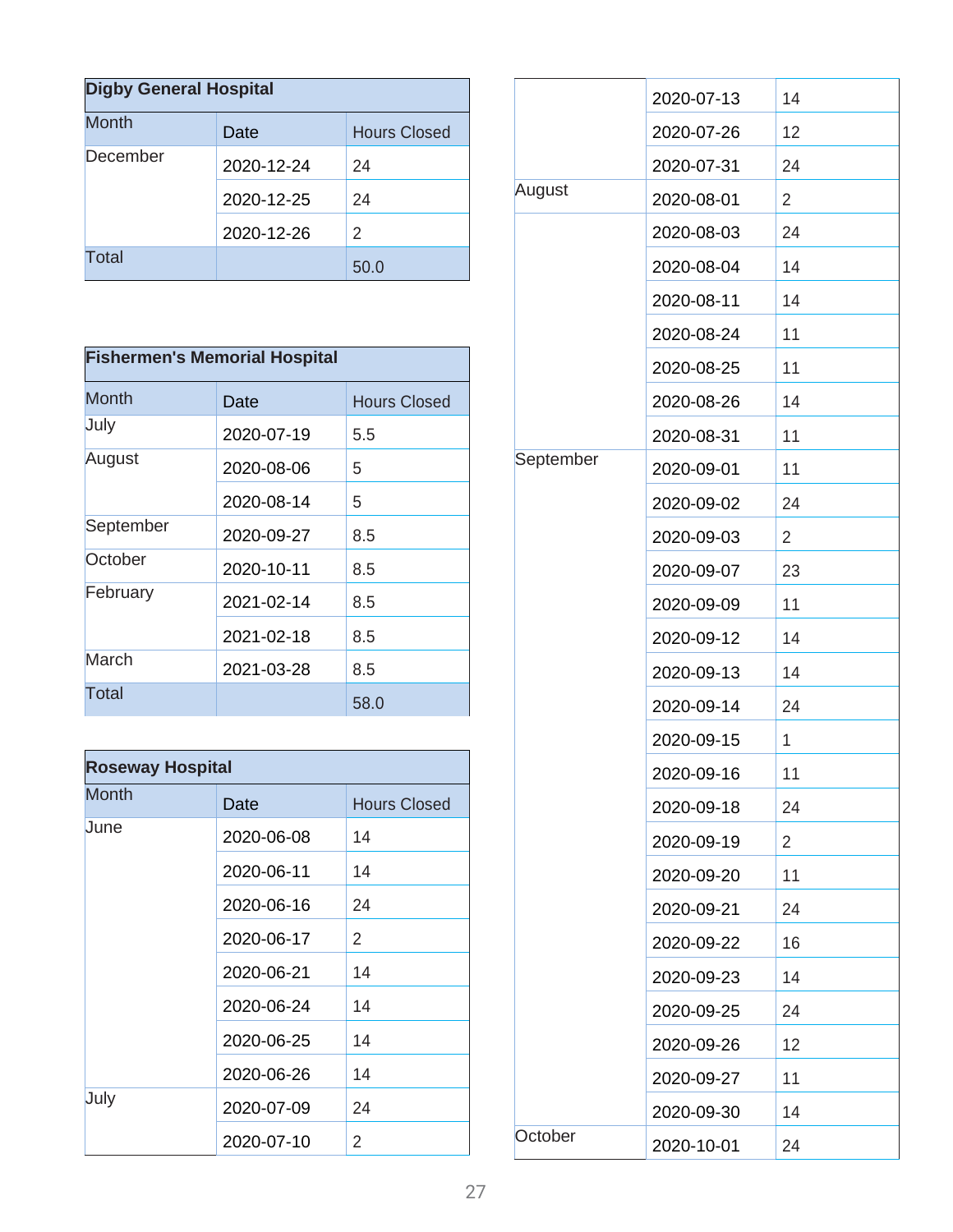|          | 2020-10-02 | 2  |
|----------|------------|----|
|          | 2020-10-09 | 14 |
|          | 2020-10-10 | 13 |
|          | 2020-10-11 | 24 |
|          | 2020-10-12 | 24 |
|          | 2020-10-13 | 2  |
|          | 2020-10-14 | 14 |
|          | 2020-10-15 | 24 |
|          | 2020-10-16 | 14 |
|          | 2020-10-24 | 13 |
|          | 2020-10-26 | 11 |
|          | 2020-10-31 | 24 |
| November | 2020-11-01 | 1  |
|          | 2020-11-07 | 13 |
|          | 2020-11-12 | 13 |
|          | 2020-11-18 | 13 |
|          | 2020-11-19 | 13 |
|          | 2020-11-27 | 13 |
| December | 2020-12-01 | 13 |
|          | 2020-12-07 | 13 |
|          | 2020-12-19 | 13 |
|          | 2020-12-24 | 24 |
|          | 2020-12-25 | 13 |
| January  | 2021-01-01 | 10 |
|          | 2021-01-28 | 11 |
|          | 2021-01-29 | 13 |
| February | 2021-02-04 | 24 |
|          | 2021-02-05 | 1  |
|          | 2021-02-26 | 11 |
| March    | 2021-03-12 | 13 |
|          | 2021-03-15 | 10 |
|          | 2021-03-19 | 13 |

|              | 2021-03-26 | 13      |
|--------------|------------|---------|
| <b>Total</b> |            | 1,038.0 |

| <b>Soldiers Memorial Hospital</b> |             |                     |
|-----------------------------------|-------------|---------------------|
| <b>Month</b>                      | <b>Date</b> | <b>Hours Closed</b> |
| April                             | 2020-04-03  | 11                  |
|                                   | 2020-04-06  | 11                  |
|                                   | 2020-04-14  | 18                  |
|                                   | 2020-04-20  | 11                  |
|                                   | 2020-04-25  | 11                  |
|                                   | 2020-04-27  | 11                  |
|                                   | 2020-04-28  | 11                  |
| May                               | 2020-05-02  | 11                  |
|                                   | 2020-05-07  | 11                  |
|                                   | 2020-05-15  | 11                  |
|                                   | 2020-05-16  | 18                  |
|                                   | 2020-05-18  | 11                  |
|                                   | 2020-05-30  | 11                  |
| June                              | 2020-06-18  | 18                  |
|                                   | 2020-06-20  | 18                  |
|                                   | 2020-06-22  | 18                  |
|                                   | 2020-06-30  | 11                  |
| July                              | 2020-07-21  | 11                  |
|                                   | 2020-07-24  | 18                  |
|                                   | 2020-07-28  | 7.5                 |
|                                   | 2020-07-31  | 18                  |
| August                            | 2020-08-03  | 11                  |
|                                   | 2020-08-04  | 14.5                |
|                                   | 2020-08-05  | 11                  |
|                                   | 2020-08-07  | 11                  |
|                                   | 2020-08-13  | 24                  |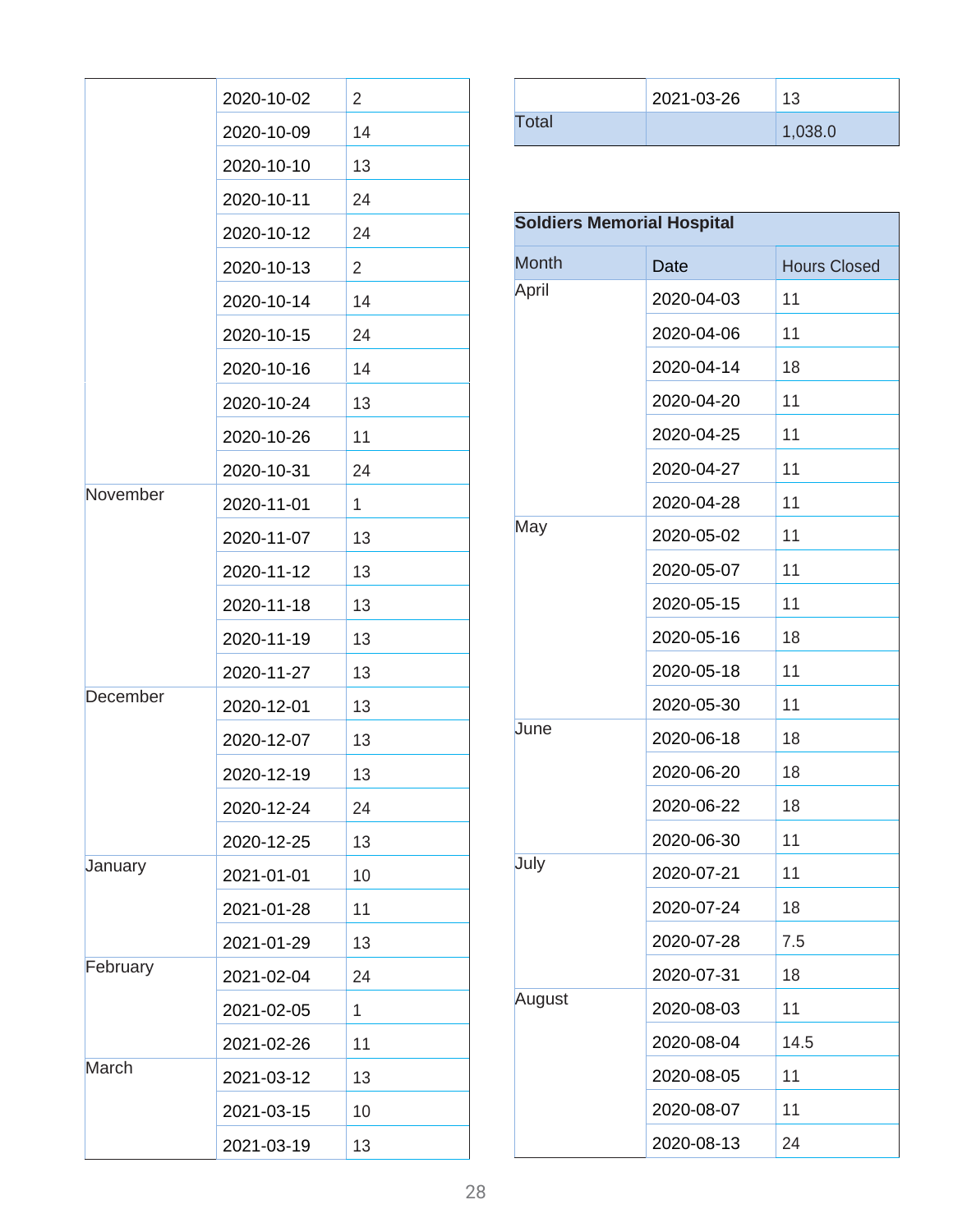|           | 2020-08-14 | 11 |
|-----------|------------|----|
|           | 2020-08-15 | 18 |
|           | 2020-08-21 | 15 |
|           | 2020-08-24 | 18 |
|           | 2020-08-29 | 11 |
|           | 2020-08-30 | 11 |
| September | 2020-09-01 | 18 |
|           | 2020-09-19 | 18 |
|           | 2020-09-24 | 11 |
| October   | 2020-10-05 | 18 |
|           | 2020-10-07 | 11 |
|           | 2020-10-12 | 11 |
|           | 2020-10-16 | 18 |
|           | 2020-10-17 | 11 |
|           | 2020-10-29 | 11 |
| November  | 2020-11-16 | 11 |
|           | 2020-11-18 | 11 |
|           | 2020-11-23 | 11 |
|           | 2020-11-28 | 11 |
|           | 2020-11-30 | 11 |
| December  | 2020-12-24 | 11 |
|           | 2020-12-26 | 11 |
|           | 2020-12-29 | 18 |
|           | 2020-12-30 | 18 |
|           | 2020-12-31 | 18 |
| January   | 2021-01-01 | 18 |
|           | 2021-01-04 | 18 |
|           | 2021-01-07 | 11 |
|           | 2021-01-09 | 18 |
|           | 2021-01-11 | 11 |
|           | 2021-01-13 | 11 |
|           | 2021-01-18 | 11 |

|          | 2021-01-21 | 11      |
|----------|------------|---------|
|          | 2021-01-23 | 11      |
|          | 2021-01-25 | 11      |
|          | 2021-01-30 | 11      |
| February | 2021-02-02 | 11      |
|          | 2021-02-08 | 11      |
|          | 2021-02-10 | 11      |
|          | 2021-02-15 | 11      |
|          | 2021-02-27 | 11      |
| March    | 2021-03-07 | 11      |
|          | 2021-03-08 | 11      |
|          | 2021-03-09 | 11      |
|          | 2021-03-10 | 11      |
|          | 2021-03-11 | 18      |
|          | 2021-03-13 | 18      |
|          | 2021-03-14 | 24      |
|          | 2021-03-15 | 18      |
|          | 2021-03-16 | 18      |
|          | 2021-03-18 | 11      |
|          | 2021-03-22 | 11      |
|          | 2021-03-23 | 11      |
|          | 2021-03-29 | 11      |
| Total    |            | 1,071.0 |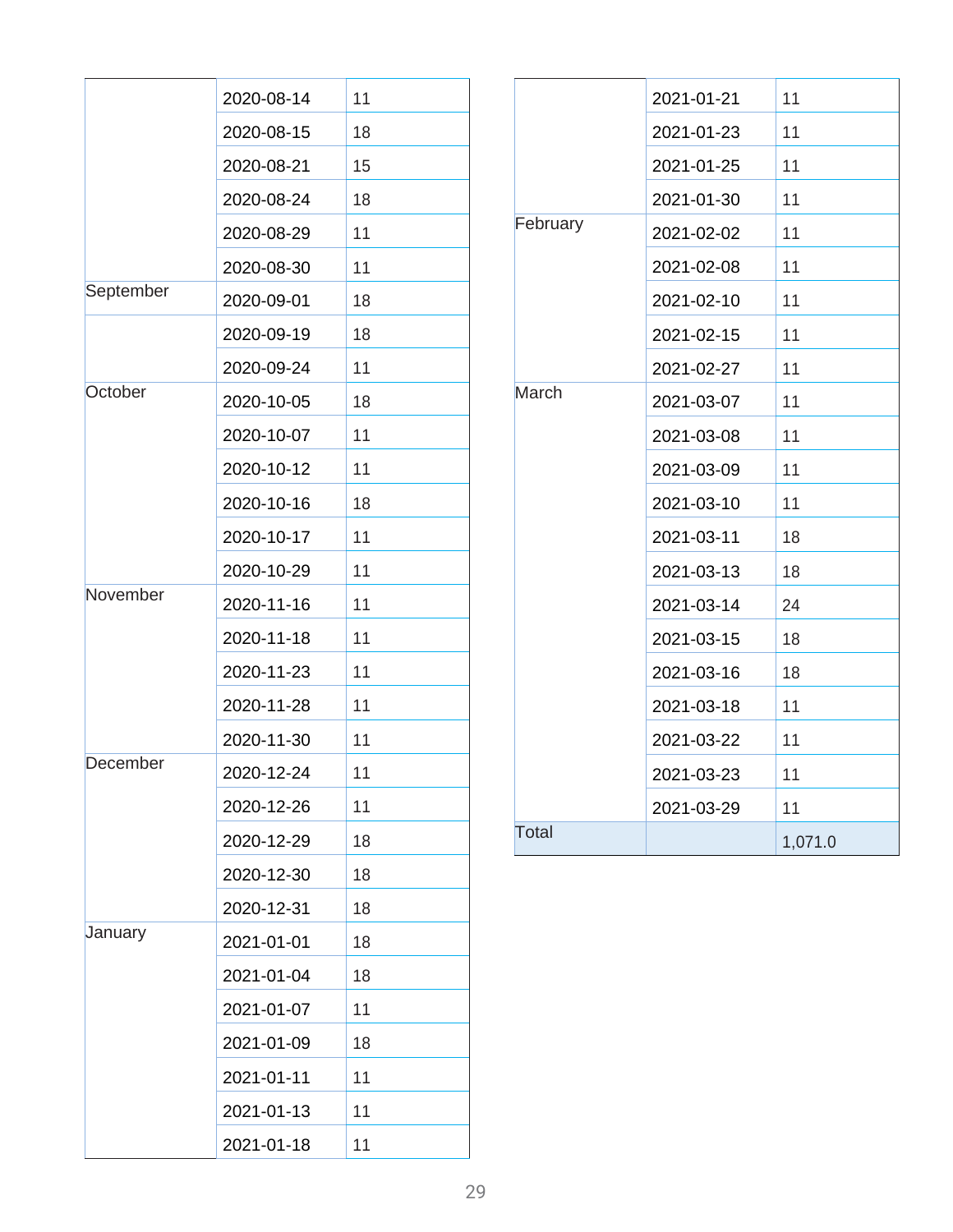| July         | 2020-07-27 | 12    |
|--------------|------------|-------|
|              | 2020-07-28 | 12    |
|              | 2020-07-29 | 12    |
|              | 2020-07-30 | 12    |
|              | 2020-07-31 | 12    |
| August       | 2020-08-01 | 12    |
|              | 2020-08-02 | 12    |
|              | 2020-08-24 | 12    |
|              | 2020-08-25 | 12    |
|              | 2020-08-26 | 12    |
|              | 2020-08-27 | 12    |
|              | 2020-08-28 | 12    |
|              | 2020-08-29 | 12    |
|              | 2020-08-30 | 12    |
|              | 2020-08-31 | 12    |
| September    | 2020-09-01 | 12    |
|              | 2020-09-02 | 12    |
|              | 2020-09-03 | 12    |
|              | 2020-09-16 | 12    |
|              | 2020-09-17 | 12    |
|              | 2020-09-21 | 12    |
|              | 2020-09-22 | 12    |
|              | 2020-09-23 | 12    |
|              | 2020-09-24 | 12    |
|              | 2020-09-25 | 12    |
|              | 2020-09-26 | 12    |
|              | 2020-09-27 | 12    |
|              | 2020-09-28 | 14    |
|              | 2020-09-30 | 14    |
| <b>Total</b> |            | 352.0 |

## **Zone 3 (Eastern)**

| <b>Eastern Memorial Hospital</b> |      |                     |
|----------------------------------|------|---------------------|
| <b>Month</b>                     | Date | <b>Hours Closed</b> |

Glace Bay Health Care Facility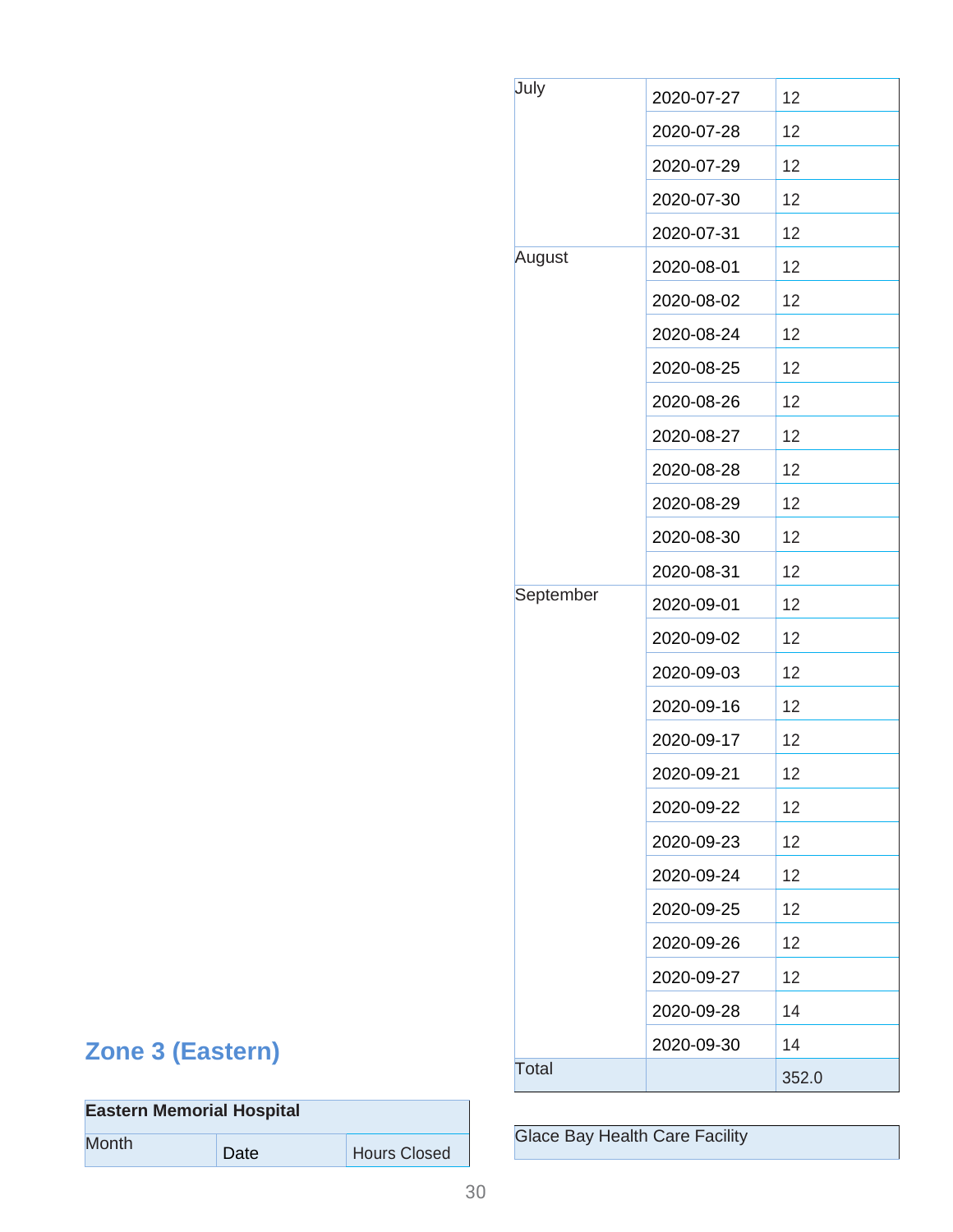| Month     | Date       | <b>Hours Closed</b> |
|-----------|------------|---------------------|
| April     | 2020-04-02 | 11                  |
|           | 2020-04-03 | 11                  |
|           | 2020-04-04 | 11                  |
|           | 2020-04-05 | 11                  |
|           | 2020-04-11 | 11                  |
|           | 2020-04-19 | 11                  |
|           | 2020-04-20 | 11                  |
|           | 2020-04-26 | 11                  |
| May       | 2020-05-02 | 11                  |
|           | 2020-05-16 | 11                  |
|           | 2020-05-23 | 11                  |
|           | 2020-05-24 | 11                  |
|           | 2020-05-25 | 11                  |
|           | 2020-05-30 | 11                  |
| June      | 2020-06-03 | 11                  |
|           | 2020-06-09 | 11                  |
|           | 2020-06-19 | 6                   |
| July      | 2020-07-02 | 11                  |
|           | 2020-07-17 | 12                  |
|           | 2020-07-18 | 12                  |
| August    | 2020-08-02 | 11                  |
|           | 2020-08-03 | 11                  |
|           | 2020-08-04 | 11                  |
|           | 2020-08-08 | 11                  |
|           | 2020-08-11 | 11                  |
|           | 2020-08-13 | 11                  |
|           | 2020-08-15 | 11                  |
|           | 2020-08-22 | 11                  |
|           | 2020-08-26 | 11                  |
|           | 2020-08-29 | 11                  |
| September | 2020-09-01 | 11                  |

|          | 2020-09-04 | 11 |
|----------|------------|----|
|          | 2020-09-05 | 11 |
|          | 2020-09-07 | 11 |
|          | 2020-09-12 | 11 |
|          | 2020-09-18 | 11 |
|          | 2020-09-26 | 11 |
|          | 2020-09-28 | 11 |
| October  | 2020-10-02 | 11 |
|          | 2020-10-04 | 11 |
|          | 2020-10-09 | 24 |
|          | 2020-10-10 | 24 |
|          | 2020-10-11 | 7  |
|          | 2020-10-12 | 11 |
|          | 2020-10-16 | 11 |
|          | 2020-10-19 | 11 |
|          | 2020-10-24 | 24 |
|          | 2020-10-25 | 15 |
|          | 2020-10-31 | 11 |
| November | 2020-11-13 | 11 |
|          | 2020-11-15 | 11 |
|          | 2020-11-18 | 11 |
| December | 2020-12-17 | 11 |
|          | 2020-12-19 | 11 |
|          | 2020-12-23 | 11 |
|          | 2020-12-25 | 11 |
|          | 2020-12-27 | 11 |
|          | 2020-12-28 | 11 |
| January  | 2021-01-01 | 11 |
|          | 2021-01-02 | 11 |
|          | 2021-01-04 | 11 |
|          | 2021-01-08 | 11 |
|          | 2021-01-11 | 11 |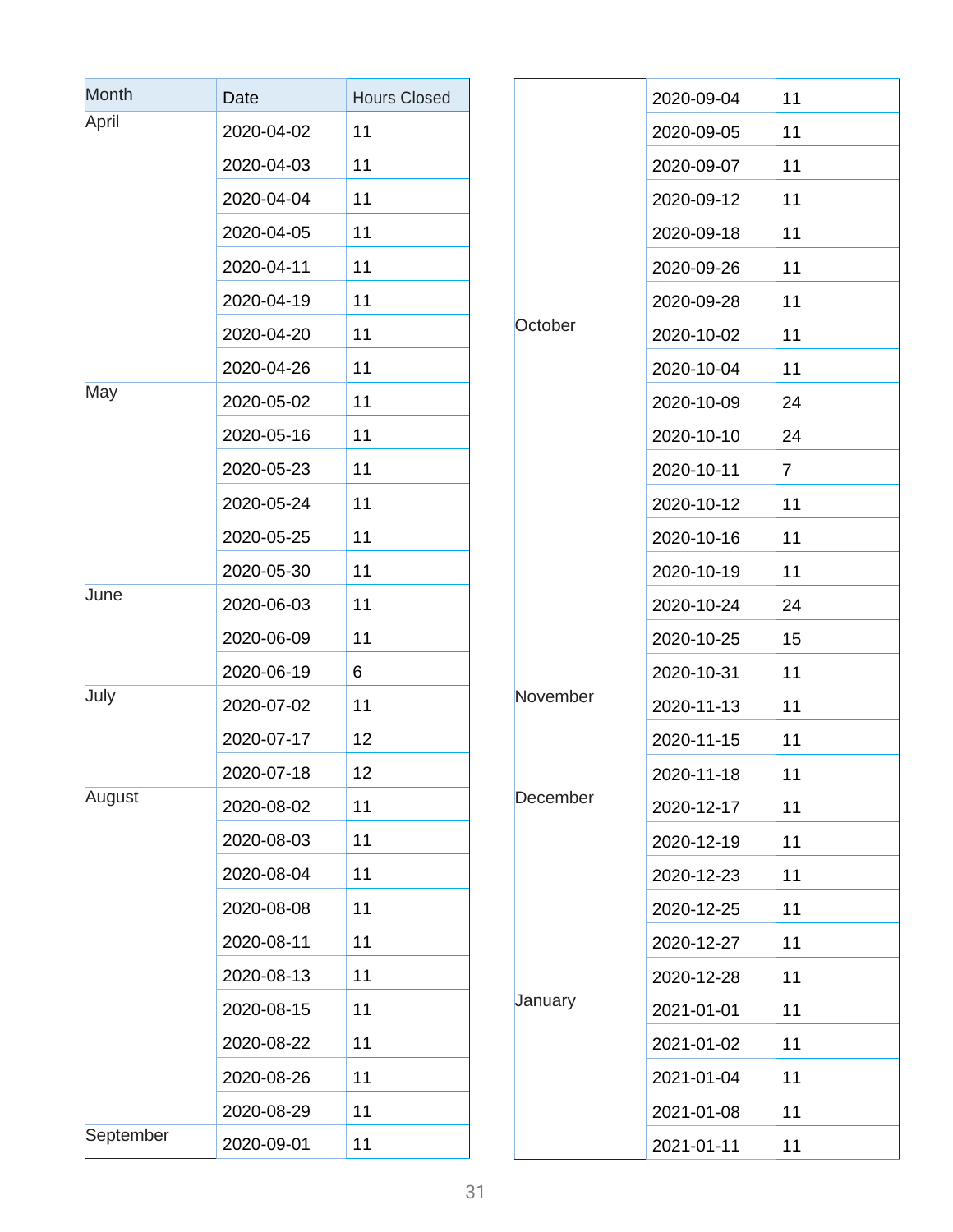|              | 2021-01-15 | 11      |
|--------------|------------|---------|
|              | 2021-01-22 | 11      |
|              | 2021-01-23 | 11      |
| February     | 2021-02-05 | 11      |
|              | 2021-02-07 | 11      |
|              | 2021-02-10 | 11      |
|              | 2021-02-14 | 11      |
|              | 2021-02-15 | 11      |
|              | 2021-02-20 | 11      |
|              | 2021-02-21 | 11      |
|              | 2021-02-24 | 11      |
|              | 2021-02-28 | 11      |
| March        | 2021-03-03 | 11      |
|              | 2021-03-04 | 11      |
|              | 2021-03-05 | 11      |
|              | 2021-03-06 | 11      |
|              | 2021-03-07 | 11      |
|              | 2021-03-09 | 11      |
|              | 2021-03-10 | 11      |
|              | 2021-03-14 | 11      |
|              | 2021-03-20 | 11      |
|              | 2021-03-21 | 11      |
|              | 2021-03-23 | 11      |
|              | 2021-03-28 | 11      |
|              | 2021-03-29 | 11      |
| <b>Total</b> |            | 1,013.0 |

| <b>Guysborough Memorial Hospital</b> |            |                     |
|--------------------------------------|------------|---------------------|
| <b>Month</b>                         | Date       | <b>Hours Closed</b> |
| July                                 | 2020-07-09 | 12                  |
|                                      | 2020-07-13 | 12                  |

|           | 2020-07-15 | 12 |
|-----------|------------|----|
|           | 2020-07-17 | 12 |
|           | 2020-07-18 | 12 |
|           | 2020-07-19 | 12 |
|           | 2020-07-21 | 12 |
|           | 2020-07-23 | 12 |
|           | 2020-07-27 | 12 |
|           | 2020-07-29 | 12 |
|           | 2020-07-31 | 24 |
| August    | 2020-08-01 | 24 |
|           | 2020-08-02 | 13 |
|           | 2020-08-04 | 24 |
|           | 2020-08-06 | 24 |
|           | 2020-08-10 | 12 |
|           | 2020-08-12 | 12 |
|           | 2020-08-14 | 12 |
|           | 2020-08-15 | 12 |
|           | 2020-08-16 | 12 |
|           | 2020-08-26 | 12 |
|           | 2020-08-28 | 12 |
|           | 2020-08-29 | 12 |
|           | 2020-08-30 | 12 |
| September | 2020-09-01 | 12 |
|           | 2020-09-03 | 12 |
|           | 2020-09-09 | 12 |
|           | 2020-09-11 | 12 |
|           | 2020-09-12 | 12 |
| October   | 2020-10-14 | 12 |
| November  | 2020-11-13 | 12 |
|           | 2020-11-14 | 12 |
|           | 2020-11-15 | 12 |
|           | 2020-11-17 | 12 |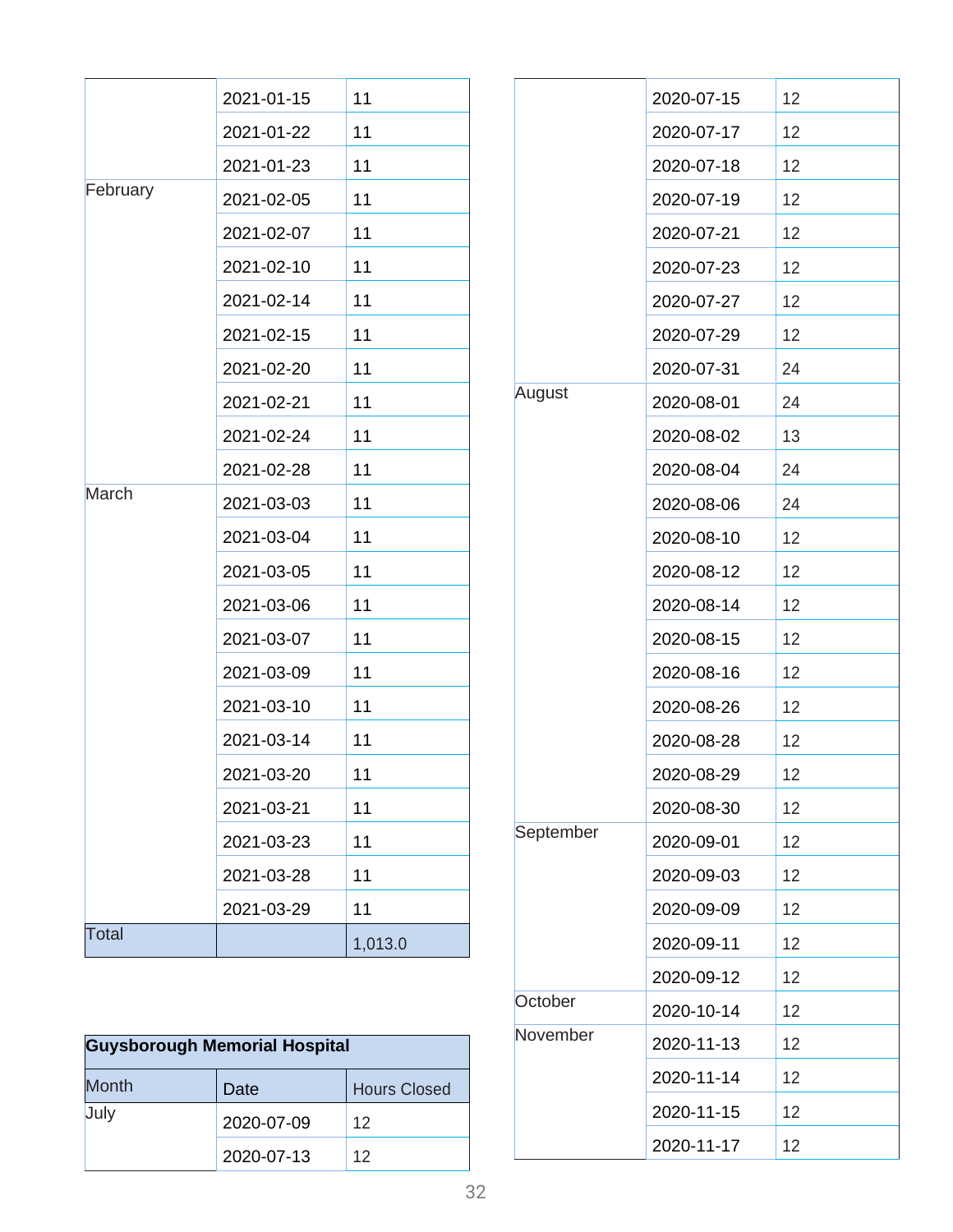|          | 2020-11-19 | 12 |
|----------|------------|----|
| December | 2020-12-21 | 12 |
|          | 2020-12-23 | 12 |
|          | 2020-12-25 | 12 |
|          | 2020-12-28 | 12 |
|          | 2020-12-30 | 12 |
|          | 2020-12-31 | 12 |
| January  | 2021-01-04 | 12 |
|          | 2021-01-06 | 12 |
|          | 2021-01-08 | 12 |
|          | 2021-01-09 | 12 |
|          | 2021-01-10 | 12 |
|          | 2021-01-12 | 12 |
|          | 2021-01-14 | 12 |
| February | 2021-02-05 | 12 |
|          | 2021-02-06 | 12 |
|          | 2021-02-07 | 12 |
|          | 2021-02-17 | 12 |
|          | 2021-02-19 | 12 |
|          | 2021-02-20 | 12 |
|          | 2021-02-21 | 12 |
|          | 2021-02-23 | 12 |
|          | 2021-02-25 | 12 |
| March    | 2021-03-01 | 12 |
|          | 2021-03-03 | 12 |
|          | 2021-03-05 | 12 |
|          | 2021-03-06 | 12 |
|          | 2021-03-07 | 12 |
|          | 2021-03-08 | 12 |
|          | 2021-03-11 | 12 |
|          | 2021-03-17 | 24 |
|          | 2021-03-18 | 1  |

|              | 2021-03-19 | 24    |
|--------------|------------|-------|
|              | 2021-03-20 | 24    |
|              | 2021-03-21 | 24    |
|              | 2021-03-22 | 1     |
| <b>Total</b> |            | 915.0 |

## **St. Anne Community & Nursing Care Centre**

| <b>Month</b> | Date       | <b>Hours Closed</b> |
|--------------|------------|---------------------|
| April        | 2020-04-01 | 19                  |
|              | 2020-04-03 | 24                  |
|              | 2020-04-04 | 12                  |
|              | 2020-04-05 | 12                  |
|              | 2020-04-10 | 24                  |
|              | 2020-04-11 | 12                  |
|              | 2020-04-12 | 12                  |
|              | 2020-04-14 | 12                  |
|              | 2020-04-15 | 12                  |
|              | 2020-04-17 | 24                  |
|              | 2020-04-18 | 12                  |
|              | 2020-04-19 | 12                  |
|              | 2020-04-20 | 12                  |
|              | 2020-04-21 | 12                  |
|              | 2020-04-23 | 12                  |
|              | 2020-04-24 | 24                  |
|              | 2020-04-25 | 12                  |
|              | 2020-04-26 | 12                  |
| May          | 2020-05-01 | 24                  |
|              | 2020-05-02 | 12                  |
|              | 2020-05-03 | 12                  |
|              | 2020-05-08 | 24                  |
|              | 2020-05-09 | 12                  |
|              | 2020-05-10 | 12                  |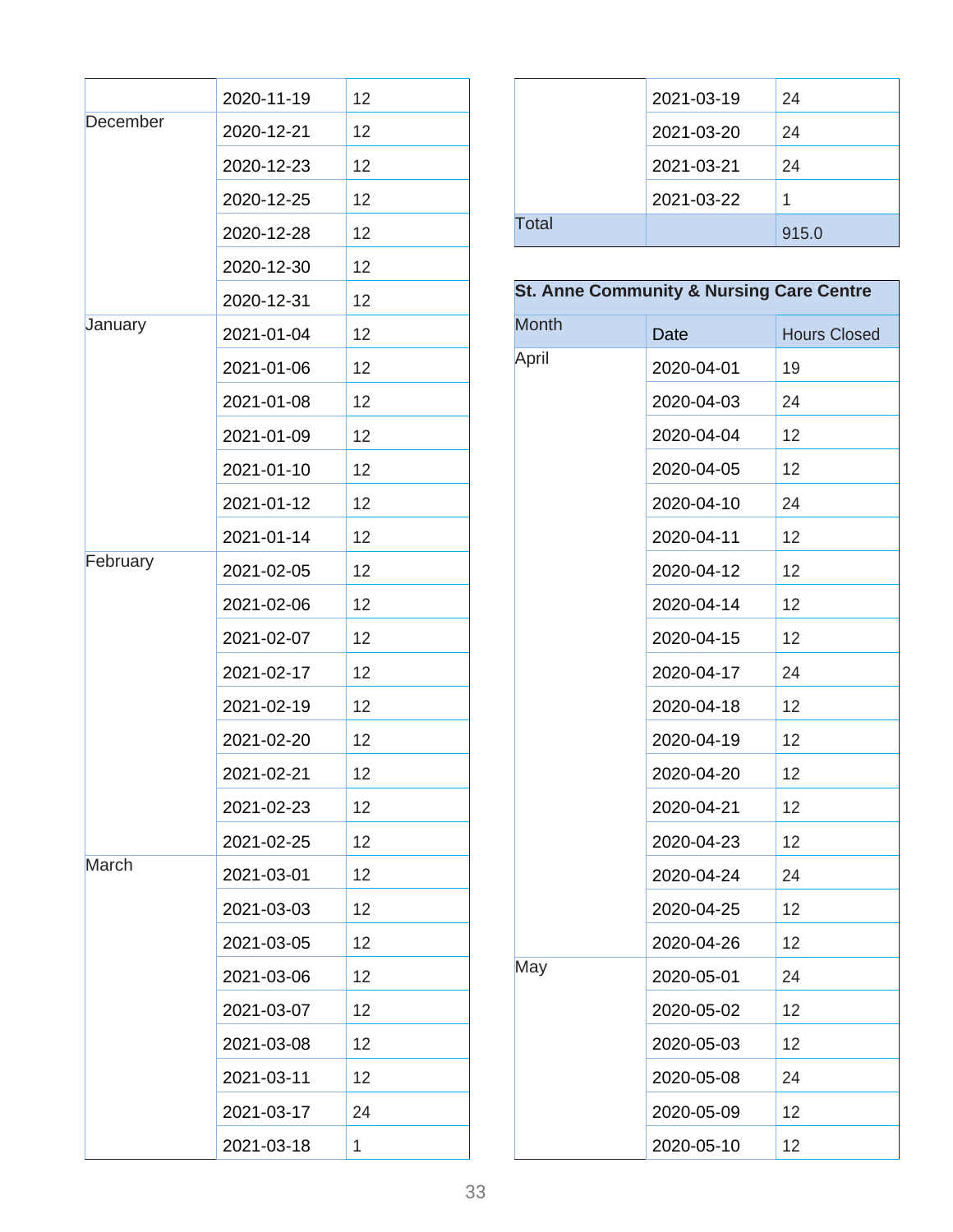|      | 2020-05-11 | 12 |
|------|------------|----|
|      | 2020-05-12 | 12 |
|      | 2020-05-13 | 12 |
|      | 2020-05-15 | 24 |
|      | 2020-05-16 | 12 |
|      | 2020-05-17 | 12 |
|      | 2020-05-21 | 8  |
|      | 2020-05-22 | 24 |
|      | 2020-05-23 | 12 |
|      | 2020-05-24 | 12 |
|      | 2020-05-29 | 24 |
|      | 2020-05-30 | 12 |
|      | 2020-05-31 | 12 |
| June | 2020-06-05 | 24 |
|      | 2020-06-06 | 12 |
|      | 2020-06-07 | 12 |
|      | 2020-06-12 | 24 |
|      | 2020-06-13 | 12 |
|      | 2020-06-14 | 12 |
|      | 2020-06-15 | 12 |
|      | 2020-06-19 | 24 |
|      | 2020-06-20 | 12 |
|      | 2020-06-21 | 12 |
| July | 2020-07-03 | 24 |
|      | 2020-07-04 | 12 |
|      | 2020-07-05 | 12 |
|      | 2020-07-08 | 16 |
|      | 2020-07-10 | 12 |
|      | 2020-07-11 | 12 |
|      | 2020-07-12 | 12 |
|      | 2020-07-13 | 24 |
|      | 2020-07-14 | 24 |

|          | 2020-07-15 | 12 |
|----------|------------|----|
|          | 2020-07-16 | 24 |
|          | 2020-07-17 | 12 |
|          | 2020-07-18 | 12 |
|          | 2020-07-24 | 24 |
|          | 2020-07-25 | 12 |
|          | 2020-07-26 | 12 |
|          | 2020-07-31 | 24 |
| August   | 2020-08-01 | 12 |
|          | 2020-08-02 | 12 |
|          | 2020-08-06 | 12 |
|          | 2020-08-07 | 24 |
|          | 2020-08-08 | 12 |
|          | 2020-08-09 | 12 |
|          | 2020-08-14 | 24 |
|          | 2020-08-15 | 12 |
|          | 2020-08-16 | 12 |
|          | 2020-08-21 | 24 |
|          | 2020-08-22 | 12 |
|          | 2020-08-23 | 12 |
|          | 2020-08-25 | 12 |
|          | 2020-08-26 | 12 |
|          | 2020-08-28 | 24 |
|          | 2020-08-29 | 12 |
|          | 2020-08-30 | 12 |
| October  | 2020-10-02 | 24 |
|          | 2020-10-03 | 24 |
|          | 2020-10-05 | 24 |
|          | 2020-10-06 | 24 |
|          | 2020-10-08 | 24 |
| November | 2020-11-02 | 12 |
|          | 2020-11-03 | 12 |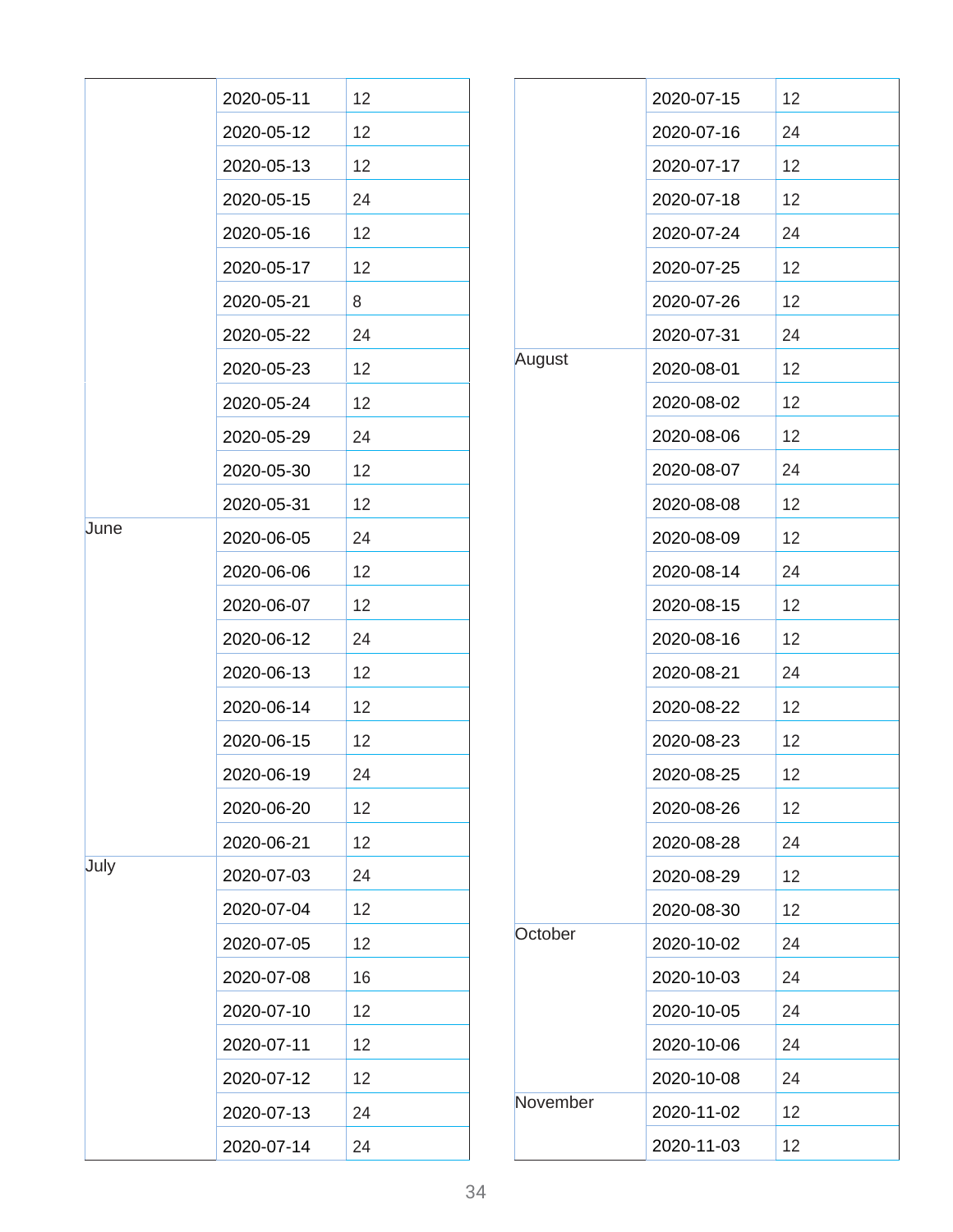|              | 2020-11-05 | 8       |
|--------------|------------|---------|
|              | 2020-11-27 | 8       |
|              | 2020-11-28 | 12      |
|              | 2020-11-30 | 12      |
| December     | 2020-12-01 | 12      |
|              | 2020-12-08 | 12      |
|              | 2020-12-12 | 8       |
|              | 2020-12-21 | 12      |
|              | 2020-12-23 | 12      |
|              | 2020-12-24 | 24      |
|              | 2020-12-25 | 24      |
|              | 2020-12-26 | 12      |
|              | 2020-12-29 | 12      |
|              | 2020-12-30 | 24      |
|              | 2020-12-31 | 24      |
| January      | 2021-01-15 | 12      |
| February     | 2021-02-08 | 12      |
|              | 2021-02-22 | 24      |
|              | 2021-02-23 | 12      |
|              | 2021-02-25 | 12      |
| <b>Total</b> |            | 1,675.0 |

| <b>Strait Richmond Hospital</b> |            |                     |
|---------------------------------|------------|---------------------|
| <b>Month</b>                    | Date       | <b>Hours Closed</b> |
| May                             | 2020-05-06 | 24                  |
|                                 | 2020-05-07 | 2                   |
|                                 | 2020-05-13 | 24                  |
|                                 | 2020-05-14 | 2                   |
|                                 | 2020-05-16 | 24                  |
|                                 | 2020-05-17 | 24                  |
|                                 | 2020-05-18 | 2                   |
|                                 | 2020-05-20 | 24                  |

|        | 2020-05-21 | 2  |
|--------|------------|----|
|        | 2020-05-23 | 24 |
|        | 2020-05-24 | 24 |
|        | 2020-05-25 | 2  |
|        | 2020-05-27 | 24 |
|        | 2020-05-28 | 2  |
|        | 2020-05-30 | 24 |
|        | 2020-05-31 | 24 |
| June   | 2020-06-01 | 2  |
|        | 2020-06-03 | 24 |
|        | 2020-06-04 | 2  |
|        | 2020-06-27 | 24 |
|        | 2020-06-28 | 24 |
|        | 2020-06-29 | 2  |
| July   | 2020-07-01 | 24 |
|        | 2020-07-02 | 1  |
|        | 2020-07-04 | 24 |
|        | 2020-07-05 | 24 |
|        | 2020-07-06 | 1  |
|        | 2020-07-08 | 24 |
|        | 2020-07-09 | 1  |
| August | 2020-08-01 | 24 |
|        | 2020-08-02 | 24 |
|        | 2020-08-03 | 1  |
|        | 2020-08-05 | 24 |
|        | 2020-08-06 | 24 |
|        | 2020-08-07 | 1  |
|        | 2020-08-08 | 24 |
|        | 2020-08-09 | 24 |
|        | 2020-08-10 | 1  |
|        | 2020-08-12 | 24 |
|        | 2020-08-13 | 1  |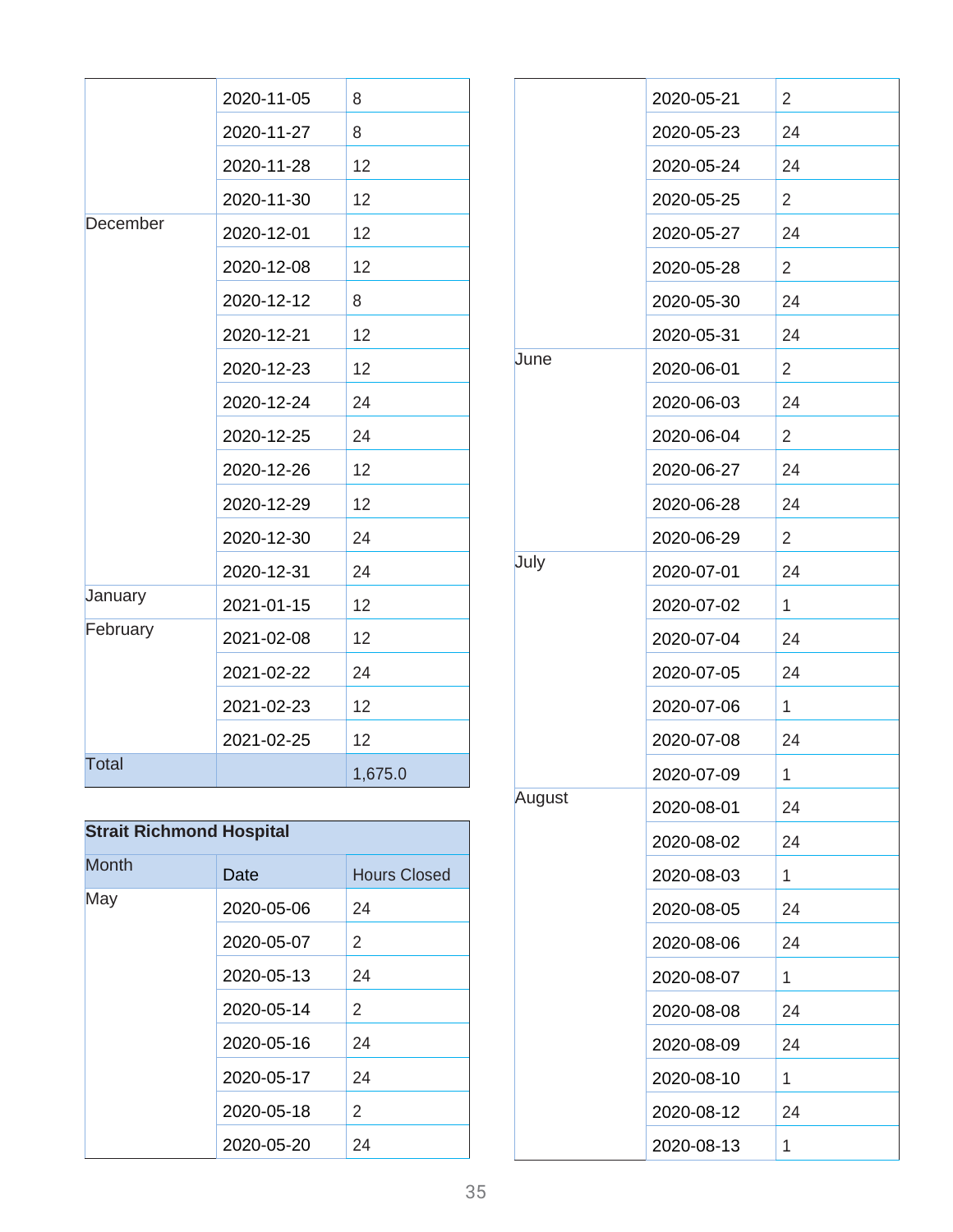|           | 2020-08-29 | 24 |
|-----------|------------|----|
|           | 2020-08-30 | 24 |
|           | 2020-08-31 | 1  |
| September | 2020-09-02 | 24 |
|           | 2020-09-03 | 1  |
|           | 2020-09-05 | 24 |
|           | 2020-09-06 | 24 |
|           | 2020-09-07 | 1  |
|           | 2020-09-09 | 24 |
|           | 2020-09-10 | 1  |
|           | 2020-09-12 | 24 |
|           | 2020-09-13 | 24 |
|           | 2020-09-14 | 1  |
| October   | 2020-10-10 | 24 |
|           | 2020-10-11 | 24 |
|           | 2020-10-12 | 1  |
|           | 2020-10-14 | 24 |
|           | 2020-10-15 | 1  |
|           | 2020-10-17 | 24 |
|           | 2020-10-18 | 24 |
|           | 2020-10-19 | 1  |
| November  | 2020-11-11 | 24 |
|           | 2020-11-14 | 24 |
|           | 2020-11-15 | 24 |
|           | 2020-11-18 | 24 |
|           | 2020-11-21 | 24 |
|           | 2020-11-29 | 24 |
| December  | 2020-12-23 | 24 |
|           | 2020-12-24 | 24 |
|           | 2020-12-25 | 24 |
|           | 2020-12-26 | 24 |
|           | 2020-12-27 | 13 |

| January      | 2021-01-20 | 13      |
|--------------|------------|---------|
|              | 2021-01-23 | 24      |
|              | 2021-01-24 | 24      |
|              | 2021-01-25 | 1       |
|              | 2021-01-27 | 13      |
|              | 2021-01-30 | 24      |
|              | 2021-01-31 | 14      |
| March        | 2021-03-10 | 24      |
|              | 2021-03-11 | 1       |
|              | 2021-03-13 | 24      |
|              | 2021-03-14 | 24      |
|              | 2021-03-15 | 1       |
|              | 2021-03-17 | 13      |
|              | 2021-03-20 | 13      |
|              | 2021-03-21 | 13      |
| <b>Total</b> |            | 1,400.0 |

| <b>Victoria County Memorial Hospital</b> |                             |      |  |  |  |
|------------------------------------------|-----------------------------|------|--|--|--|
| <b>Month</b>                             | <b>Hours Closed</b><br>Date |      |  |  |  |
| April                                    | 2020-04-01                  | 14   |  |  |  |
|                                          | 2020-04-09                  | 15.5 |  |  |  |
|                                          | 2020-04-18                  | 14   |  |  |  |
|                                          | 2020-04-23                  | 14   |  |  |  |
|                                          | 2020-04-24                  | 16   |  |  |  |
|                                          | 2020-04-25                  | 16   |  |  |  |
|                                          | 2020-04-26                  | 16   |  |  |  |
|                                          | 2020-04-28                  | 14   |  |  |  |
| May                                      | 2020-05-07                  | 14   |  |  |  |
|                                          | 2020-05-12                  | 14   |  |  |  |
|                                          | 2020-05-16                  | 24   |  |  |  |
|                                          | 2020-05-17                  | 14   |  |  |  |
|                                          | 2020-05-22                  | 16   |  |  |  |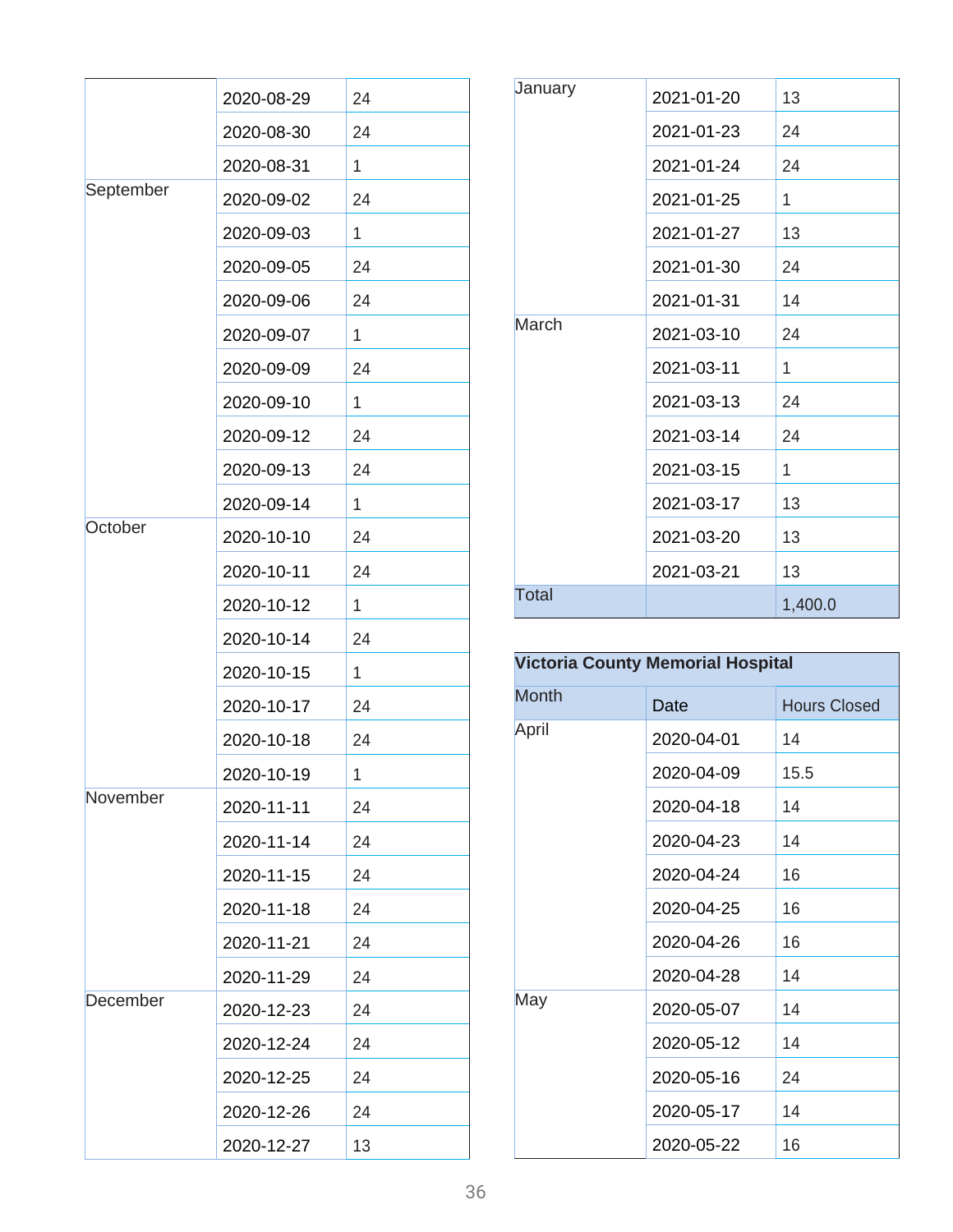|        | 2020-05-23 | 16 |
|--------|------------|----|
|        | 2020-05-24 | 16 |
|        | 2020-05-26 | 14 |
| June   | 2020-06-06 | 16 |
|        | 2020-06-07 | 16 |
|        | 2020-06-19 | 16 |
|        | 2020-06-20 | 16 |
|        | 2020-06-21 | 16 |
|        | 2020-06-26 | 16 |
|        | 2020-06-27 | 16 |
| July   | 2020-07-03 | 16 |
|        | 2020-07-04 | 16 |
|        | 2020-07-05 | 24 |
|        | 2020-07-06 | 16 |
|        | 2020-07-18 | 16 |
|        | 2020-07-25 | 10 |
|        | 2020-07-26 | 10 |
| August | 2020-08-01 | 16 |
|        | 2020-08-02 | 16 |
|        | 2020-08-07 | 16 |
|        | 2020-08-08 | 16 |
|        | 2020-08-09 | 16 |
|        | 2020-08-11 | 24 |
|        | 2020-08-12 | 2  |
|        | 2020-08-15 | 16 |
|        | 2020-08-16 | 24 |
|        | 2020-08-17 | 16 |
|        | 2020-08-21 | 16 |
|        | 2020-08-22 | 16 |
|        | 2020-08-23 | 16 |
|        | 2020-08-27 | 24 |
|        | 2020-08-28 | 18 |

|           | 2020-08-29 | 16 |
|-----------|------------|----|
|           | 2020-08-30 | 16 |
| September | 2020-09-01 | 24 |
|           | 2020-09-02 | 1  |
|           | 2020-09-04 | 24 |
|           | 2020-09-05 | 17 |
|           | 2020-09-06 | 16 |
|           | 2020-09-10 | 24 |
|           | 2020-09-11 | 1  |
|           | 2020-09-12 | 16 |
|           | 2020-09-13 | 24 |
|           | 2020-09-14 | 16 |
|           | 2020-09-19 | 16 |
|           | 2020-09-20 | 16 |
|           | 2020-09-24 | 24 |
|           | 2020-09-25 | 16 |
|           | 2020-09-26 | 16 |
|           | 2020-09-27 | 16 |
| October   | 2020-10-03 | 24 |
|           | 2020-10-04 | 24 |
|           | 2020-10-05 | 1  |
|           | 2020-10-06 | 24 |
|           | 2020-10-07 | 1  |
|           | 2020-10-08 | 24 |
|           | 2020-10-09 | 1  |
|           | 2020-10-10 | 24 |
|           | 2020-10-11 | 16 |
|           | 2020-10-15 | 16 |
|           | 2020-10-16 | 16 |
|           | 2020-10-17 | 16 |
|           | 2020-10-18 | 16 |
|           | 2020-10-23 | 16 |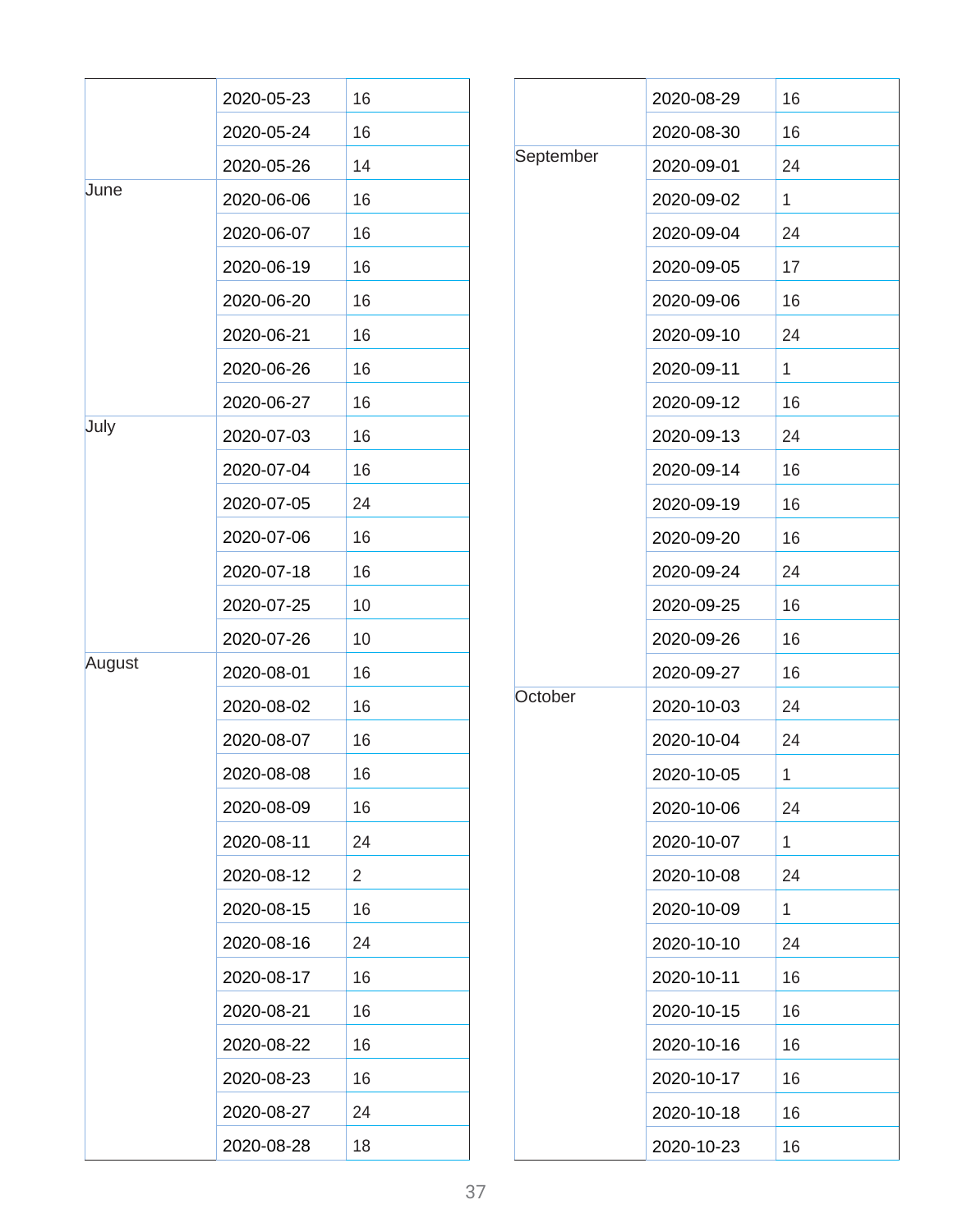|          | 2020-10-24 | 16             |
|----------|------------|----------------|
|          | 2020-10-25 | 16             |
|          | 2020-10-31 | 24             |
| November | 2020-11-01 | $\overline{2}$ |
|          | 2020-11-07 | 16             |
|          | 2020-11-08 | 24             |
|          | 2020-11-09 | 16             |
|          | 2020-11-13 | 16             |
|          | 2020-11-14 | 16             |
|          | 2020-11-15 | 16             |
|          | 2020-11-19 | 24             |
|          | 2020-11-20 | 16             |
|          | 2020-11-21 | 16             |
|          | 2020-11-22 | 24             |
|          | 2020-11-23 | 16             |
|          | 2020-11-25 | 24             |
|          | 2020-11-26 | 1              |
|          | 2020-11-27 | 24             |
|          | 2020-11-28 | 24             |
|          | 2020-11-29 | 16             |
| December | 2020-12-03 | 24             |
|          | 2020-12-05 | 16             |
|          | 2020-12-06 | 16             |
|          | 2020-12-12 | 16             |
|          | 2020-12-13 | 16             |
|          | 2020-12-19 | 16             |
|          | 2020-12-20 | 24             |
|          | 2020-12-21 | 16             |
|          | 2020-12-26 | 16             |
|          | 2020-12-31 | 24             |
| January  | 2021-01-02 | 16             |
|          | 2021-01-03 | 16             |

|              | 2021-01-09 | 16      |
|--------------|------------|---------|
|              | 2021-01-10 | 16      |
|              | 2021-01-16 | 16      |
|              | 2021-01-17 | 16      |
|              | 2021-01-20 | 11      |
|              | 2021-01-23 | 24      |
|              | 2021-01-24 | 16      |
|              | 2021-01-30 | 16      |
|              | 2021-01-31 | 16      |
| February     | 2021-02-06 | 16      |
|              | 2021-02-07 | 16      |
|              | 2021-02-13 | 16      |
|              | 2021-02-14 | 16      |
|              | 2021-02-20 | 24      |
|              | 2021-02-21 | 24      |
|              | 2021-02-22 | 1       |
|              | 2021-02-23 | 14      |
|              | 2021-02-24 | 15      |
|              | 2021-02-27 | 16      |
|              | 2021-02-28 | 16      |
| March        | 2021-03-06 | 16      |
|              | 2021-03-07 | 16      |
|              | 2021-03-11 | 24      |
|              | 2021-03-12 | 17      |
|              | 2021-03-13 | 16      |
|              | 2021-03-14 | 24      |
|              | 2021-03-15 | 16      |
|              | 2021-03-16 | 9       |
|              | 2021-03-19 | 24      |
|              | 2021-03-20 | 24      |
|              | 2021-03-21 | 17      |
| <b>Total</b> |            | 2,324.5 |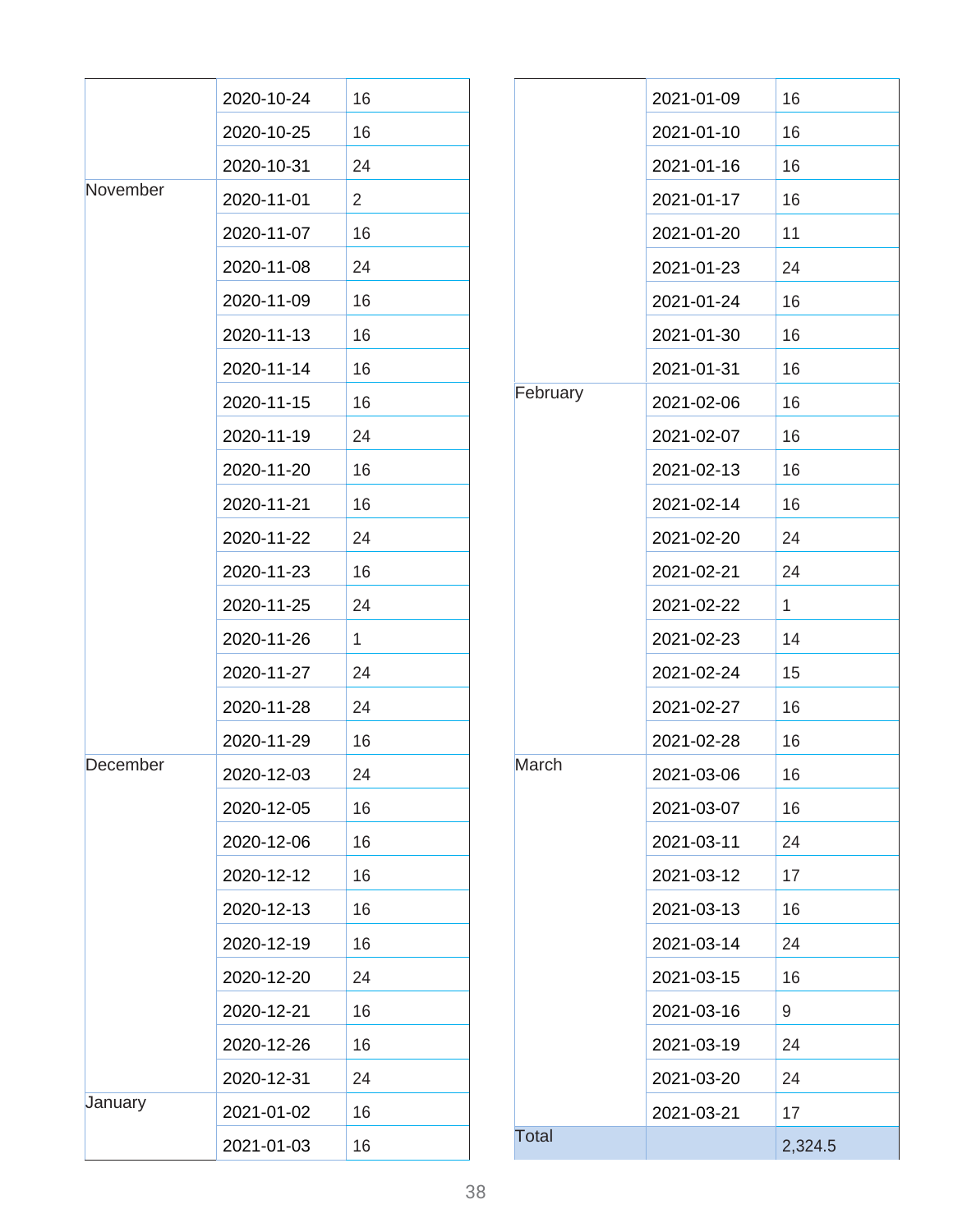|           | 2020-04-16 | 24   |
|-----------|------------|------|
|           | 2020-04-30 | 24   |
| May       | 2020-05-15 | 12.5 |
| June      | 2020-06-01 | 8    |
|           | 2020-06-25 | 24   |
| July      | 2020-07-09 | 24   |
|           | 2020-07-10 | 11   |
|           | 2020-07-20 | 13   |
|           | 2020-07-23 | 24   |
| August    | 2020-08-04 | 12   |
|           | 2020-08-06 | 14   |
|           | 2020-08-14 | 24   |
|           | 2020-08-15 | 24   |
|           | 2020-08-16 | 24   |
|           | 2020-08-18 | 24   |
|           | 2020-08-20 | 24   |
|           | 2020-08-24 | 24   |
|           | 2020-08-25 | 24   |
|           | 2020-08-28 | 12   |
| September | 2020-09-01 | 24   |
|           | 2020-09-03 | 12   |
|           | 2020-09-08 | 24   |
|           | 2020-09-10 | 19   |
|           | 2020-09-11 | 24   |
|           | 2020-09-12 | 24   |
|           | 2020-09-13 | 24   |
|           | 2020-09-15 | 24   |
|           | 2020-09-17 | 24   |
|           | 2020-09-21 | 24   |
|           | 2020-09-22 | 12   |
|           | 2020-09-25 | 12   |
|           | 2020-09-29 | 12   |

## **Zone 4 (Central)**

| <b>Eastern Shore Memorial Hospital</b>      |            |    |  |  |  |
|---------------------------------------------|------------|----|--|--|--|
| <b>Month</b><br><b>Hours Closed</b><br>Date |            |    |  |  |  |
| April                                       | 2020-04-13 | 24 |  |  |  |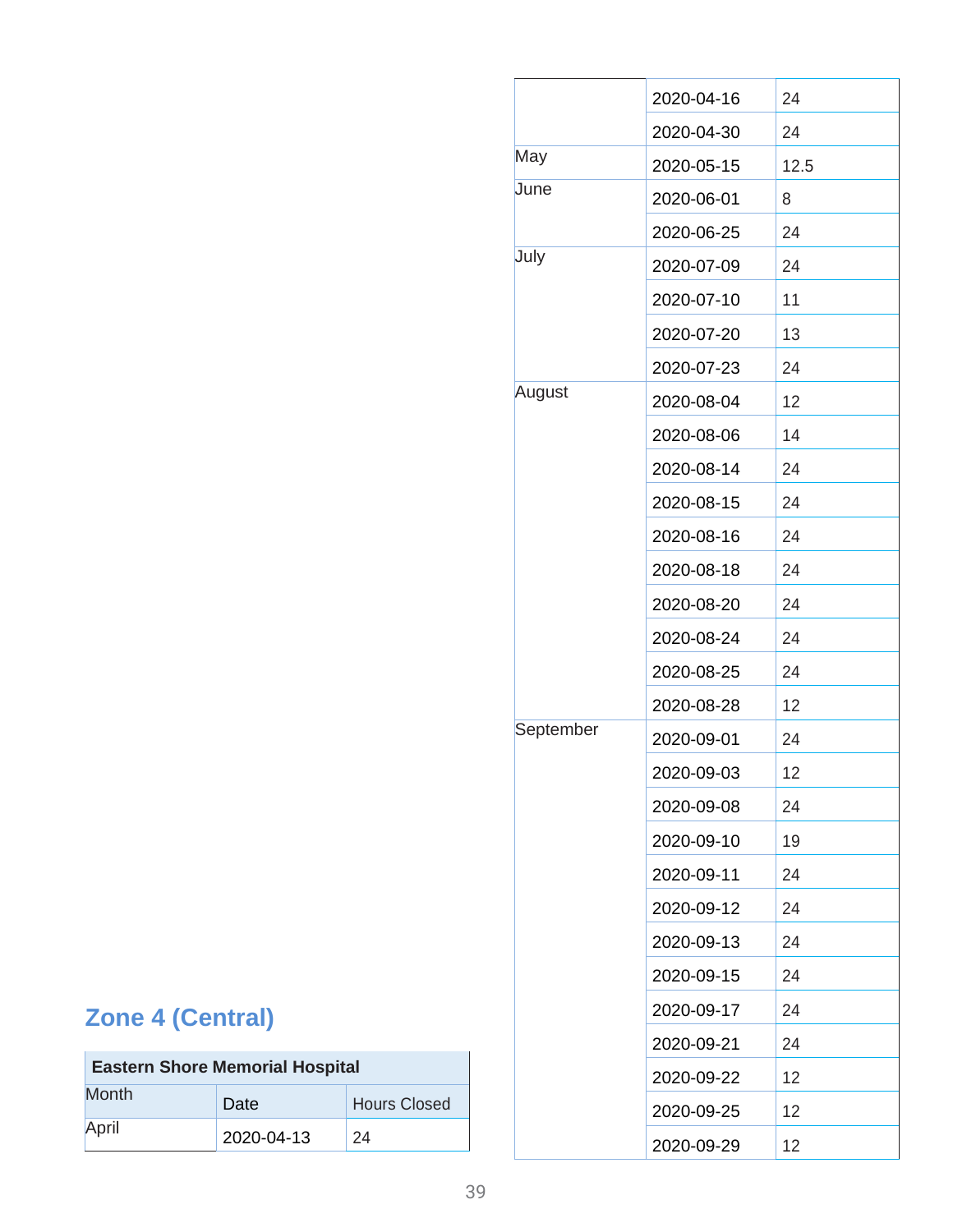| October  | 2020-10-02 | 21.5 |  |          | 2020-12-18 | 23 |
|----------|------------|------|--|----------|------------|----|
|          | 2020-10-04 | 12   |  |          | 2020-12-22 | 24 |
|          | 2020-10-13 | 24   |  |          | 2020-12-24 | 24 |
|          | 2020-10-14 | 24   |  |          | 2020-12-29 | 12 |
|          | 2020-10-23 | 12   |  |          | 2020-12-30 | 24 |
|          | 2020-10-27 | 12   |  |          | 2020-12-31 | 24 |
|          | 2020-10-29 | 24   |  | January  | 2021-01-05 | 12 |
|          | 2020-10-31 | 10   |  |          | 2021-01-07 | 24 |
| November | 2020-11-02 | 24   |  |          | 2021-01-11 | 12 |
|          | 2020-11-03 | 12   |  |          | 2021-01-12 | 12 |
|          | 2020-11-05 | 11.5 |  |          | 2021-01-15 | 24 |
|          | 2020-11-06 | 24   |  |          | 2021-01-16 | 24 |
|          | 2020-11-07 | 24   |  |          | 2021-01-17 | 24 |
|          | 2020-11-08 | 24   |  |          | 2021-01-19 | 12 |
|          | 2020-11-10 | 12   |  | February | 2021-01-21 | 24 |
|          | 2020-11-12 | 24   |  |          | 2021-01-25 | 24 |
|          | 2020-11-16 | 24   |  |          | 2021-01-26 | 12 |
|          | 2020-11-17 | 12   |  |          | 2021-01-29 | 12 |
|          | 2020-11-20 | 12   |  |          | 2021-02-01 | 24 |
|          | 2020-11-24 | 12   |  |          | 2021-02-02 | 12 |
|          | 2020-11-26 | 24   |  |          | 2021-02-04 | 24 |
|          | 2020-11-28 | 12.5 |  |          | 2021-02-05 | 24 |
|          | 2020-11-30 | 24   |  |          | 2021-02-09 | 12 |
| December | 2020-12-01 | 12   |  |          | 2021-02-12 | 24 |
|          | 2020-12-03 | 24   |  |          | 2021-02-13 | 24 |
|          | 2020-12-04 | 12   |  |          | 2021-02-14 | 11 |
|          | 2020-12-06 | 24   |  | March    | 2021-02-16 | 24 |
|          | 2020-12-08 | 12   |  |          | 2021-02-18 | 12 |
|          | 2020-12-10 | 12   |  |          | 2021-02-23 | 12 |
|          | 2020-12-14 | 24   |  |          | 2021-02-26 | 12 |
|          | 2020-12-15 | 24   |  |          | 2021-03-01 | 24 |
|          | 2020-12-17 | 24   |  |          | 2021-03-02 | 12 |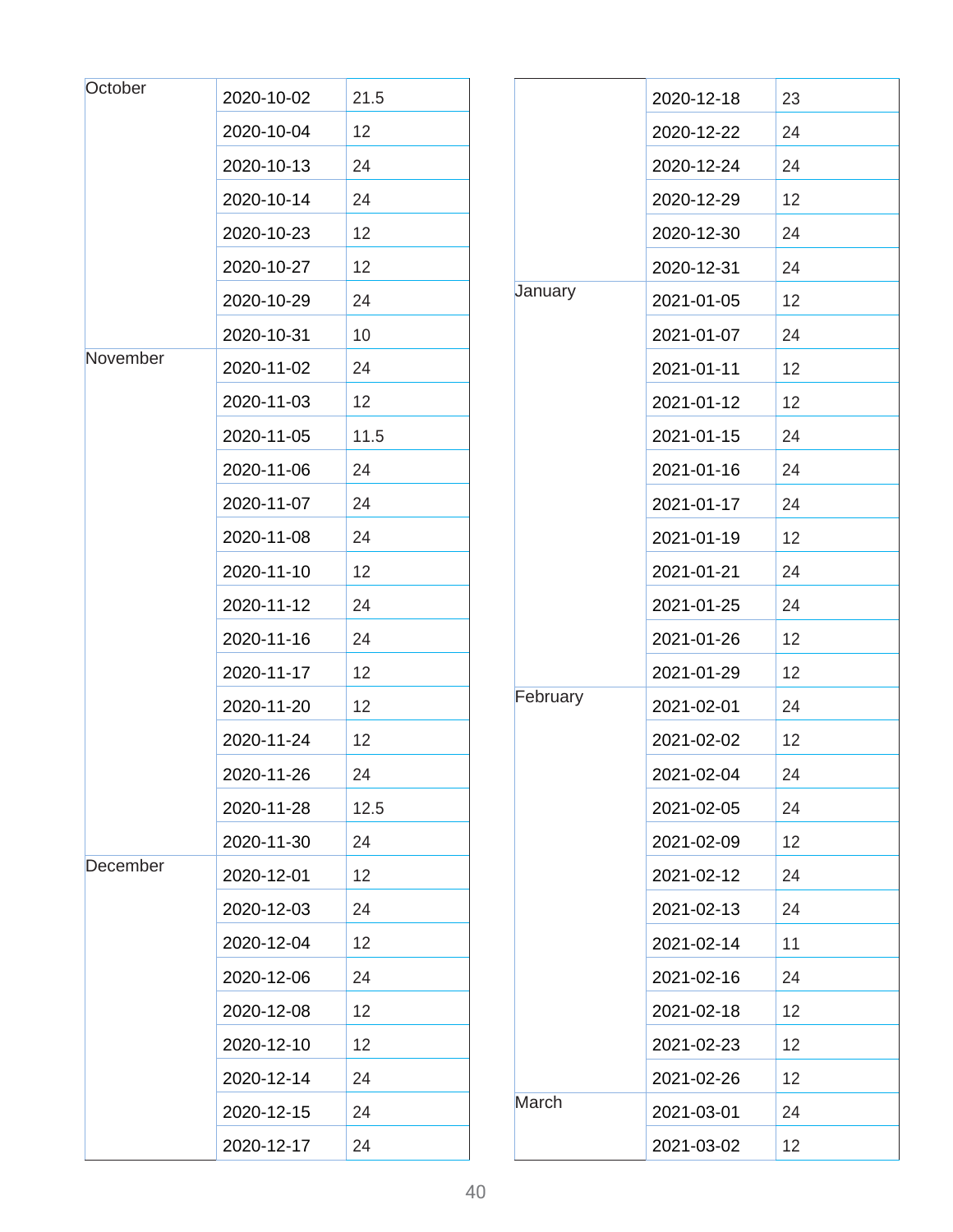|       | 2021-03-04 | 24                |
|-------|------------|-------------------|
|       | 2021-03-08 | 24                |
|       | 2021-03-09 | $12 \overline{ }$ |
|       | 2021-03-12 | 24                |
|       | 2021-03-13 | 24                |
|       | 2021-03-15 | $12 \overline{ }$ |
|       | 2021-03-18 | 24                |
|       | 2021-03-22 | 24                |
|       | 2021-03-23 | 12                |
|       | 2021-03-26 | 12                |
|       | 2021-03-29 | 24                |
|       | 2021-03-30 | $12 \overline{ }$ |
| Total |            | 2,063.0           |

| <b>Hants Community Hospital</b> |            |                     |  |
|---------------------------------|------------|---------------------|--|
| Month                           | Date       | <b>Hours Closed</b> |  |
| September                       | 2020-09-04 | 10.5                |  |
| Total                           |            | 10.5                |  |

| Musquodoboit Valley Memorial Hospital |            |                     |
|---------------------------------------|------------|---------------------|
| Month                                 | Date       | <b>Hours Closed</b> |
| April                                 | 2020-04-01 | 12                  |
|                                       | 2020-04-02 | 12                  |
|                                       | 2020-04-03 | 12                  |
|                                       | 2020-04-06 | 12                  |
|                                       | 2020-04-08 | 12                  |
|                                       | 2020-04-09 | 12                  |
|                                       | 2020-04-15 | 12                  |
|                                       | 2020-04-20 | 12                  |
|                                       | 2020-04-22 | 12                  |
|                                       | 2020-04-27 | 12                  |
|                                       | 2020-04-29 | 12                  |

| 2020-05-04<br>12<br>2020-05-06<br>12<br>12<br>2020-05-07<br>2020-05-08<br>12<br>2020-05-11<br>12<br>2020-05-13<br>12<br>2020-05-14<br>12<br>12<br>2020-05-15<br>2020-05-18<br>12<br>2020-05-20<br>12<br>2020-05-21<br>12<br>2020-05-22<br>12<br>2020-05-25<br>12<br>12<br>2020-05-27<br>2020-05-28<br>12<br>2020-05-29<br>12<br>2020-06-01<br>12<br>2020-06-04<br>12<br>2020-06-05<br>12<br>2020-06-08<br>12<br>12<br>2020-06-11<br>12<br>2020-06-12 |  |
|------------------------------------------------------------------------------------------------------------------------------------------------------------------------------------------------------------------------------------------------------------------------------------------------------------------------------------------------------------------------------------------------------------------------------------------------------|--|
| June                                                                                                                                                                                                                                                                                                                                                                                                                                                 |  |
|                                                                                                                                                                                                                                                                                                                                                                                                                                                      |  |
|                                                                                                                                                                                                                                                                                                                                                                                                                                                      |  |
|                                                                                                                                                                                                                                                                                                                                                                                                                                                      |  |
|                                                                                                                                                                                                                                                                                                                                                                                                                                                      |  |
|                                                                                                                                                                                                                                                                                                                                                                                                                                                      |  |
|                                                                                                                                                                                                                                                                                                                                                                                                                                                      |  |
|                                                                                                                                                                                                                                                                                                                                                                                                                                                      |  |
|                                                                                                                                                                                                                                                                                                                                                                                                                                                      |  |
|                                                                                                                                                                                                                                                                                                                                                                                                                                                      |  |
|                                                                                                                                                                                                                                                                                                                                                                                                                                                      |  |
|                                                                                                                                                                                                                                                                                                                                                                                                                                                      |  |
|                                                                                                                                                                                                                                                                                                                                                                                                                                                      |  |
|                                                                                                                                                                                                                                                                                                                                                                                                                                                      |  |
|                                                                                                                                                                                                                                                                                                                                                                                                                                                      |  |
|                                                                                                                                                                                                                                                                                                                                                                                                                                                      |  |
|                                                                                                                                                                                                                                                                                                                                                                                                                                                      |  |
|                                                                                                                                                                                                                                                                                                                                                                                                                                                      |  |
|                                                                                                                                                                                                                                                                                                                                                                                                                                                      |  |
|                                                                                                                                                                                                                                                                                                                                                                                                                                                      |  |
|                                                                                                                                                                                                                                                                                                                                                                                                                                                      |  |
|                                                                                                                                                                                                                                                                                                                                                                                                                                                      |  |
| 2020-06-15<br>12                                                                                                                                                                                                                                                                                                                                                                                                                                     |  |
| 12<br>2020-06-17                                                                                                                                                                                                                                                                                                                                                                                                                                     |  |
| 2020-06-18<br>12                                                                                                                                                                                                                                                                                                                                                                                                                                     |  |
| 2020-06-19<br>12                                                                                                                                                                                                                                                                                                                                                                                                                                     |  |
| 2020-06-22<br>12                                                                                                                                                                                                                                                                                                                                                                                                                                     |  |
| 12<br>2020-06-24                                                                                                                                                                                                                                                                                                                                                                                                                                     |  |
| 2020-06-26<br>12                                                                                                                                                                                                                                                                                                                                                                                                                                     |  |
| 2020-06-29<br>4                                                                                                                                                                                                                                                                                                                                                                                                                                      |  |
| 12<br>2020-06-30                                                                                                                                                                                                                                                                                                                                                                                                                                     |  |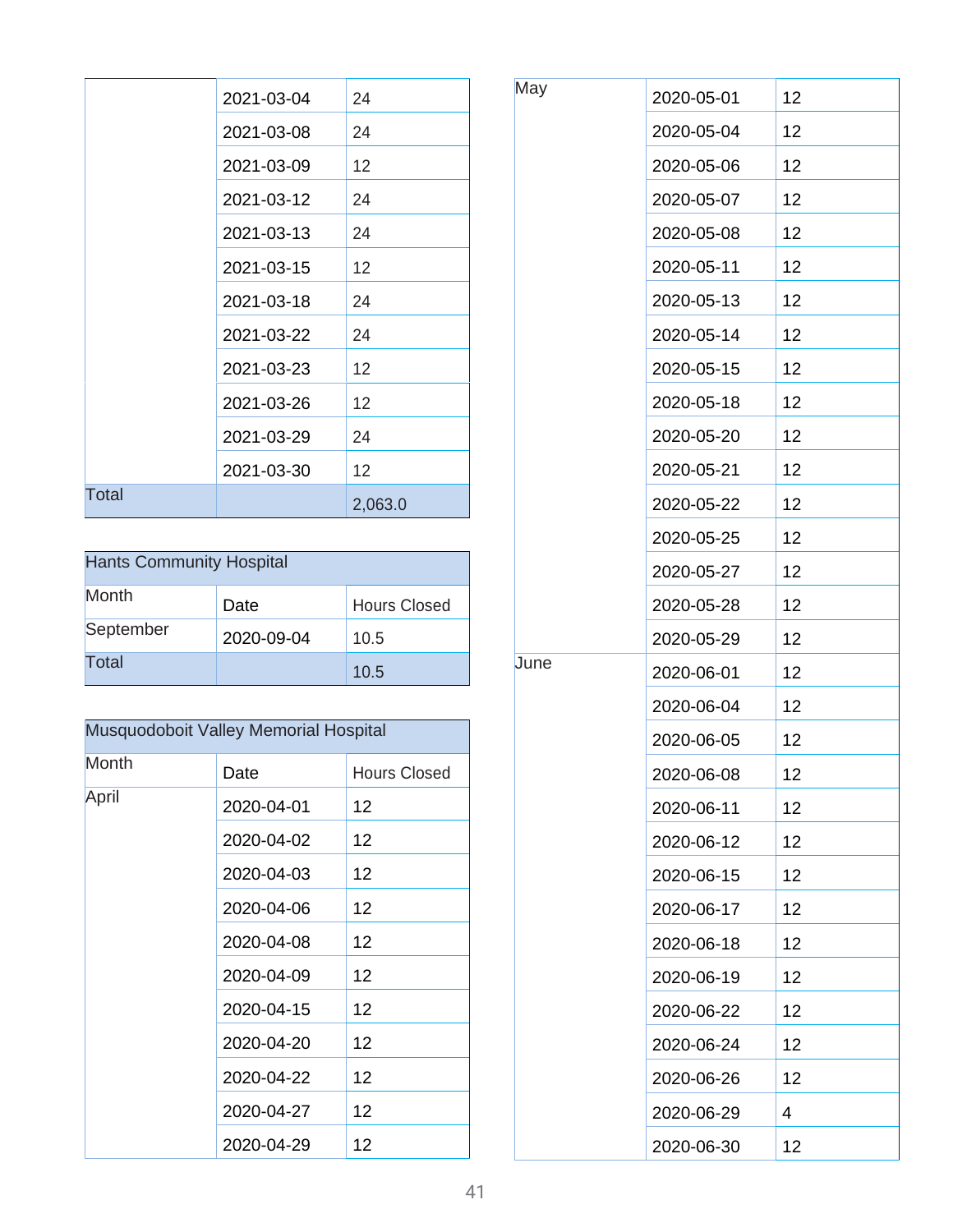| July      | 2020-07-01 | 12  |          | 2020-09-09 | 12              |
|-----------|------------|-----|----------|------------|-----------------|
|           | 2020-07-02 | 12  |          | 2020-09-11 | 12              |
|           | 2020-07-03 | 12  |          | 2020-09-14 | 12              |
|           | 2020-07-08 | 12  |          | 2020-09-16 | 12              |
|           | 2020-07-10 | 12  |          | 2020-09-18 | 12 <sub>2</sub> |
|           | 2020-07-13 | 4.5 |          | 2020-09-21 | 12              |
|           | 2020-07-15 | 4.5 |          | 2020-09-23 | 4.5             |
|           | 2020-07-20 | 12  |          | 2020-09-25 | 4.5             |
|           | 2020-07-22 | 12  |          | 2020-09-28 | 12              |
|           | 2020-07-24 | 12  |          | 2020-09-30 | 12              |
|           | 2020-07-27 | 4.5 | October  | 2020-10-02 | 12 <sub>2</sub> |
|           | 2020-07-29 | 12  |          | 2020-10-07 | 12              |
|           | 2020-07-31 | 12  |          | 2020-10-09 | 4.5             |
| August    | 2020-08-05 | 4.5 |          | 2020-10-12 | 12              |
|           | 2020-08-07 | 4.5 |          | 2020-10-14 | 12 <sub>2</sub> |
|           | 2020-08-10 | 4.5 |          | 2020-10-17 | 4.5             |
|           | 2020-08-11 | 12  |          | 2020-10-18 | 12              |
|           | 2020-08-12 | 4.5 |          | 2020-10-19 | 12              |
|           | 2020-08-13 | 12  |          | 2020-10-21 | 12              |
|           | 2020-08-14 | 4.5 |          | 2020-10-23 | 12              |
|           | 2020-08-17 | 12  |          | 2020-10-24 | 4.5             |
|           | 2020-08-19 | 12  |          | 2020-10-25 | 12              |
|           | 2020-08-21 | 4.5 |          | 2020-10-26 | 12 <sub>2</sub> |
|           | 2020-08-24 | 12  |          | 2020-10-28 | 4.5             |
|           | 2020-08-26 | 12  | November | 2020-11-02 | 12              |
|           | 2020-08-28 | 12  |          | 2020-11-04 | 12              |
|           | 2020-08-31 | 12  |          | 2020-11-05 | 12              |
| September | 2020-09-01 | 12  |          | 2020-11-06 | 4.5             |
|           | 2020-09-02 | 12  |          | 2020-11-09 | 12              |
|           | 2020-09-03 | 12  |          | 2020-11-11 | 12 <sub>2</sub> |
|           | 2020-09-04 | 12  |          | 2020-11-13 | 2.5             |
|           | 2020-09-07 | 12  |          | 2020-11-16 | 12              |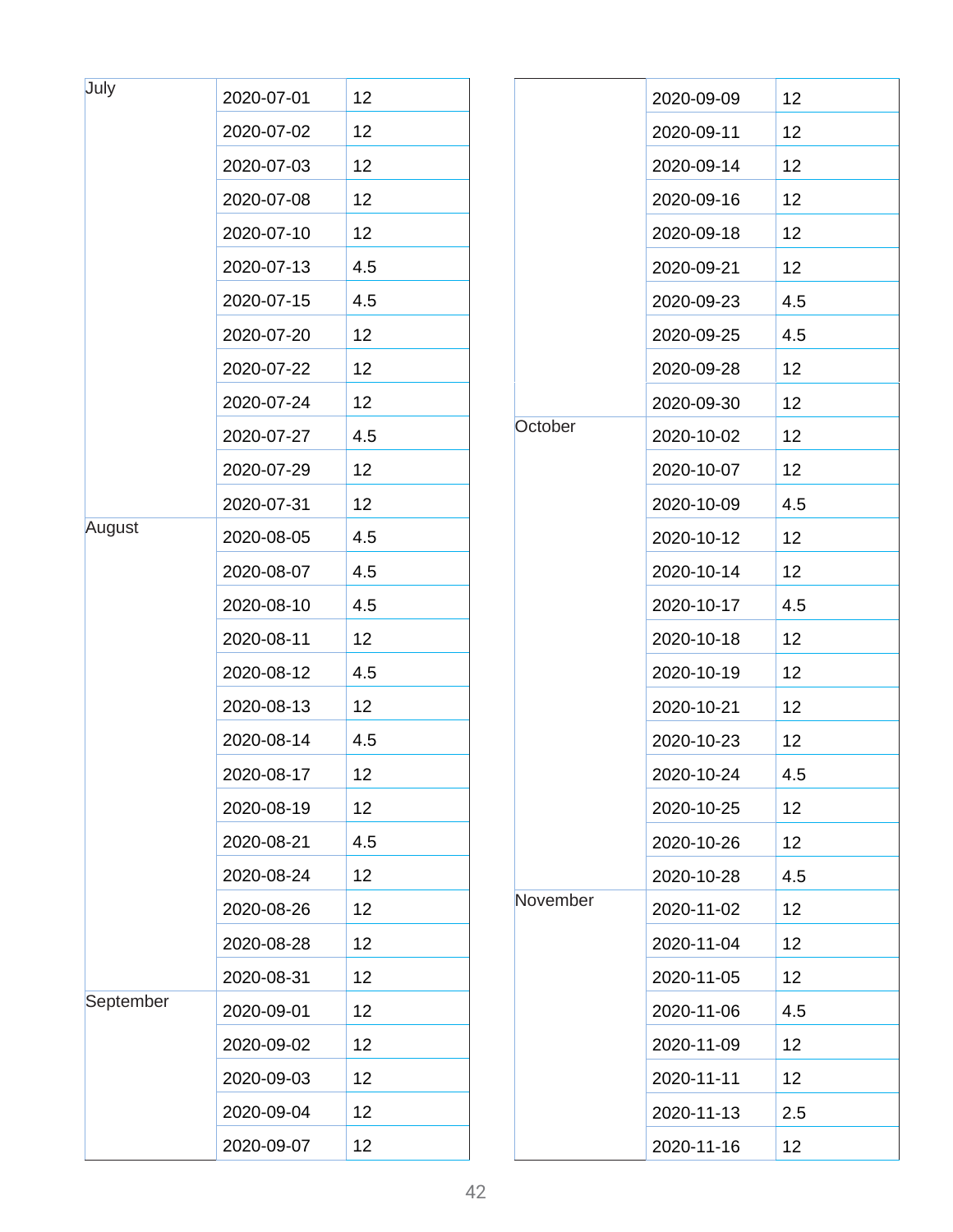|          | 2020-11-18 | 12  |
|----------|------------|-----|
|          | 2020-11-20 | 12  |
|          | 2020-11-23 | 12  |
|          | 2020-11-25 | 12  |
|          | 2020-11-27 | 12  |
|          | 2020-11-30 | 12  |
| December | 2020-12-02 | 12  |
|          | 2020-12-04 | 12  |
|          | 2020-12-07 | 12  |
|          | 2020-12-09 | 2.5 |
|          | 2020-12-11 | 4.5 |
|          | 2020-12-14 | 12  |
|          | 2020-12-16 | 12  |
|          | 2020-12-18 | 12  |
|          | 2020-12-21 | 12  |
|          | 2020-12-23 | 4.5 |
|          | 2020-12-24 | 4.5 |
|          | 2020-12-25 | 12  |
|          | 2020-12-26 | 12  |
|          | 2020-12-28 | 12  |
|          | 2020-12-30 | 12  |
| January  | 2021-01-01 | 12  |
|          | 2021-01-04 | 12  |
|          | 2021-01-06 | 12  |
|          | 2021-01-08 | 12  |
|          | 2021-01-11 | 12  |
|          | 2021-01-13 | 12  |
|          | 2021-01-15 | 12  |
|          | 2021-01-18 | 12  |
|          | 2021-01-20 | 12  |
|          | 2021-01-22 | 12  |
|          | 2021-01-25 | 12  |

|          | 2021-01-27 | 12 |
|----------|------------|----|
|          | 2021-01-29 | 12 |
| February | 2021-02-01 | 12 |
|          | 2021-02-03 | 12 |
|          | 2021-02-05 | 12 |
|          | 2021-02-06 | 12 |
|          | 2021-02-08 | 12 |
|          | 2021-02-10 | 12 |
|          | 2021-02-12 | 12 |
|          | 2021-02-13 | 12 |
|          | 2021-02-15 | 12 |
|          | 2021-02-19 | 12 |
|          | 2021-02-20 | 12 |
|          | 2021-02-21 | 12 |
|          | 2021-02-22 | 12 |
|          | 2021-02-26 | 12 |
|          | 2021-02-27 | 12 |
| March    | 2021-03-01 | 12 |
|          | 2021-03-02 | 12 |
|          | 2021-03-03 | 12 |
|          | 2021-03-04 | 12 |
|          | 2021-03-05 | 12 |
|          | 2021-03-06 | 12 |
|          | 2021-03-07 | 12 |
|          | 2021-03-08 | 12 |
|          | 2021-03-10 | 12 |
|          | 2021-03-12 | 12 |
|          | 2021-03-13 | 12 |
|          | 2021-03-15 | 4  |
|          | 2021-03-16 | 12 |
|          | 2021-03-17 | 12 |
|          | 2021-03-18 | 12 |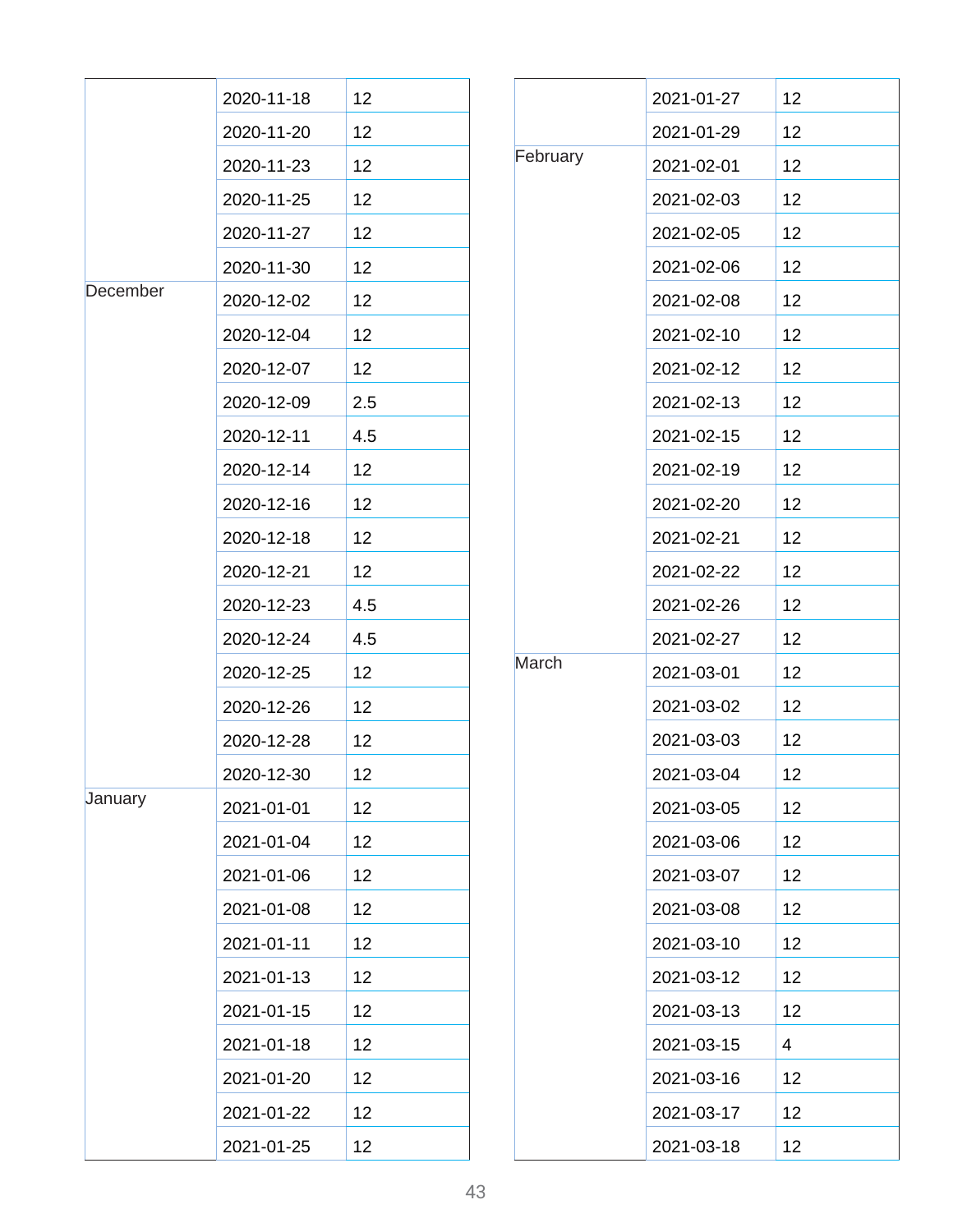|              | 2021-03-19 | 12      |
|--------------|------------|---------|
|              | 2021-03-20 | 12      |
|              | 2021-03-22 | 12      |
|              | 2021-03-24 | 4.5     |
|              | 2021-03-26 | 4.5     |
|              | 2021-03-27 | 12      |
|              | 2021-03-29 | 12      |
| <b>Total</b> |            | 1,980.0 |

| <b>Twin Oaks Memorial Hospital</b> |            |                     |
|------------------------------------|------------|---------------------|
| <b>Month</b>                       | Date       | <b>Hours Closed</b> |
| May                                | 2020-05-16 | 5                   |
| June                               | 2020-06-19 | 12                  |
|                                    | 2020-06-20 | 12                  |
|                                    | 2020-06-21 | 12                  |
| July                               | 2020-07-19 | 12                  |
|                                    | 2020-07-22 | 10                  |
|                                    | 2020-07-23 | 13                  |
| August                             | 2020-08-05 | 13                  |
|                                    | 2020-08-08 | 16                  |
|                                    | 2020-08-09 | 12                  |
|                                    | 2020-08-14 | 15                  |
|                                    | 2020-08-16 | 12                  |
|                                    | 2020-08-21 | 12                  |
|                                    | 2020-08-24 | 4                   |
|                                    | 2020-08-26 | $\overline{7}$      |
|                                    | 2020-08-31 | 12                  |
| September                          | 2020-09-06 | 12                  |
|                                    | 2020-09-08 | 12                  |
|                                    | 2020-09-10 | 3                   |
|                                    | 2020-09-11 | 13                  |
|                                    | 2020-09-12 | 8                   |

|          | 2020-09-19 | 12             |
|----------|------------|----------------|
|          | 2020-09-20 | 12             |
|          | 2020-09-26 | 8              |
| October  | 2020-10-06 | 12             |
|          | 2020-10-13 | 10             |
|          | 2020-10-23 | 12             |
|          | 2020-10-24 | 12             |
|          | 2020-10-28 | 19             |
|          | 2020-10-30 | 24             |
|          | 2020-10-31 | 24             |
| November | 2020-11-01 | 19             |
|          | 2020-11-02 | 24             |
|          | 2020-11-03 | 24             |
|          | 2020-11-04 | 7              |
|          | 2020-11-06 | 24             |
|          | 2020-11-07 | $\overline{7}$ |
|          | 2020-11-08 | 5              |
|          | 2020-11-09 | 24             |
|          | 2020-11-10 | 7              |
|          | 2020-11-12 | 13             |
|          | 2020-11-20 | 16             |
|          | 2020-11-22 | 13             |
|          | 2020-11-24 | 24             |
|          | 2020-11-25 | $\overline{7}$ |
|          | 2020-11-26 | 19             |
|          | 2020-11-30 | 24             |
| December | 2020-12-01 | 23             |
|          | 2020-12-03 | 1              |
|          | 2020-12-04 | 24             |
|          | 2020-12-05 | $\overline{7}$ |
|          | 2020-12-06 | 13             |
|          | 2020-12-08 | 13             |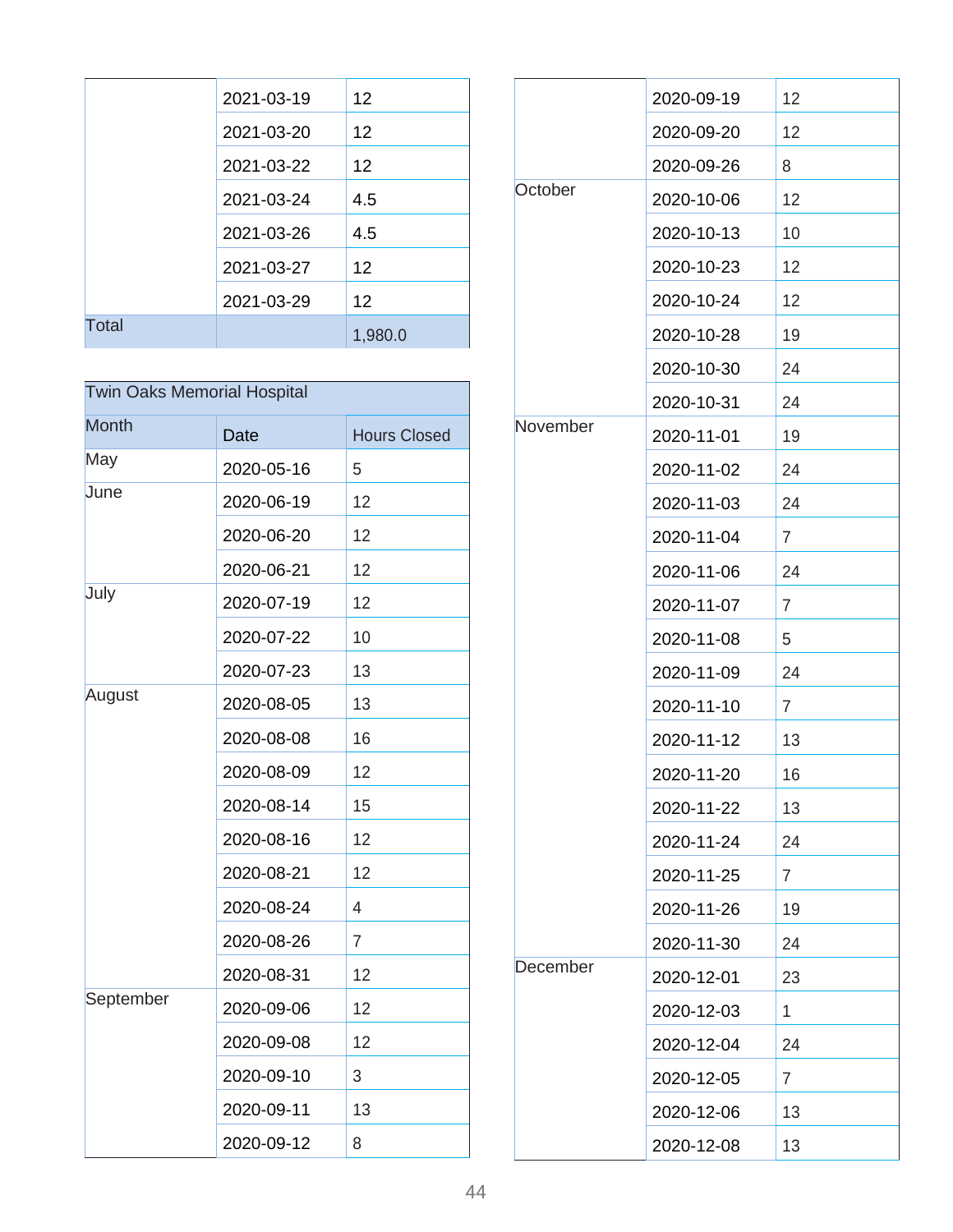|              | 2020-12-13 | 13             |
|--------------|------------|----------------|
|              | 2020-12-14 | 13             |
|              | 2020-12-16 | 24             |
|              | 2020-12-17 | $\overline{7}$ |
|              | 2020-12-18 | 24             |
|              | 2020-12-19 | 19             |
|              | 2020-12-21 | 24             |
|              | 2020-12-22 | 14             |
|              | 2020-12-26 | 24             |
|              | 2020-12-27 | $\overline{7}$ |
|              | 2020-12-28 | 24             |
|              | 2020-12-29 | $\overline{7}$ |
| January      | 2021-01-13 | 19             |
|              | 2021-01-18 | $\overline{4}$ |
|              | 2021-01-20 | 19             |
|              | 2021-01-31 | 13             |
| February     | 2021-02-25 | 10             |
|              | 2021-02-27 | 24             |
|              | 2021-02-28 | $\overline{7}$ |
| March        | 2021-03-11 | 17             |
|              | 2021-03-28 | 3              |
| <b>Total</b> |            | 1,026.0        |